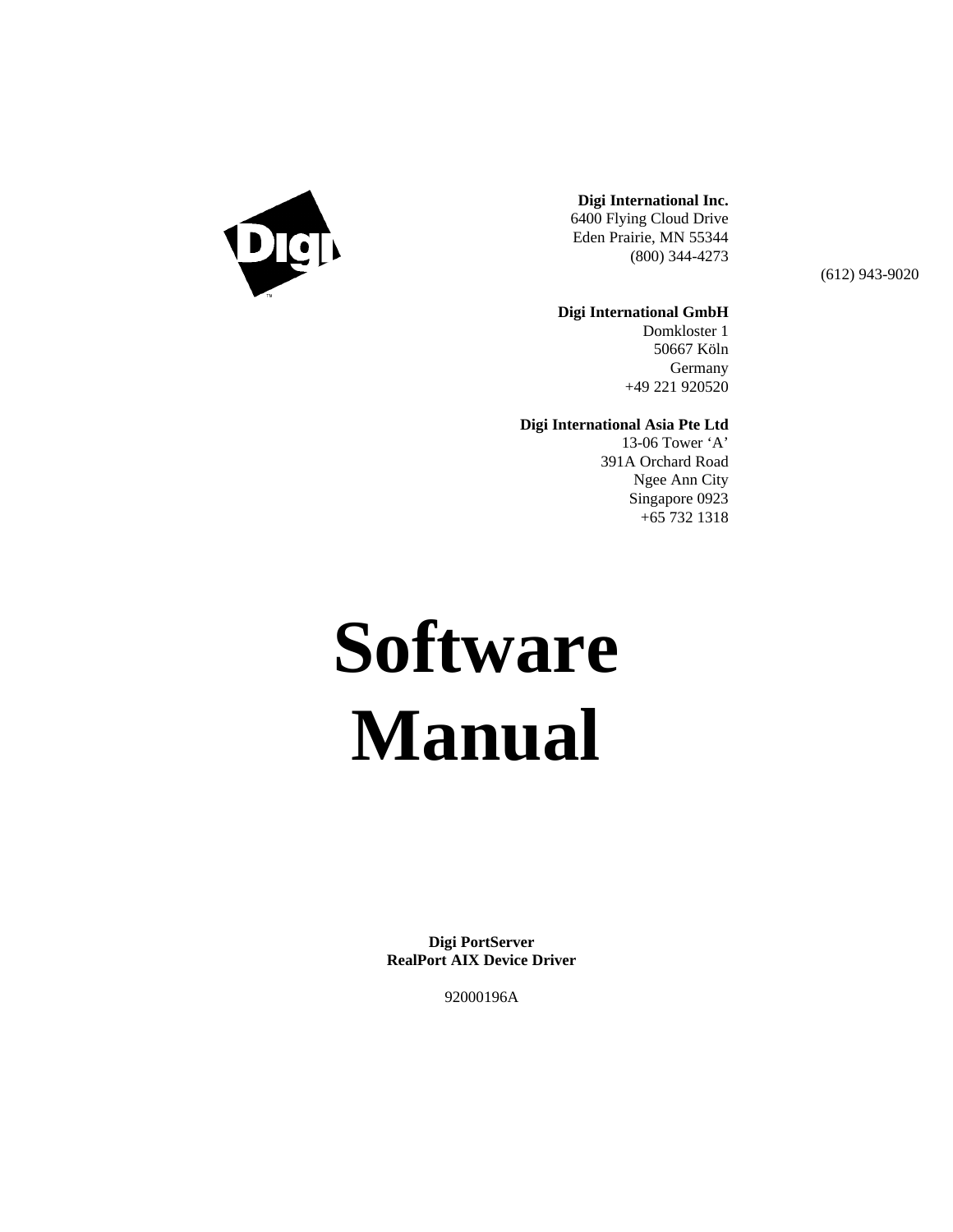**DigiWARE**™, **RealPort**™, **DigiSCREEN**™, **PortServer**™ and the Digi logo are trademarks of Digi International Inc. All other brand and product names are the trademarks of their respective holders.

#### © Digi International Inc. 1995 All Rights Reserved

| Digi International Inc.<br>6400 Flying Cloud Drive | Phone      | (800) 344-4273<br>$(612)$ 943-902 |
|----------------------------------------------------|------------|-----------------------------------|
| Eden Prairie, MN 55344                             | <b>FAX</b> | $(612)$ 943-5398                  |
|                                                    | <b>BBS</b> | $(612)$ 943-0550                  |
| Digi International GmbH                            | Phone      | $+49221920520$                    |
| Domkloster 1                                       | <b>FAX</b> | $+492219205210$                   |
| 50667 Köln                                         | <b>BBS</b> | $+49$ 221 9205211                 |
| Germany                                            |            |                                   |
| Digi International Asia Pte Ltd                    | Phone      | $+65$ 732 1318                    |
| 13-06 Tower $A$                                    | <b>FAX</b> | $+65$ 732 1312                    |
| 391A Orchard Road                                  | <b>BBS</b> | $+65$ 292 7163                    |
| Ngee Ann City                                      |            |                                   |
| Singapore 0923                                     |            |                                   |

Information in this document is subject to change without notice and does not represent a commitment on the part of Digi International.

Digi provides this document "as is", without warranty of any kind, either expressed or implied, including, but not limited to, the implied warranties of fitness or merchantability for a particular purpose. Digi may make improvements and/or changes in this manual or in the product(s) and/or the program(s) described in this manual at any time.

This product could include technical inaccuracies or typographical errors. Changes are periodically made to the information herein; these changes may be incorporated in new editions of the publication.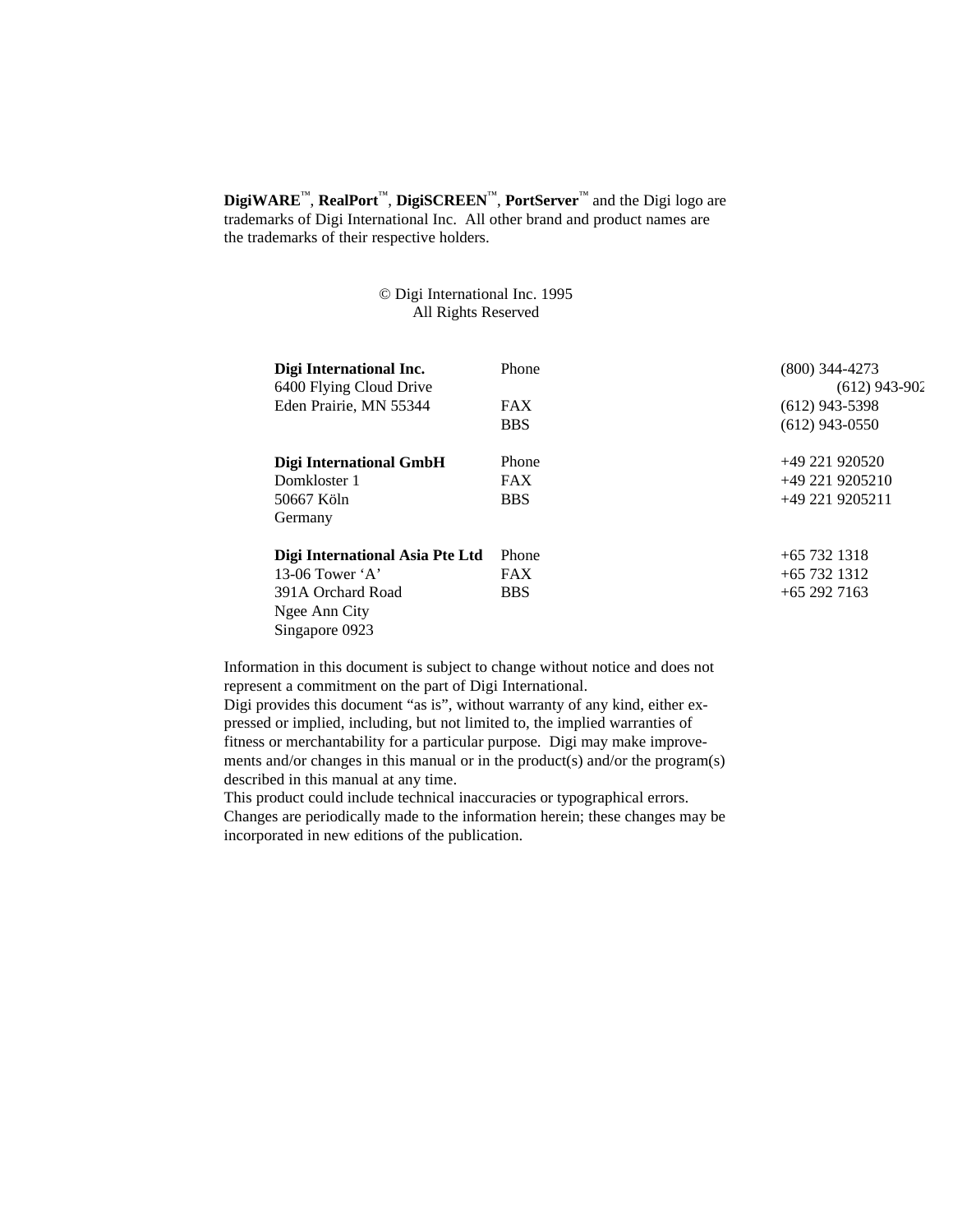# **Table of Contents**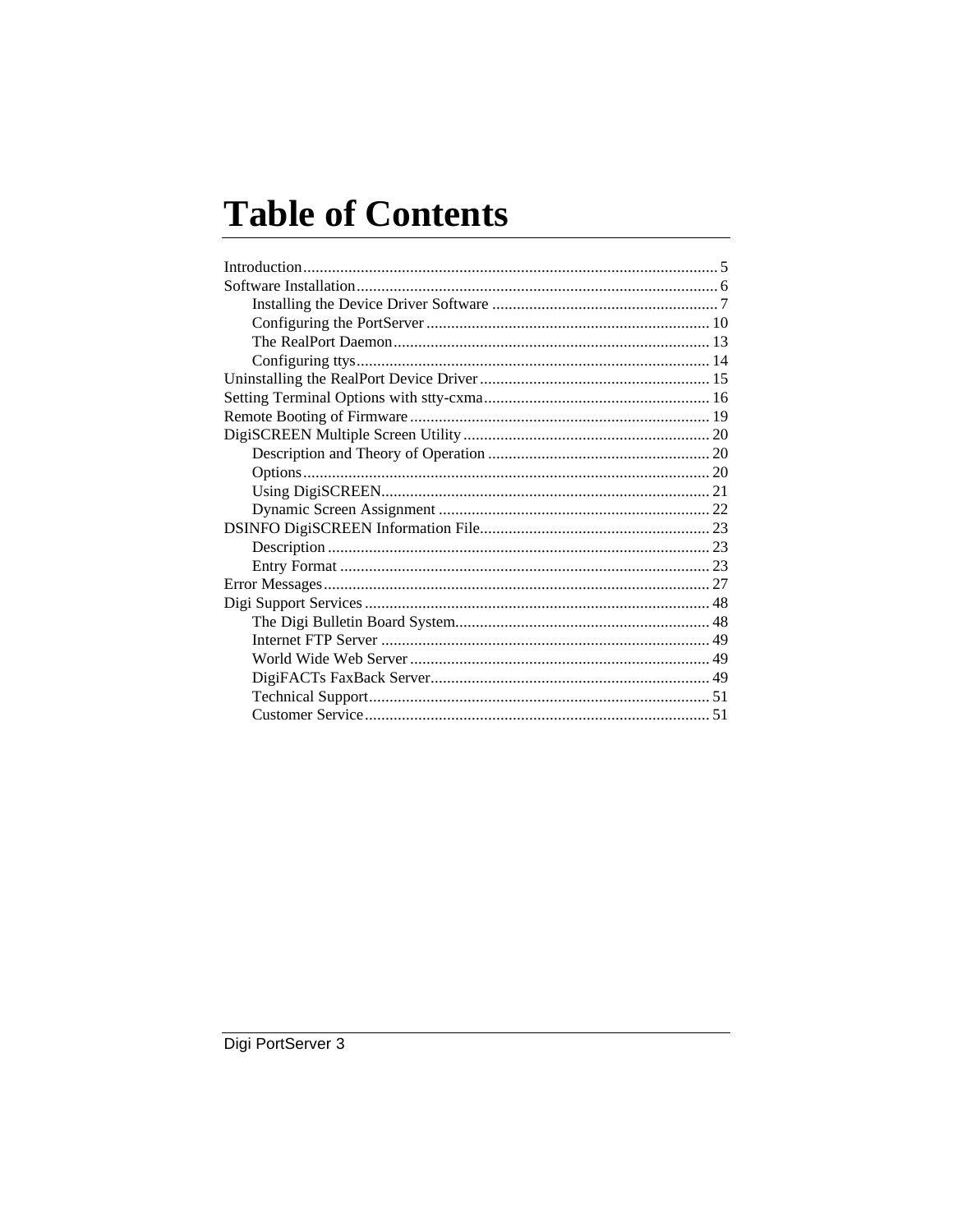# la el

This product is dependent on multiple devices and connections, including the host machine, the RealPort device driver, the PortServer and the TCP/IP network. The most inconsistent of these is the network itself; thus, depending on the speed and usage of your network, there may be slight delays when making or removing devices. These delays arise from establishing connections and sending data across the network to and from the PortServer. These are unavoidable and relatively small, but can become noticeable on slower systems.

If encountering strange behavior, check the system error log (see Error Messages, on page 27).



Be sure to read the *Release Notes* that may be included with this software device driver. The *Release Notes* contain information not available at this manual's press time.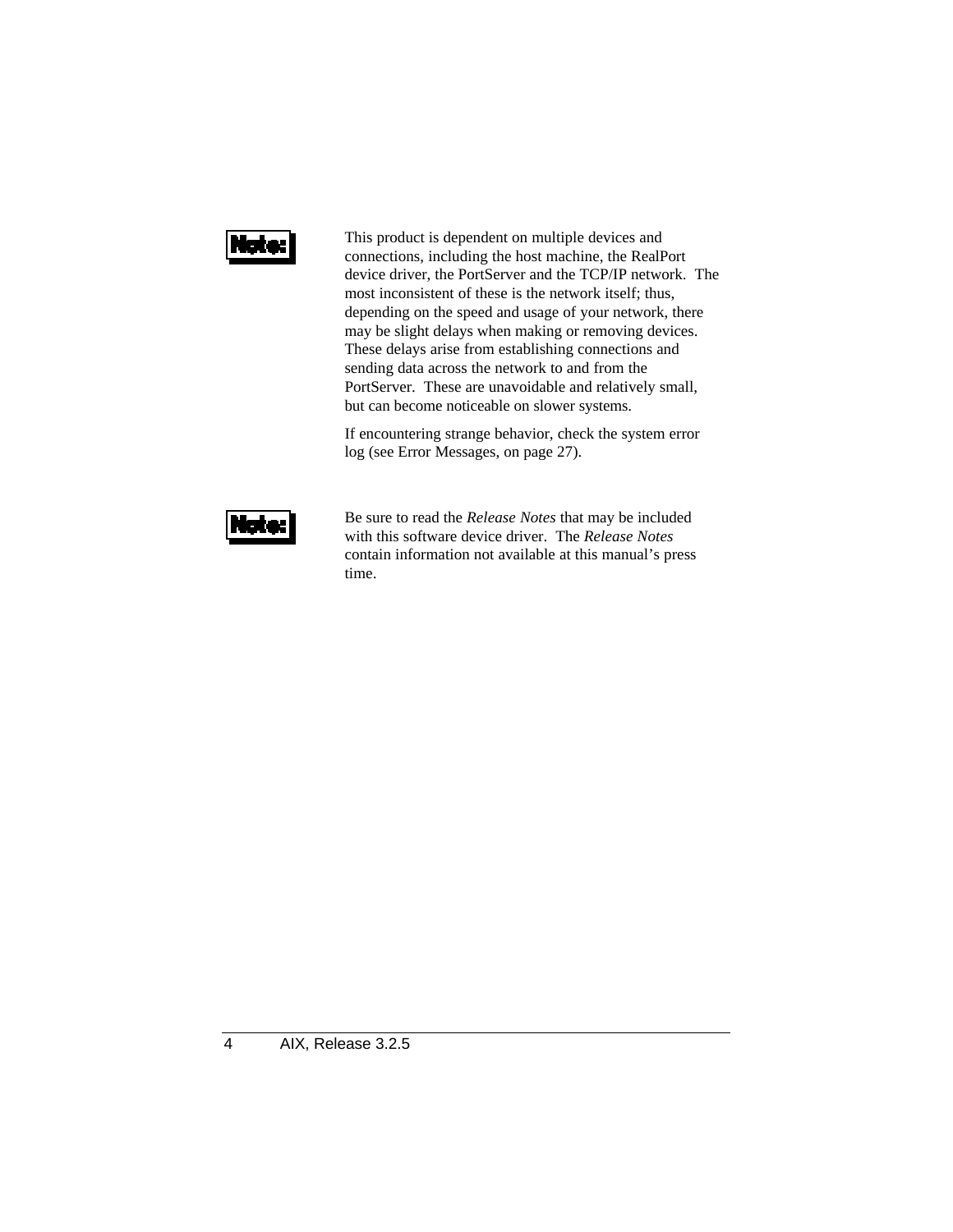# **Introduction**

The RealPort device driver software for AIX Release 3.2.5 is an Optional Program Product requiring the TCP/IP Runtime System and the AIX Base Operating System (BOS) Runtime.

Once you have completed the hardware installation instructions in the Digi PortServer *User's Guide and Reference Manual*, you may proceed with the software device driver installation starting on page 6.

You may also wish to read the instructions for DigiSCREEN, Digi's multiple screen utility (page 20).

Digi PortServer 5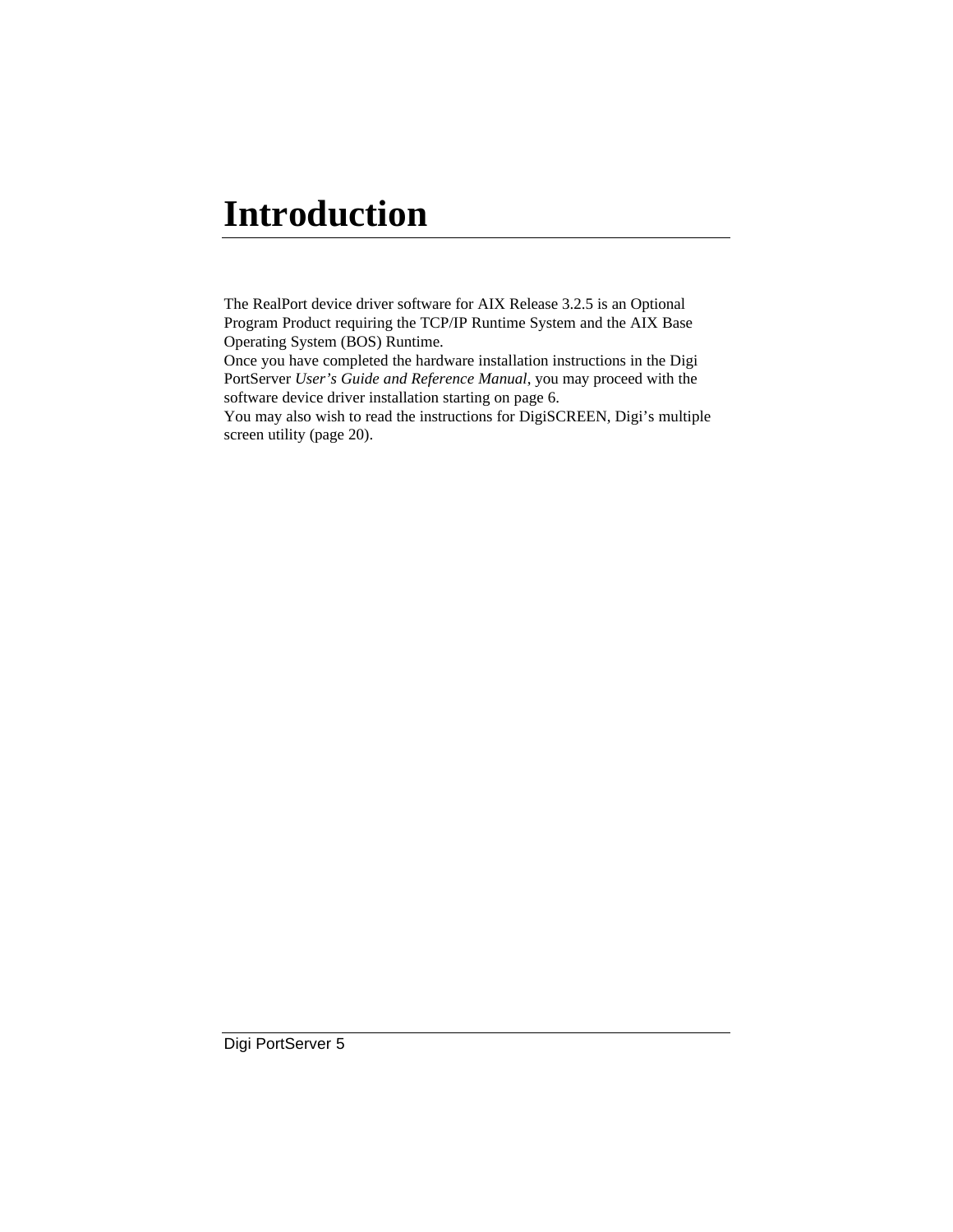# **Software Installation**

Installation of the RealPort device driver software for AIX Release 3.2.5 is a three part procedure. First, the device driver software is installed on your system. Second, the PortServer(s) are configured. Third, ttys are configured on the PortServer ports.



The TCP/IP Runtime System must be installed for the PortServer and the RealPort device driver to work.



Software changes more rapidly than printed documentation can keep up. For this reason, some of the screens or prompts may not appear exactly as shown.

Follow the instructions on the following pages to install and configure the RealPort device driver software.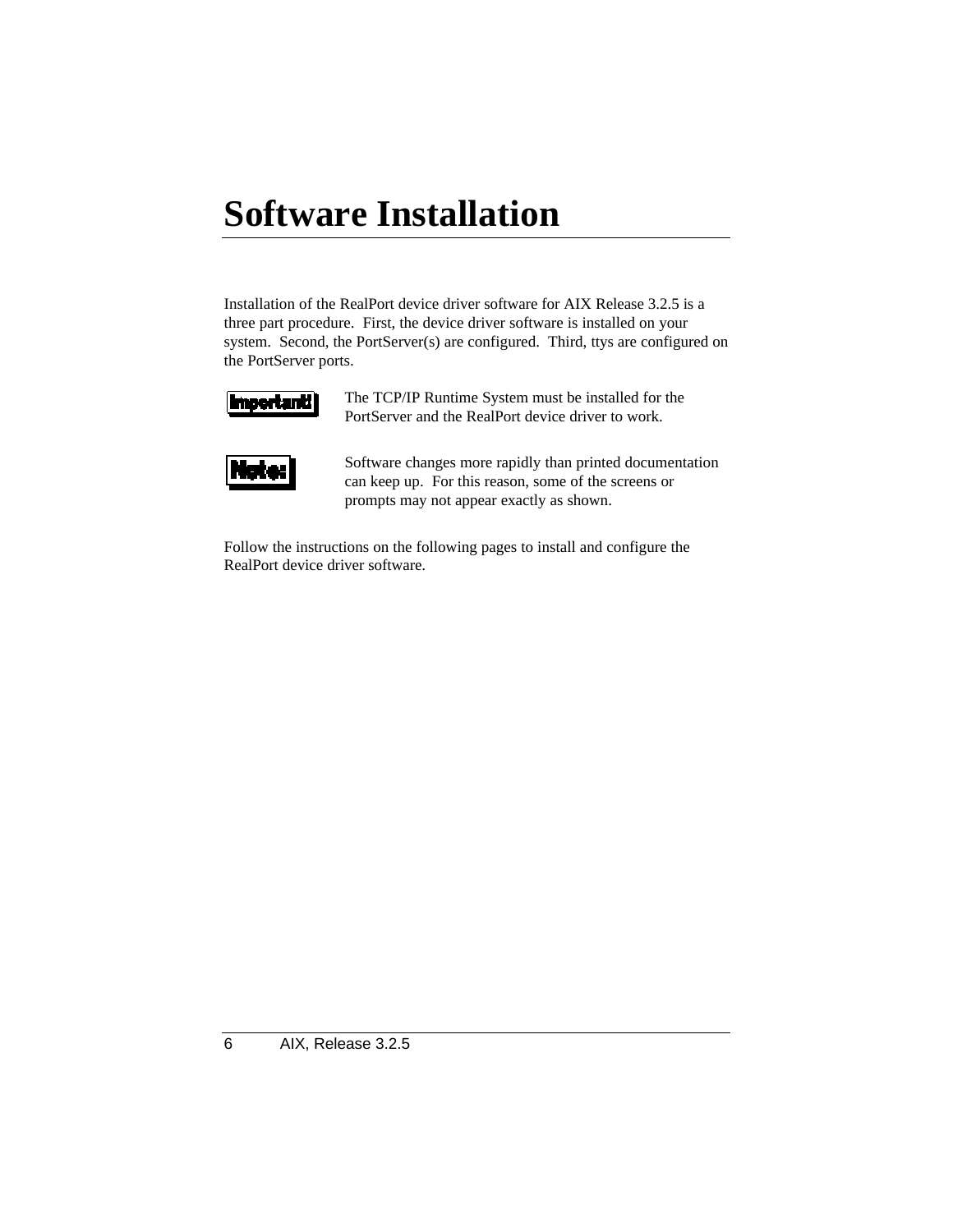### **Installing the Device Driver Software**

- **1.** Log onto the system as super-user (root).
- **2.** Insert the DigiWARE diskette, and enter: smit install\_latest
- **3.** The system will display the *Install Software Products at Latest Available Level* screen:

|              | Install Software Products at Latest Available Level |           |        |                      |        |
|--------------|-----------------------------------------------------|-----------|--------|----------------------|--------|
|              |                                                     |           |        |                      |        |
|              |                                                     |           |        |                      |        |
|              | Type or select a value for the entry field.         |           |        |                      |        |
|              | Press Enter AFTER making all desired changes.       |           |        |                      |        |
|              |                                                     |           |        |                      |        |
|              |                                                     |           |        |                      |        |
|              |                                                     |           |        | [Entry Fields]       |        |
|              | * INPUT device / directory for software             |           | $\Box$ |                      | $^{+}$ |
|              |                                                     |           |        |                      |        |
|              |                                                     |           |        |                      |        |
|              |                                                     |           |        |                      |        |
|              |                                                     |           |        |                      |        |
|              |                                                     |           |        |                      |        |
|              |                                                     |           |        |                      |        |
|              |                                                     |           |        |                      |        |
|              |                                                     |           |        |                      |        |
|              |                                                     |           |        |                      |        |
|              |                                                     |           |        |                      |        |
|              |                                                     |           |        |                      |        |
|              |                                                     |           |        |                      |        |
|              |                                                     |           |        |                      |        |
|              |                                                     |           |        |                      |        |
|              |                                                     |           |        |                      |        |
| $F1 = He1p$  | F2=Refresh                                          | F3=Cancel |        | $F4 = T \cdot i$ st. |        |
| F5=Reset     | F6=Command                                          | F7=Edit   |        | $F8 = Image$         |        |
| $F9 = Shel1$ | $F10 = Exit$                                        | Enter=Do  |        |                      |        |
|              |                                                     |           |        |                      |        |

You will be asked to specify the device containing the installation information. If your 3½" diskette drive is device /dev/fd0, enter: /dev/fd0

or press <F4**>** for a list of supported devices. Select the appropriate device and press <Enter>.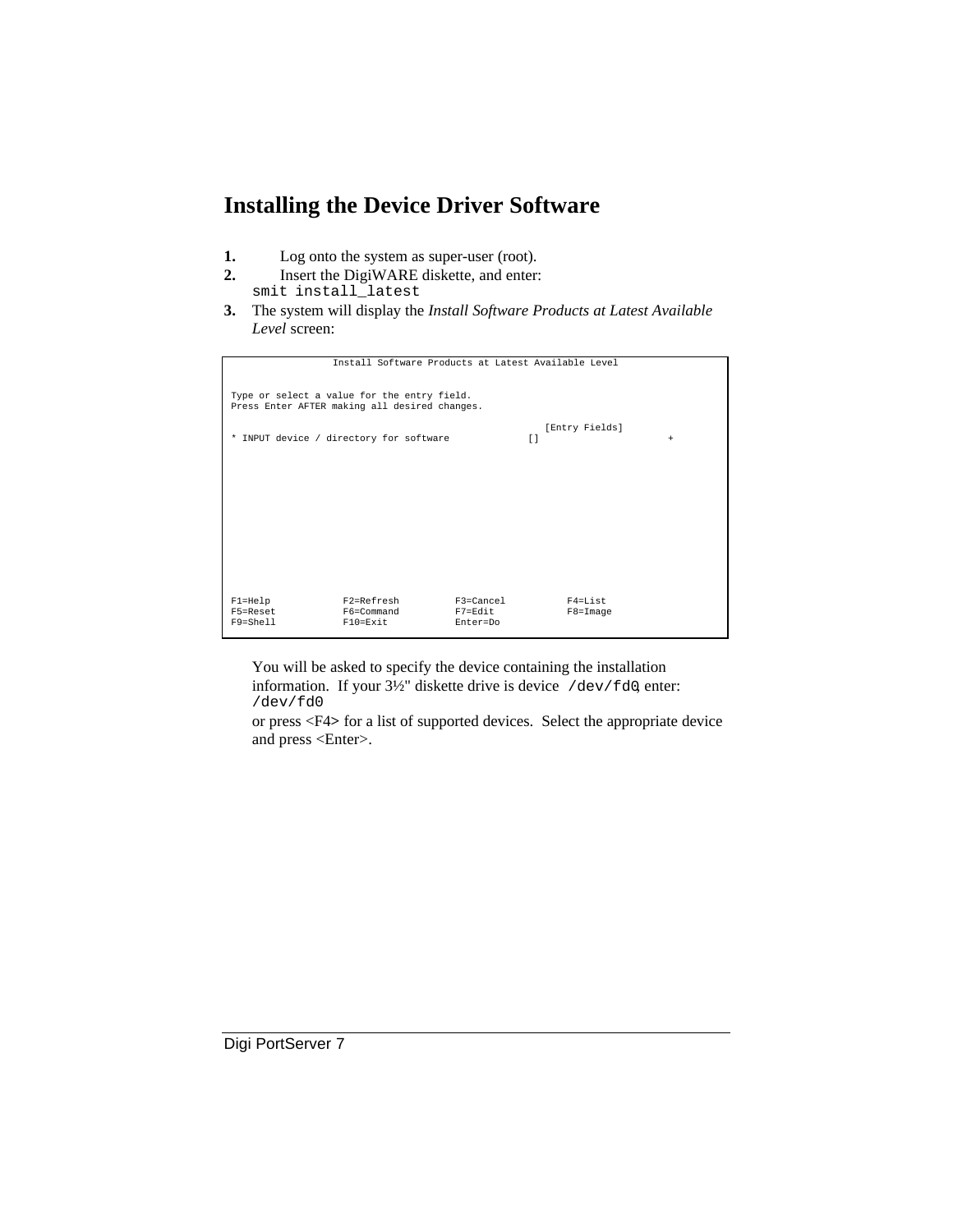#### **4.** You will now see the following screen:

| Install Software Products at Latest Available Level                                     |           |                            |           |
|-----------------------------------------------------------------------------------------|-----------|----------------------------|-----------|
| Type or select values in entry fields.<br>Press Enter AFTER making all desired changes. |           |                            |           |
| * INPUT device / directory for software                                                 |           | [Entry Fields]<br>/dev/fd0 |           |
| * SOFTWARE to install                                                                   |           | Γl                         | $^{+}$    |
| Automatically install PREREQUISITE software?                                            |           | yes                        | $^{+}$    |
| COMMIT software?                                                                        |           | yes                        | $^{+}$    |
| SAVE replaced files?                                                                    |           | no                         | $^{+}$    |
| VERTEY software?                                                                        |           | no                         | $^{+}$    |
| EXTEND file systems if space needed?                                                    |           | yes                        | $+$       |
| REMOVE input file after installation?                                                   |           | no                         | $+$       |
| OVERWRITE existing version?                                                             |           | no                         | $\ddot{}$ |
| ALTERNATE save directory                                                                |           | Γl                         |           |
|                                                                                         |           |                            |           |
|                                                                                         |           |                            |           |
|                                                                                         |           |                            |           |
|                                                                                         |           |                            |           |
|                                                                                         |           |                            |           |
| F2=Refresh<br>$F1 = He1p$                                                               | F3=Cancel | F4=List                    |           |
| F5=Reset<br>F6=Command                                                                  | F7=Edit   | $F8 = Image$               |           |
| F10=Exit<br>F9=Shell                                                                    | Enter=Do  |                            |           |

This screen contains a list of installation parameters you may change. If this is a first time installation of the RealPort driver, you can use the default values for all of the installation parameters. Simply type: digiasync.ncxa.obj

in the **Software to install** field and press <Enter> to begin the installation. If you are reinstalling the RealPort driver, you may wish to change some of the installation parameters. Use the <F1> ("Help") key to display help information for each parameter you wish to change. After selecting the appropriate installation parameters, type:

digiasync.ncxa.obj

in the **Software to install** field and press <Enter> to begin the installation.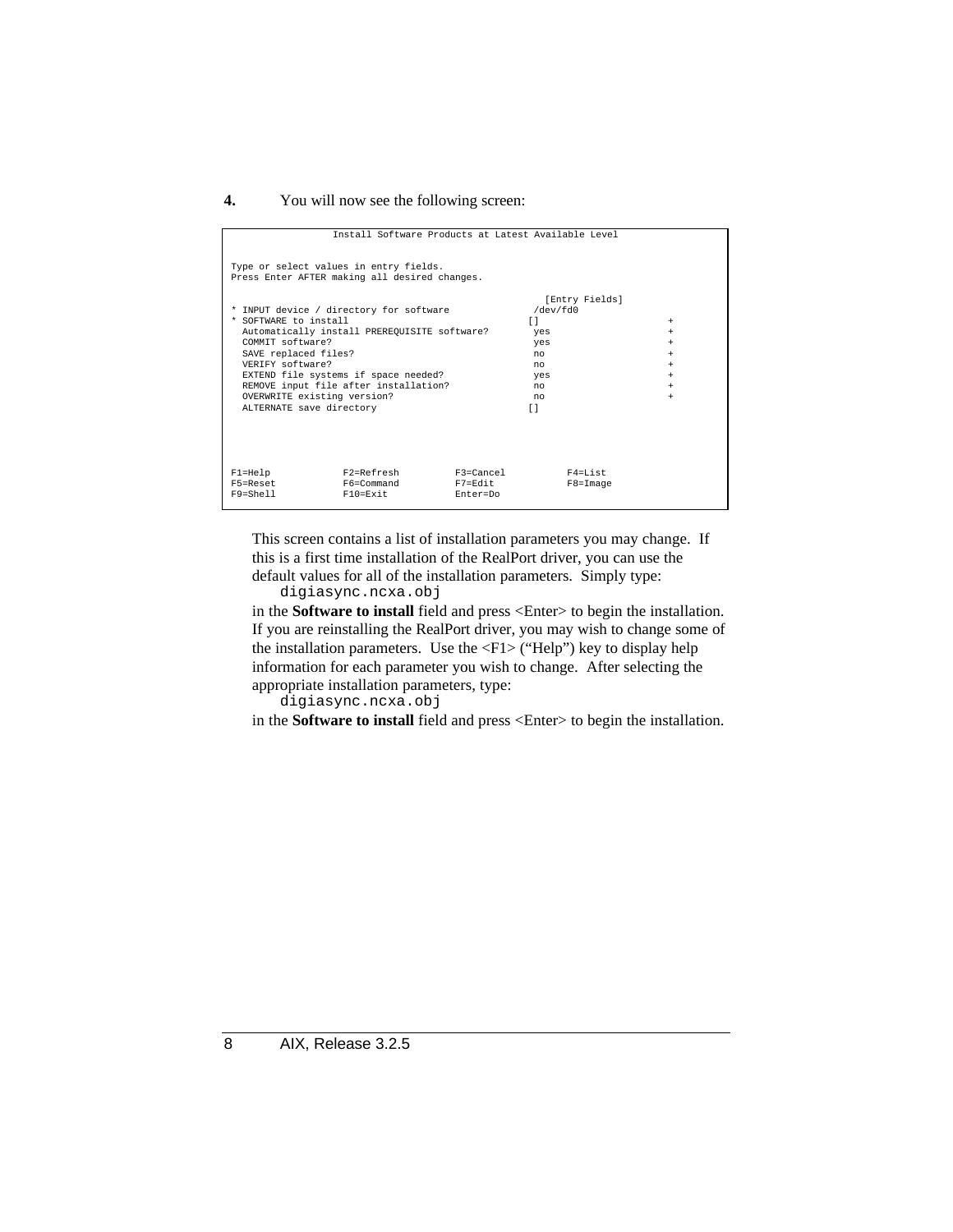**5.** The system will display information similar to the following during the installation:

| installp: Performing requisite checking.<br>(This may take several minutes.)                                                      |  |  |  |
|-----------------------------------------------------------------------------------------------------------------------------------|--|--|--|
| installp: The following software products will be applied:<br>digiasync.ncxa.obj at level 1.0.0.0                                 |  |  |  |
| installp: Requisite checking complete.                                                                                            |  |  |  |
| files restored: 1                                                                                                                 |  |  |  |
| installp: Applying software for the "usr" part of product<br>digiasync 1.0.0.0.                                                   |  |  |  |
| Copyright (c) 1988-1995, Digi International Inc.<br>All rights reserved.                                                          |  |  |  |
| files restored: 10<br>The files for package digiasync.ncxa.obj are being verified.<br>This may take several minutes, please wait. |  |  |  |
| Validating Database                                                                                                               |  |  |  |
| installp: The installation was SUCCESSFUL for the "usr" part of the<br>following software products:<br>digiasync.ncxa.obj 1.0.0.0 |  |  |  |
| Installp Summary                                                                                                                  |  |  |  |
| Fix Id Part Event Result State<br>Name                                                                                            |  |  |  |
| digiasync.ncxa.obj<br>USR APPLY SUCCESS APPLIED                                                                                   |  |  |  |

The RealPort driver software is now installed on your system and you are ready to configure the PortServers you installed in your system. Exit smit and proceed with the PortServer configuration, beginning on the following page.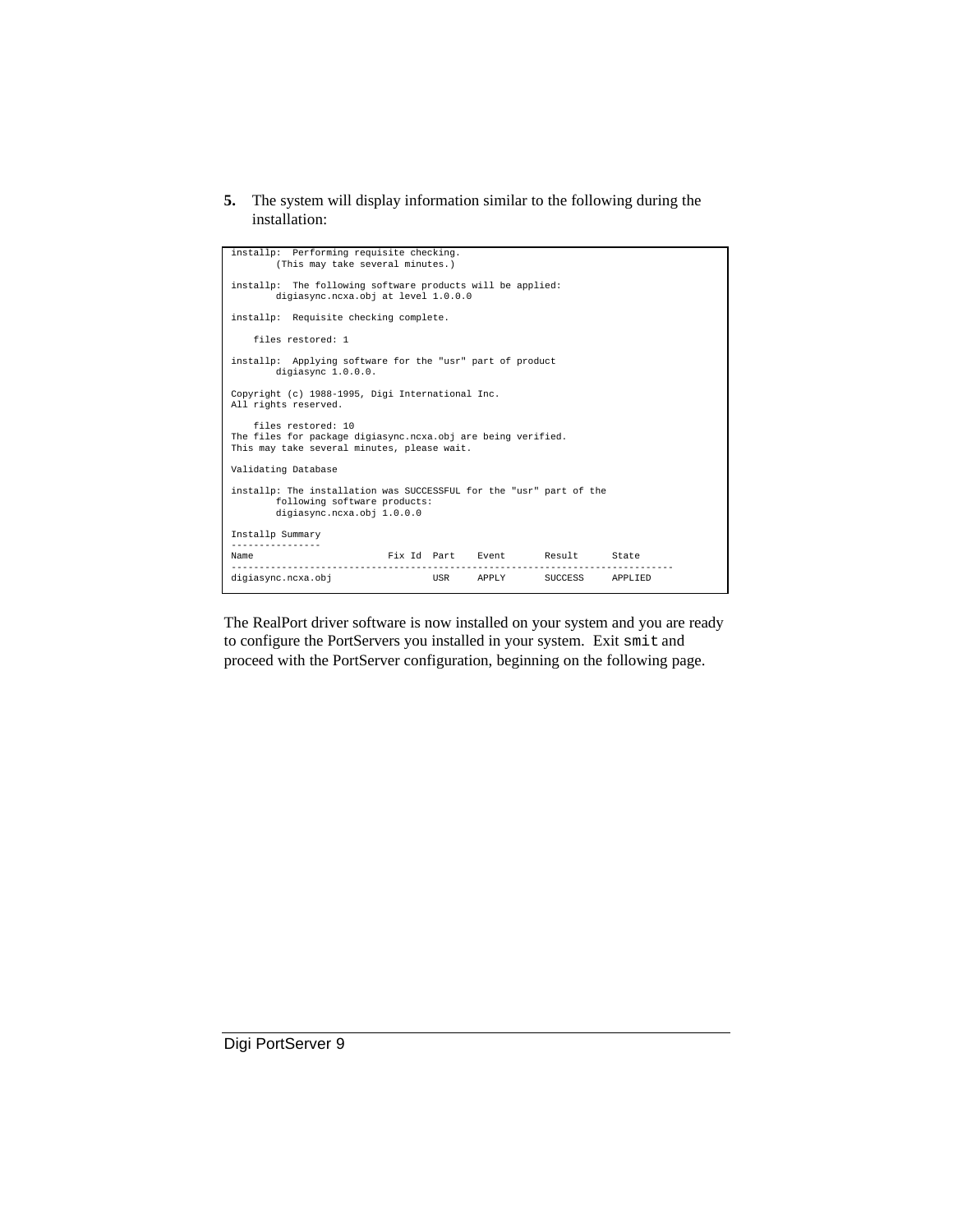# **Configuring the PortServer**

### **Important**

The RealPort device driver must be able to locate the PortServer running on the network. For this to occur, the IP address of the PortServer must be known by the name server or exist in /etc/hosts. To verify that the host machine can locate the PortServer across the network, enter:

ping *IP\_Address* For complete information, refer to your AIX documentation.

Perform the following steps to configure Digi PortServers:

- **1.** Enter:
	- smit dev
- **2.** The system will display the *Devices* screen:

|                                                                                                                                                                                                                                                                                                                                              |                                              | Devices                   |              |
|----------------------------------------------------------------------------------------------------------------------------------------------------------------------------------------------------------------------------------------------------------------------------------------------------------------------------------------------|----------------------------------------------|---------------------------|--------------|
|                                                                                                                                                                                                                                                                                                                                              | Move cursor to desired item and press Enter. |                           |              |
| Configure Devices Added After IPL<br>Printer/Plotter<br>TTY<br>Asynchronous Adapters<br>Digi PortServers<br><b>PTY</b><br>Console<br>Fixed Disk<br>CD ROM Drive<br>Diskette Drive<br>Tape Drive<br>Communications<br>High Function Terminal (HFT)<br>SCST Initiator Device<br>SCSI Adapter<br>Asynchronous I/O<br>Multimedia<br>List Devices |                                              |                           |              |
| $F1 = He1p$<br>$F9 = Shel1$                                                                                                                                                                                                                                                                                                                  | F2=Refresh<br>$F10 = Exit$                   | $F3 = Cancel$<br>Enter=Do | $F8 = Image$ |

Use the up and down arrow keys to select **Digi PortServers** and press <Enter>.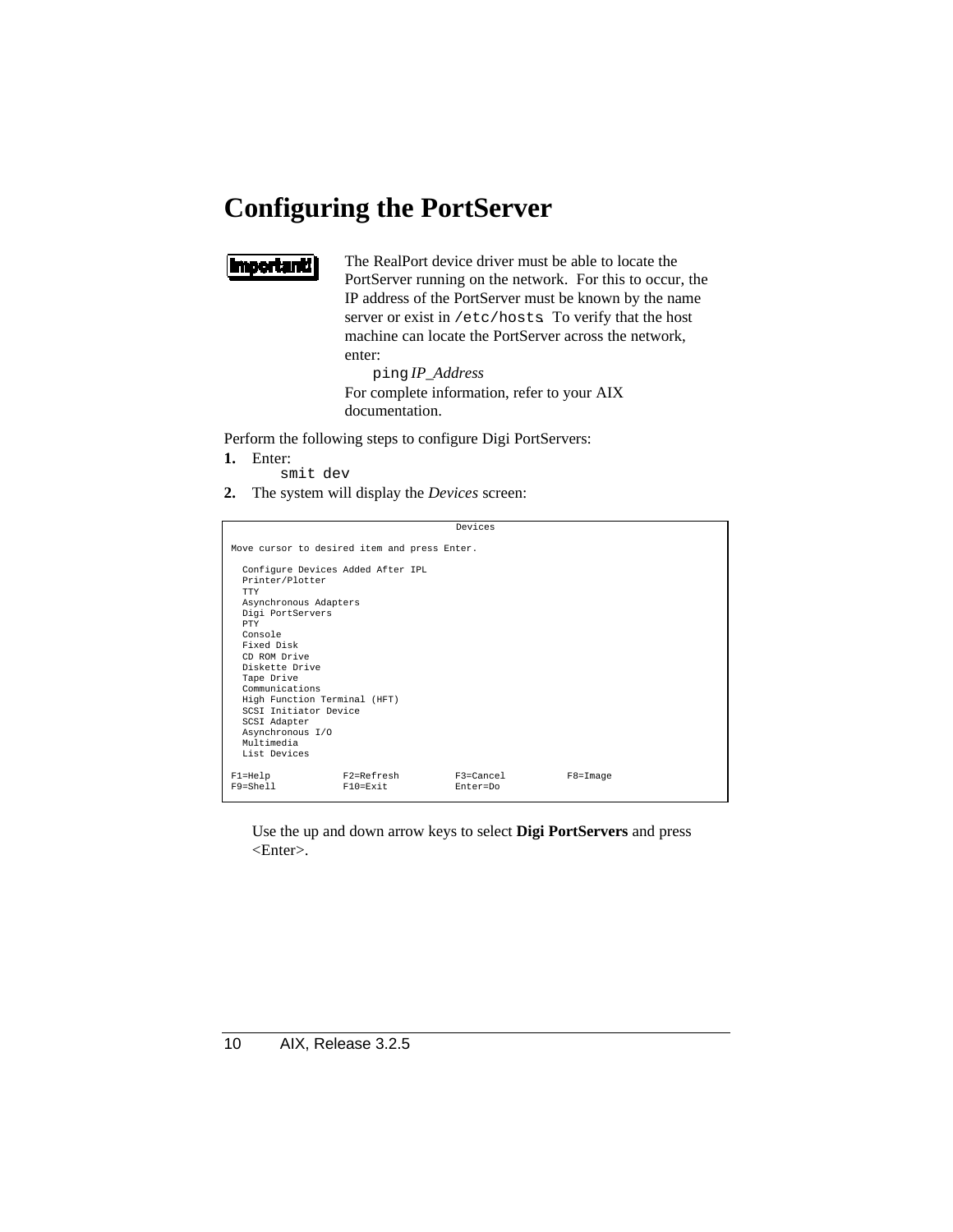#### **3.** The system will display the *Digi PortServers* screen:

|                                                                                                                                                                                                                          |                                               | Digi PortServers      |              |
|--------------------------------------------------------------------------------------------------------------------------------------------------------------------------------------------------------------------------|-----------------------------------------------|-----------------------|--------------|
|                                                                                                                                                                                                                          | Move cursor to desired item and press Enter.  |                       |              |
| List All Defined PortServers<br>List All Supported PortServers<br>Add a PortServer<br>Remove a PortServer<br>Configure a Defined PortServer<br>Reset PortServer Daemon<br>Generate an Error Report<br>Trace a PortServer | Change / Show Characteristics of a PortServer |                       |              |
|                                                                                                                                                                                                                          |                                               |                       |              |
|                                                                                                                                                                                                                          |                                               |                       |              |
| $F1 = He1p$<br>$F9 = Shel1$                                                                                                                                                                                              | F2=Refresh<br>$F10 = Exit$                    | F3=Cancel<br>Enter=Do | $F8 = Image$ |

Use the up and down arrow keys to select **Add a PortServer** and press <Enter>.

**4.** The system will display the following:

| Digi PortServer                              |                |               |
|----------------------------------------------|----------------|---------------|
|                                              |                |               |
| Move cursor to desired item and press Enter. |                |               |
|                                              |                |               |
|                                              |                |               |
| cts 8 Digi PortServer 8                      |                |               |
| cts 16 Digi PortServer 16                    |                |               |
|                                              |                |               |
| $F1 = He1p$                                  | $F2 = Refresh$ | $F3 = Cancel$ |
| $F8 = Image$                                 | $F10 = Exit$   | Enter=Do      |
| $/$ =Find                                    | n=Find Next    |               |
|                                              |                |               |
|                                              |                |               |

Use the up and down arrow keys to select the appropriate type of PortServer (8 port or 16 port) and press <Enter>.

Digi PortServer 11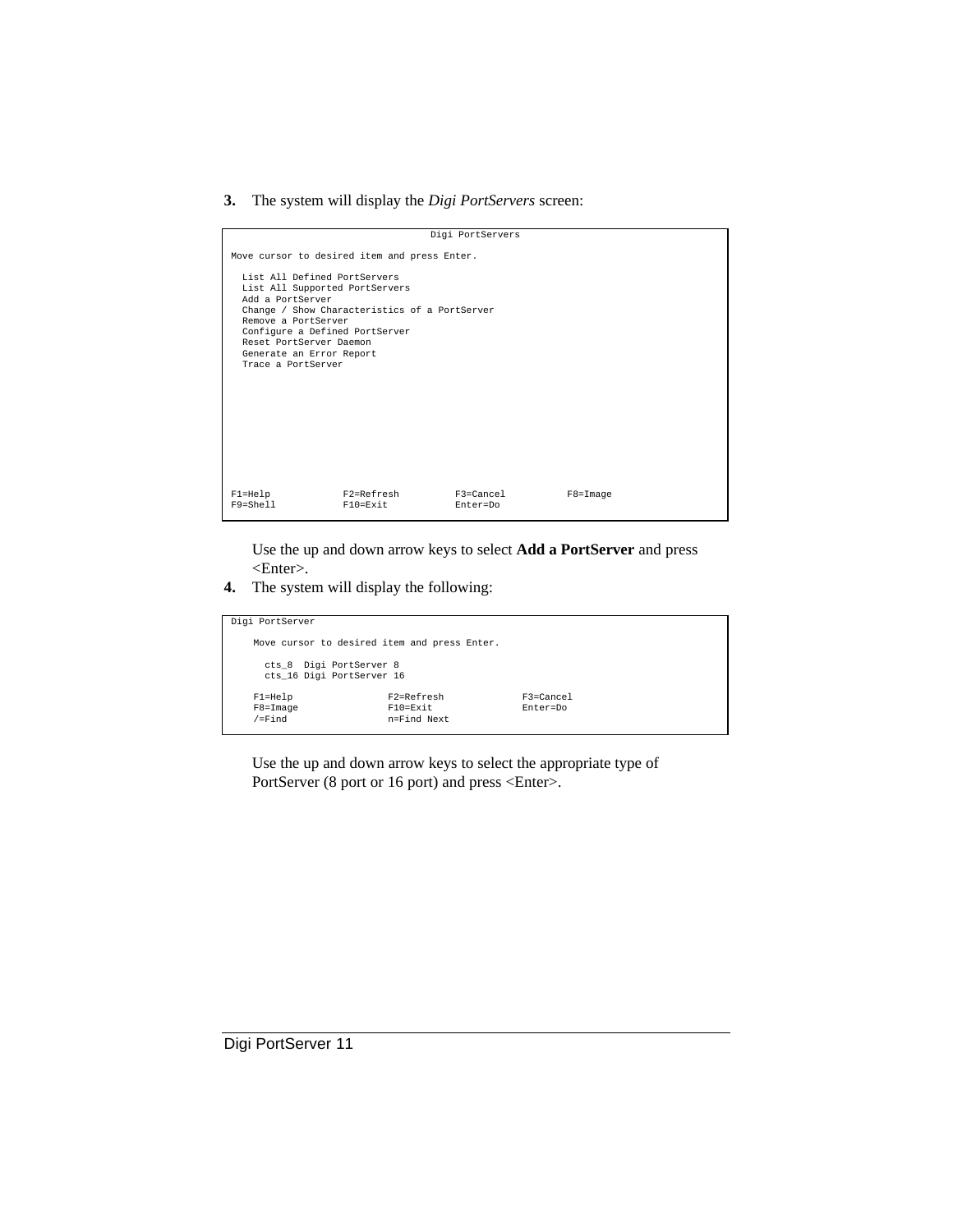#### **5.** The system will display the *Add a Digi PortServer* screen:

| Add a Digi PortServer     |                                               |           |                    |     |
|---------------------------|-----------------------------------------------|-----------|--------------------|-----|
|                           |                                               |           |                    |     |
|                           | Type or select values in entry fields.        |           |                    |     |
|                           | Press Enter AFTER making all desired changes. |           |                    |     |
|                           |                                               |           |                    |     |
|                           |                                               |           | [Entry Fields]     |     |
| Digi PortServer Type      |                                               |           | cts 16             |     |
| Description               |                                               |           | Digi PortServer 16 | $+$ |
| Location *Must enter one. |                                               |           |                    |     |
|                           | <b>INTERNET NAME</b>                          |           | $\Box$             |     |
|                           | INTERNET ADDRESS (dotted decimal)             |           | $\Box$             |     |
| Current STATE             |                                               |           | up                 | $+$ |
|                           |                                               |           |                    |     |
|                           |                                               |           |                    |     |
|                           |                                               |           |                    |     |
|                           |                                               |           |                    |     |
|                           |                                               |           |                    |     |
|                           |                                               |           |                    |     |
|                           |                                               |           |                    |     |
|                           |                                               |           |                    |     |
|                           |                                               |           |                    |     |
|                           |                                               |           |                    |     |
| $F1 = He1p$               | F2=Refresh                                    | F3=Cancel | F4=List            |     |
| F5=Reset<br>F9=Shell      | F6=Command<br>$F10 = Exit$                    | F7=Edit   | $F8 = Image$       |     |
|                           |                                               | Enter=Do  |                    |     |

You will be asked to specify the IP name and/or the IP address of the PortServer. This screen also contains a **Current STATE** option. The default setting is "up", but you may wish to change this if you want the PortServer to remain at a DEFINED state.



The PortServer must be AVAILABLE to function with the RealPort device driver.

After selecting the appropriate installation parameters, press <Enter> to configure the PortServer.

The PortServer is now configured on your system and you are ready to proceed with tty configuration.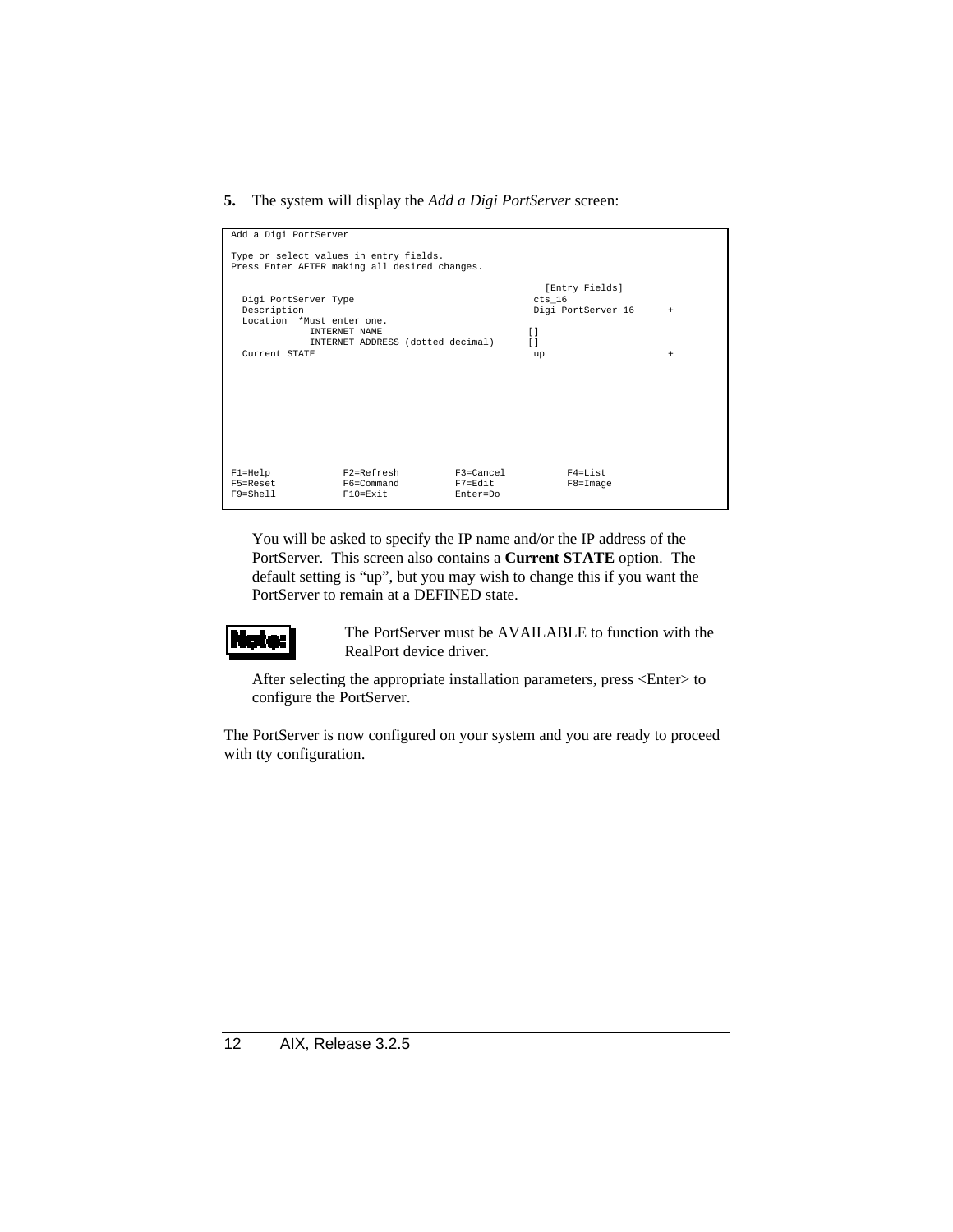# **The RealPort Daemon**

The daemon for the RealPort driver runs in the background and monitors the connection between the PortServer and the host machine.

The daemon is named ncxd*?*, where "*?*" equals the **sa** number. For example, a PortServer with device name **sa2** would have a daemon named ncxd2. There is one daemon for each PortServer configured.

If the daemon isn't able to make a valid connection to the PortServer, or loses its network connection, it will log an error message and try again in 60 seconds.

If the PortServer has been powered down and then up again, the daemon will also lose its network connection.

Since there is one daemon for each PortServer configured, to restart the daemon manually, simply enter:

/etc/rst\_daemon <*device number*> <*device number*> ...

For example, to restart PortServer **sa2**, enter:

/etc/rst\_daemon sa2

To restart multiple PortServer daemons, list all the device numbers you wish to start on the command line:

/etc/rst\_daemon sa2 sa3 sa4

To restart the PortServer daemon through smit, enter: smit digi\_nts

then select "**Reset PortServer Daemon**" and press <Enter>. You will now be shown a list of configured PortServers. Select the PortServer you wish to restart.



To obtain a PortServer device number, see the note on the following page.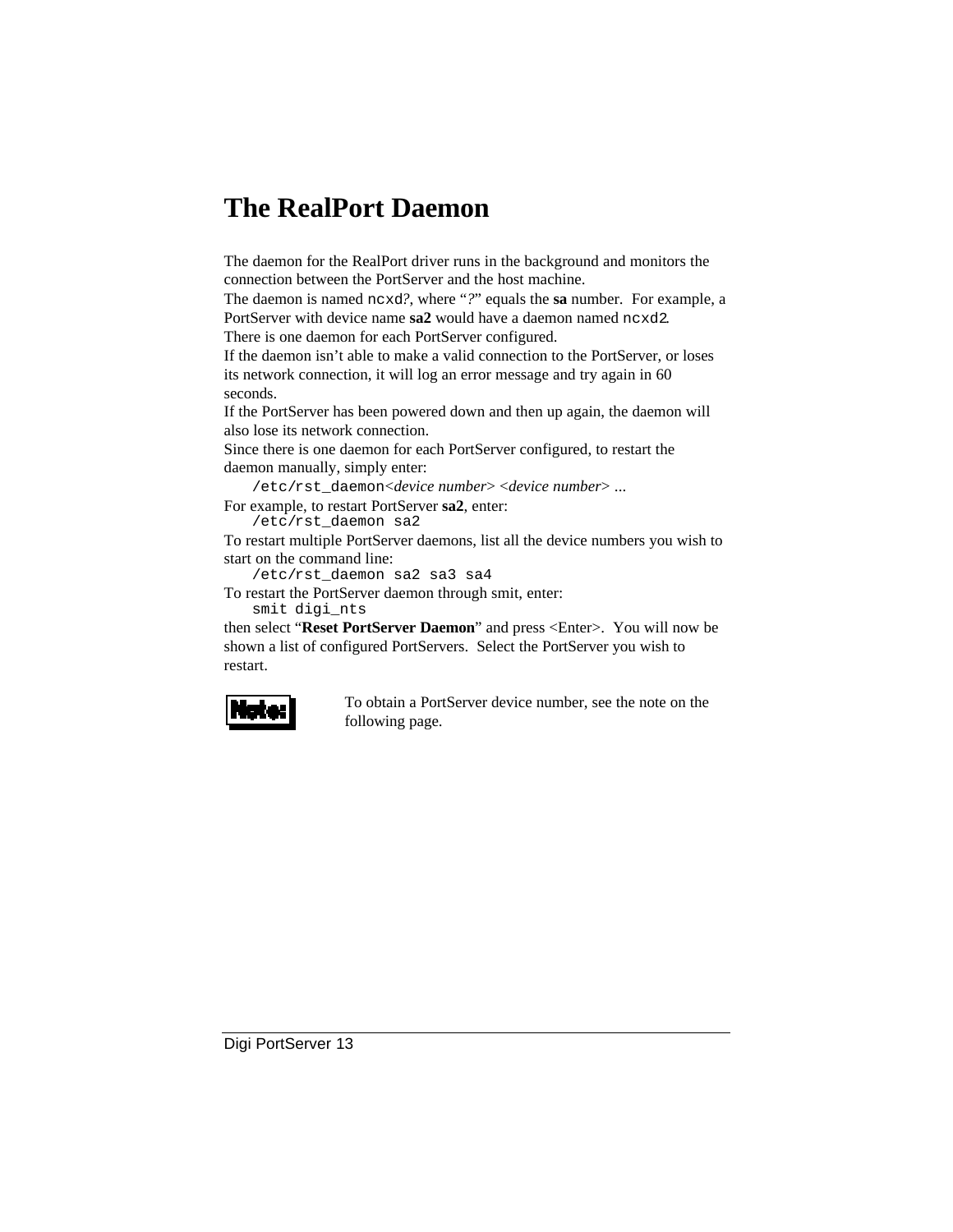# **Configuring ttys**

Configuring ttys on the PortServer ports is the same as configuring ttys on IBM async adapters. For complete information, refer to your AIX documentation.



The tty location code consists of four fields. The first two are zero, third field is defined as the PortServer **sa** device number, and the last field is the port number. For example, a tty (port 6) on a PortServer with device number **sa2**, the tty location code is 00-00-02-06. For a complete tty listing, enter smit tty and select "**List All Defined TTYs**". For a list of PortServers, enter smit digi\_nts and select "**List All Defined PortServers**".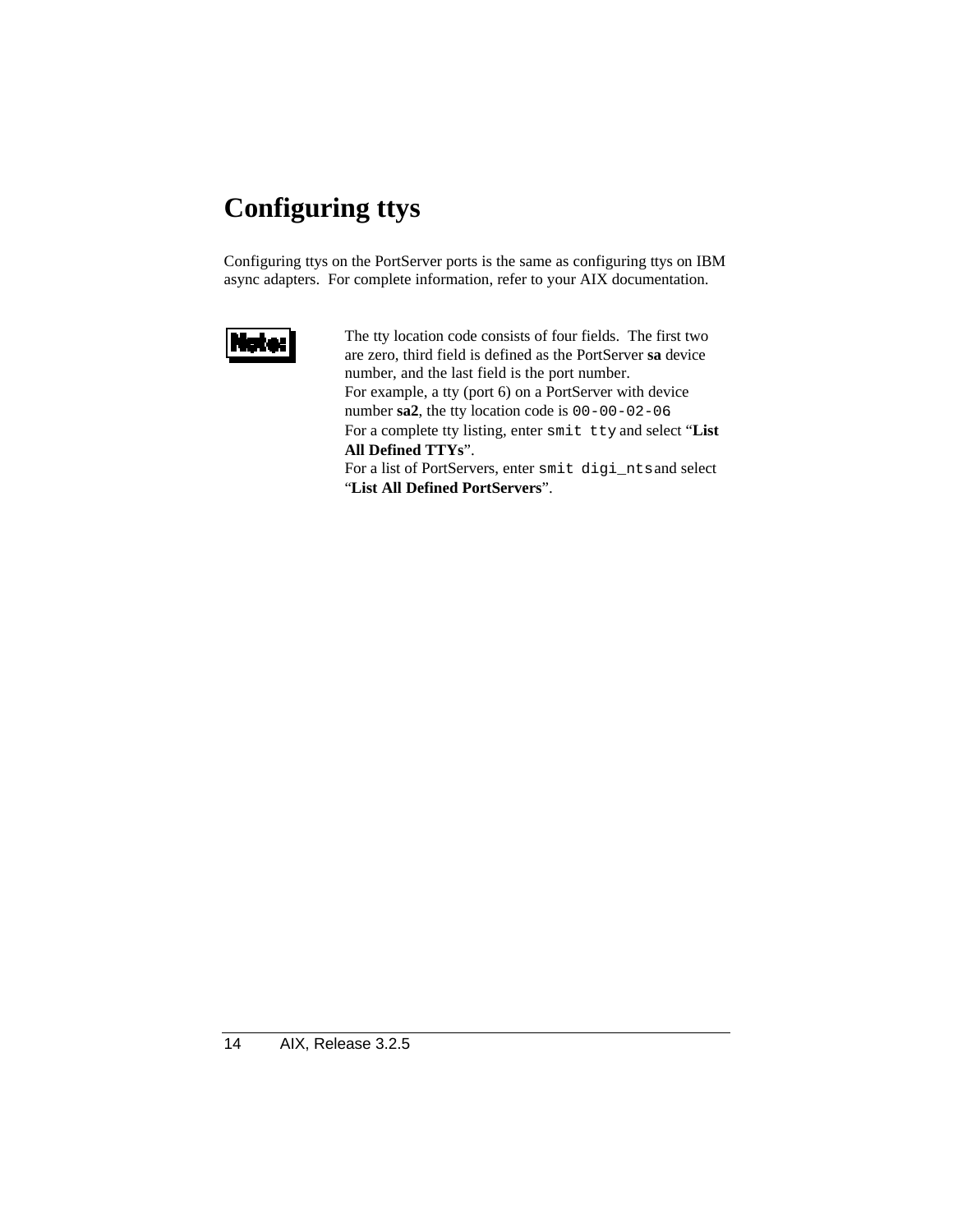# **Uninstalling the RealPort Device Driver**

The RealPort device driver software for AIX Release 3.2.5 can be removed from the system using the smit command.

- **1.** Run smit to remove all Digi PortServers you configured on your system.
- **2.** Log onto the system as super-user (root).
- **3.** Enter:
- smit install\_remove
- **4.** The system will display the *Remove Applied Software Products* screen:

| Remove Applied Software Products |                                                                                         |                     |        |                |        |
|----------------------------------|-----------------------------------------------------------------------------------------|---------------------|--------|----------------|--------|
|                                  | Type or select values in entry fields.<br>Press Enter AFTER making all desired changes. |                     |        |                |        |
|                                  |                                                                                         |                     |        | [Entry Fields] |        |
| * SOFTWARE name                  |                                                                                         |                     | $\Box$ |                | $^{+}$ |
|                                  | Automatically remove DEPENDENT software?                                                |                     | no     |                | $+$    |
|                                  | EXTEND file systems if space needed?                                                    |                     | yes    |                | $+$    |
|                                  |                                                                                         |                     |        |                |        |
| $F1 = He1p$                      | F2=Refresh                                                                              | F3=Cancel           |        | F4=List        |        |
| F5=Reset<br>F9=Shell             | F6=Command<br>$F10 = Exit$                                                              | F7=Edit<br>Enter=Do |        | $F8 = Image$   |        |

Type digiasync.ncxa.objin the SOFTWARE name field and press <Enter>.

The Digi RealPort device driver will now be removed from your system.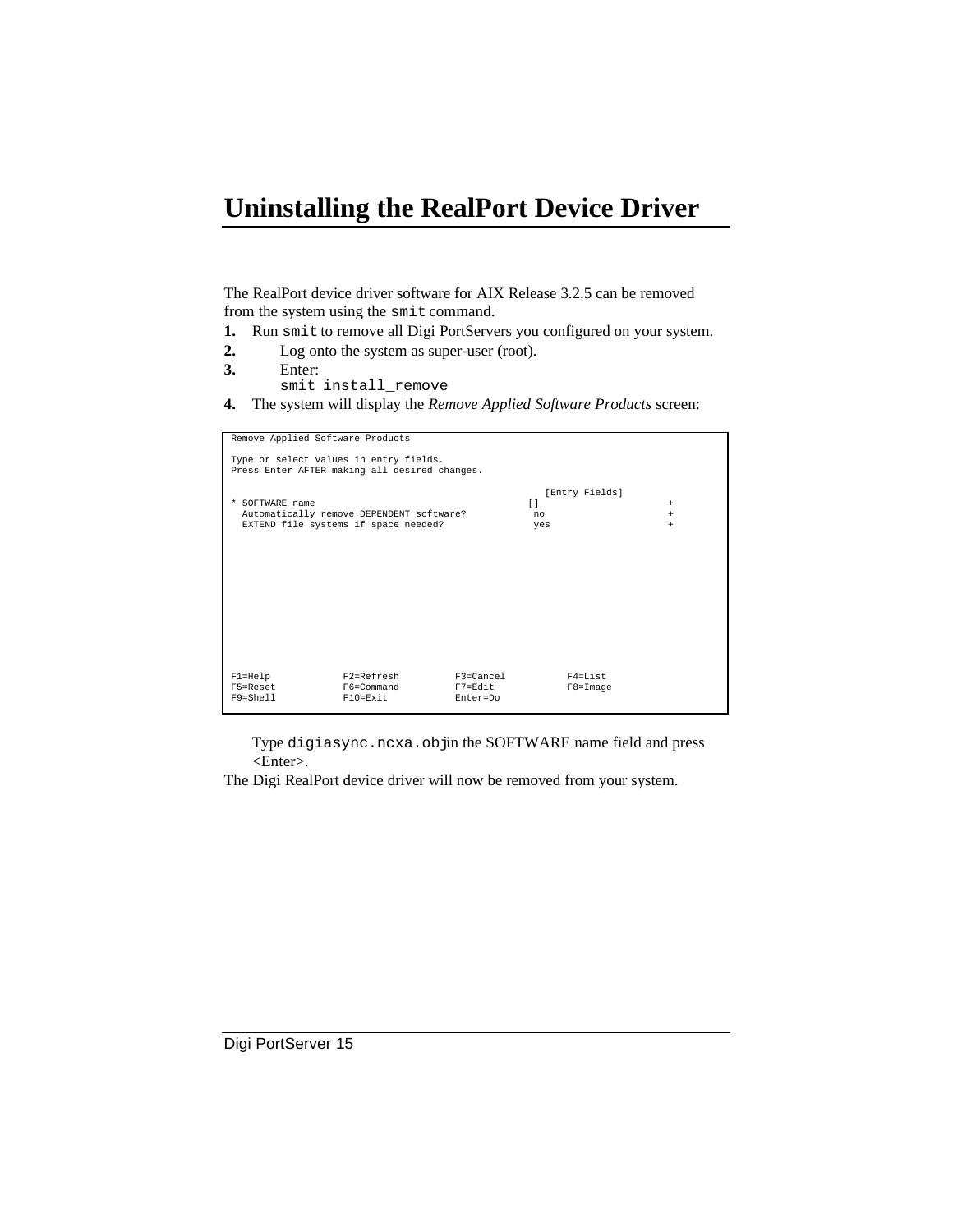# **Setting Terminal Options with stty-cxma**

stty-cxma is a utility program that sets and displays the terminal options for the RealPort device driver. stty-cxma is located in your /usr/lbin/tty directory.

The format is:

stty-cxma [-a] [*option(s)*] [*ttyname*]

flushin Flush tty input only. flushout Flush tty output only.

With no options, stty-cxmadisplays all Digi special driver settings, modem signals, and all standard parameters displayed by  $\text{stty}(1)$  for the tty device referenced by standard input.

Command options are provided to change flow control settings, set transparent print options, force modem control lines, and display all tty settings. Any unrecognized options are passed to  $\text{stty}(1)$  for interpretation. The options are:

-a Display all of the unique Digi option settings, as well as all of the standard tty settings reported by stty -a. *ttyname* Set and display options for the given tty device, instead of standard input. This form can be used with a tty pathname prefixed by /dev/ or with a simple tty name beginning with tty. This option may be used on a modem control line when no carrier is present. The following options specify transient actions to be performed immediately: break Send a 250 MS break signal out on the tty line. flush Immediately flush (discard) tty input and output.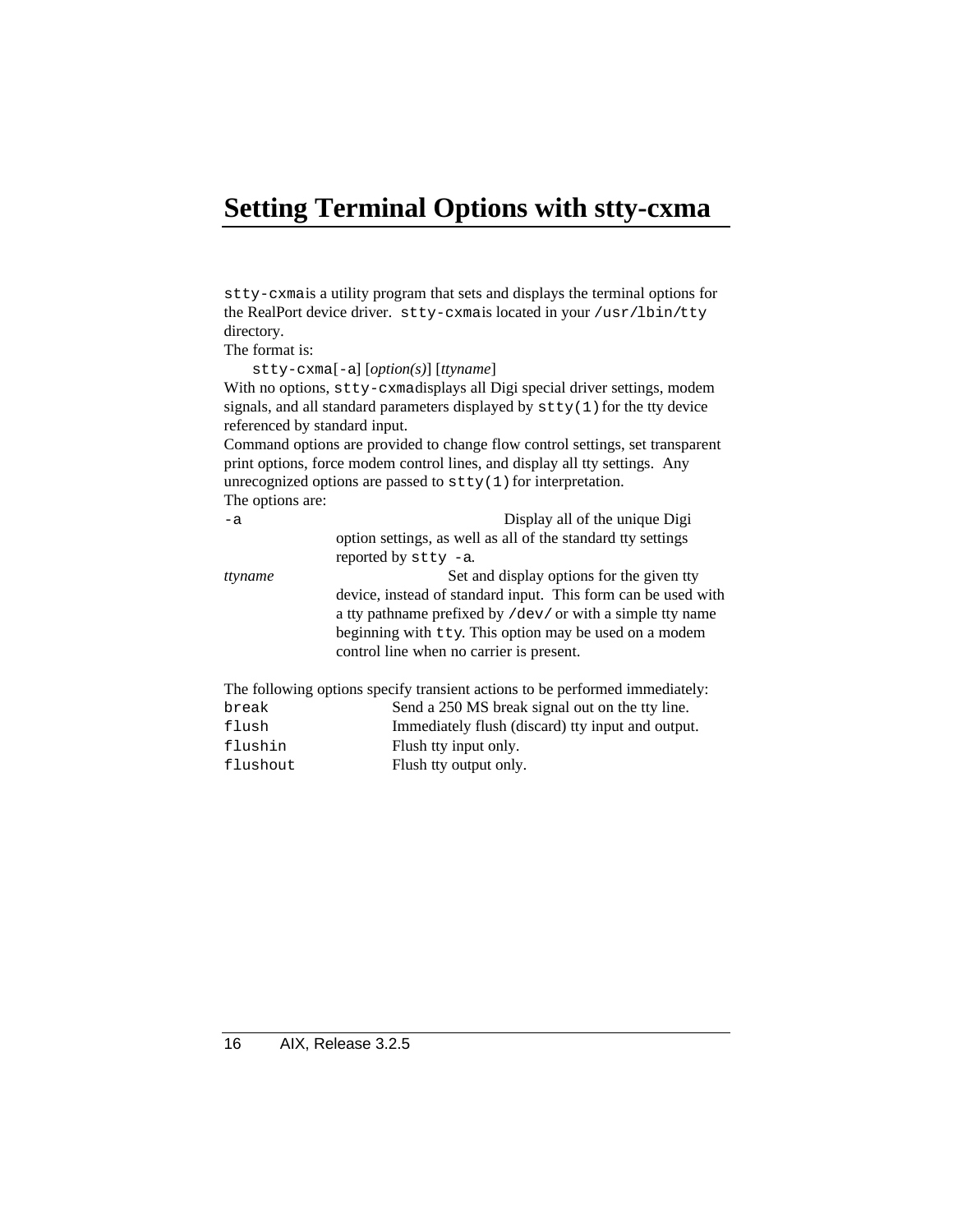The following options specify actions which are not "sticky," meaning that the changes are reset when the device is closed, and that the device will use the default values the next time it is opened.

| stopout   | Stop output exactly as if an <b>xoff</b> character was re-   |
|-----------|--------------------------------------------------------------|
|           | ceived.                                                      |
| startout  | Restart stopped output exactly as if an <b>xon</b> character |
|           | was received.                                                |
| stopin    | Activate flow control to stop input.                         |
| startin   | Release flow control to resume stopped input.                |
| [-]dtr    | Raise [drop] the DTR modem control line,                     |
|           | unless DTR hardware flow control is selected.                |
| $[-]$ rts | Raise [drop] the RTS modem control line,                     |
|           | unless RTS hardware flow control is selected.                |

The following options are "sticky"—the effects continue until the system is rebooted or until the options are changed.

|               | [-] fastcook Perform cooked output processing on the intelligent card to |
|---------------|--------------------------------------------------------------------------|
|               | reduce host CPU usage, and increase raw mode input                       |
|               | performance.                                                             |
| [-]fastbaud   | Alter the baud rate tables, so 50 baud becomes 57,600 baud.              |
| $[-]$ rtspace | Enable [disable] RTS hardware input flow control, so RTS                 |
|               | drops to pause remote transmission.                                      |
| $[-]ctspace$  | Enable [disable] CTS hardware output flow control, so local              |
|               | transmission pauses when CTS drops.                                      |
| [-]dsrpace    | Enable [disable] DSR hardware output flow control, so local              |
|               | transmission pauses when DSR drops.                                      |
| $[-]$ dcdpace | Enable [disable] DCD hardware output flow control, so local              |
|               | transmission pauses when DCD drops.                                      |
| $[-]dt$ rpace | Enable [disable] DTR hardware input flow control, so DTR                 |
|               | drops to pause remote transmission.                                      |
| [-]forcedcd   | Disable [re-enable] carrier sense, so the tty may be opened              |
|               | and used even when carrier is not present.                               |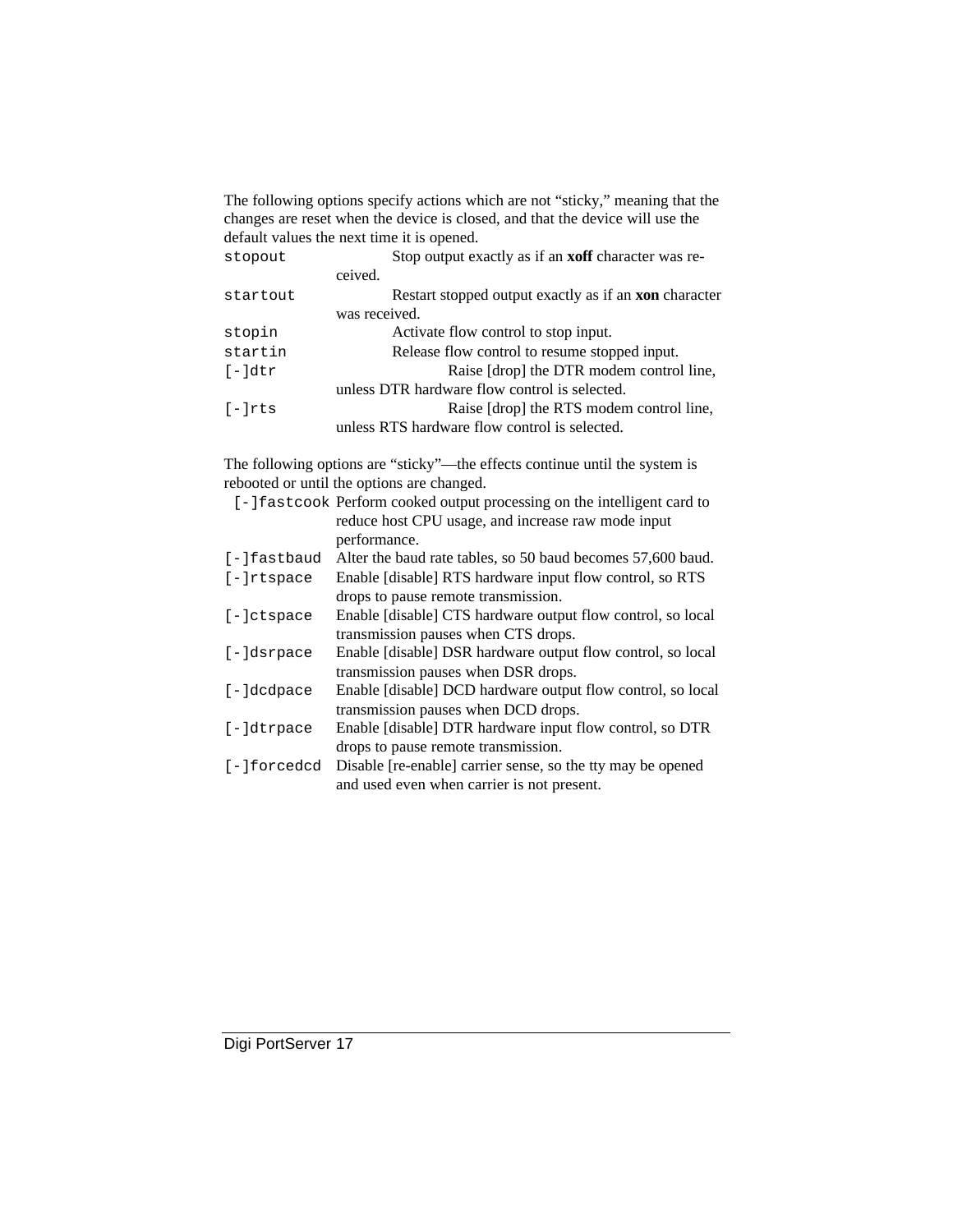| $\texttt{startc}$ | Sets the XON flow control character. The character                     |  |
|-------------------|------------------------------------------------------------------------|--|
|                   | may be given as a decimal, octal or hexadecimal number.                |  |
|                   | Octal numbers are recognized by the presence of a leading              |  |
|                   | zero, and hexadecimal numbers are denoted by a leading                 |  |
|                   | "0x". For example, the standard XON character, <ctrl-< td=""></ctrl-<> |  |
|                   | Q>, can be entered as "17" (decimal), "021" (octal) or "0x11"          |  |
|                   | (hexadecimal).                                                         |  |
| store c           | Sets the XOFF flow control character. The                              |  |
|                   | character may be given as a decimal, octal, or hexadecimal             |  |
|                   | number (see startc, above, for format of octal and                     |  |
|                   | hexadecimal numbers).                                                  |  |
| $a$ startc $c$    | Sets auxiliary XON flow control character. The                         |  |
|                   | character may be given as a decimal, octal, or hexadecimal             |  |
|                   | number (see startc, above, for format of octal and                     |  |
|                   | hexadecimal numbers).                                                  |  |
| astropcc          | Sets auxiliary XOFF flow control character. The                        |  |
|                   | character may be given as a decimal, octal, or hexadecimal             |  |
|                   | number (see startc, above, for format of octal and                     |  |
|                   | hexadecimal numbers).                                                  |  |
| $[-]a$ ixon       | Enables auxiliary flow control, so that two unique                     |  |
|                   | characters are used for XON and XOFF. If both XOFF                     |  |
|                   | characters are received, transmission will not resume until            |  |
|                   | both XON characters are received.                                      |  |
|                   |                                                                        |  |

Also see stty(1), ioctl(2), termio(4), and terminfo(5).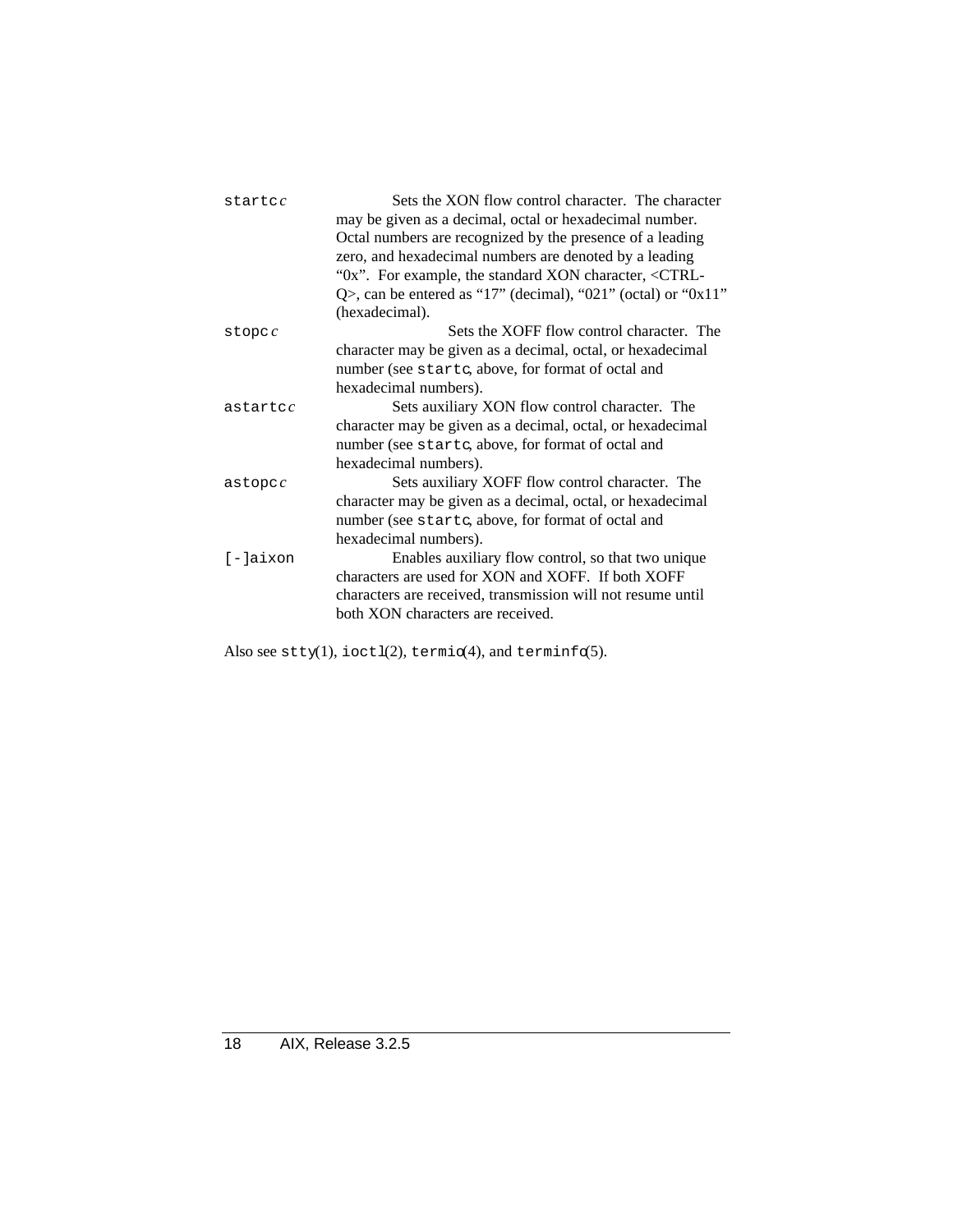# **Remote Booting of Firmware**



For more information, see the *User's Guide and Reference Manual* for documentation on remote booting of the PortServer. For a more detailed description of the tftp process, refer to your AIX documentation regarding tftp and the tftpd daemon.

The released level of firmware for the PortServer is located at /usr/lpp/digiasync/digiasync.ncxa.obj.ps328 nce the driver is installed. This may not be the most current level of firmware but is the level that was tested with the driver. This version has been included to give an effective level of firmware in the event that any incompatibilities arise from newer versions.

To set up remote booting of firmware,

On the PortServer, enter the following commands:

set config boothost= <*IP address of host machine with firmware*>

set config Bootfile=/usr/lpp/digiasync/digiasync.ncxa.obj.ps328

On the host machine:

**1.** Edit /etc/inetd.conf to verify that tftp line is not commented out. If file inetd.conf is altered, enter:

inetimp to copy changes to ODM. refresh -s inetd to reinitialize the tftpd daemon.

**2.** For controlled tftp access make sure that /etc/tftpaccess.ctlexists and verify that it only allows access to public directories. If this file is not present  $tftp$  will allow full access.

( Sample file is located in /usr/lpp/tcpip/samples/ )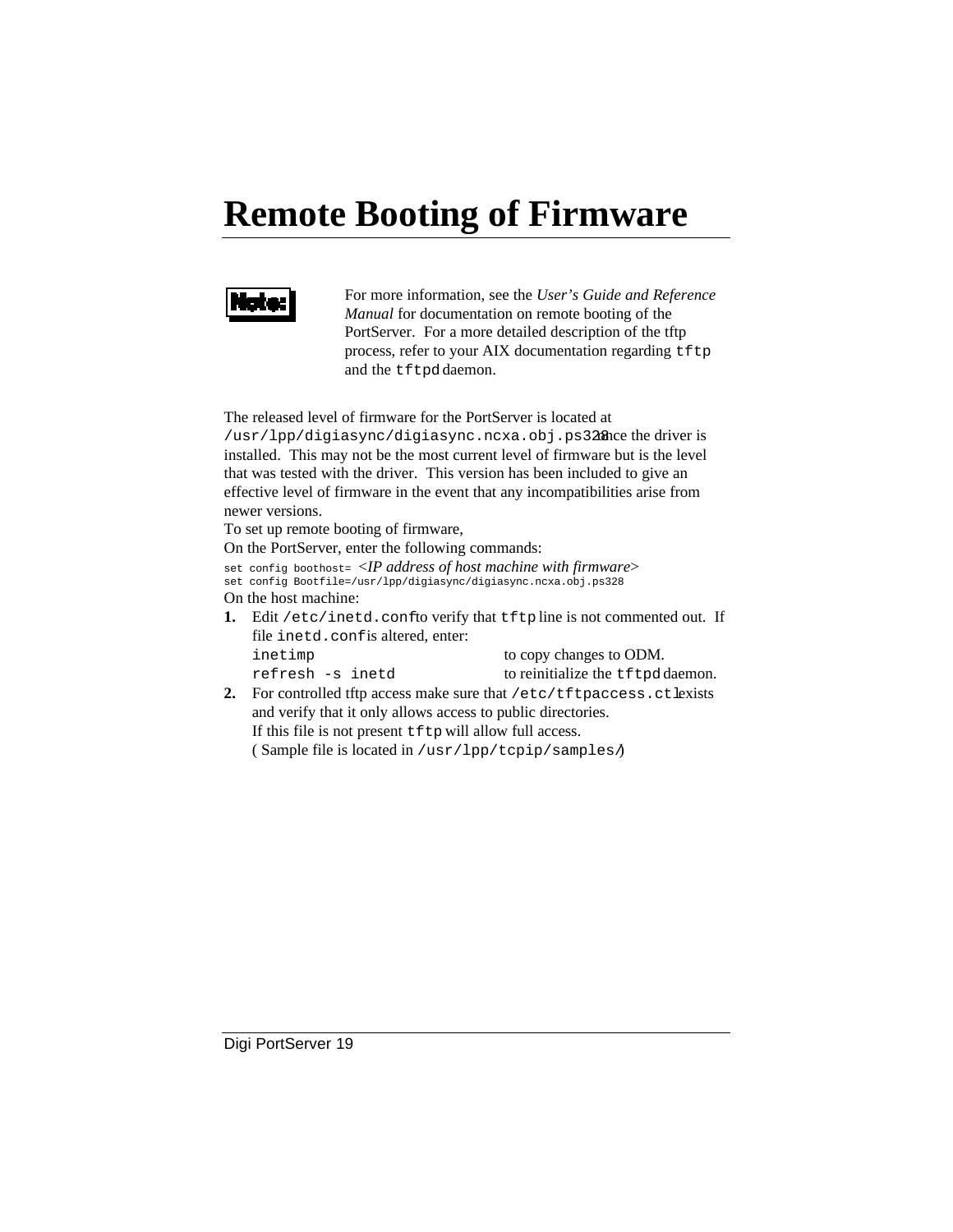# **DigiSCREEN Multiple Screen Utility**

# **Description and Theory of Operation**

DigiSCREEN is a utility that allows a single physical terminal to be connected to several virtual terminal sessions (*screens*) at one time. It is mainly intended for use with terminals that have two or more pages of screen memory. With such terminals, switching between virtual screens will also switch between physical terminal screen pages, allowing each virtual screen's image to be saved and restored. On terminals without multiple pages of screen memory, DigiSCREEN can still be used to switch among virtual screen sessions, although the appearance of the screen will not be maintained when switching screens.

**Note:** For full support of DigiSCREEN, your terminal must be able to switch internal screen pages on command *and must remember the cursor position for each page*. While DigiSCREEN will work on both smart and dumb terminals, screen images are not saved during screen changes on dumb terminals. DigiSCREEN also supports terminals connected to two or more computers through separate serial ports.

# **Options**

DigiSCREEN is called with the following format:

dscreen [-i *infofile* ] [ -t *termtype* ]

If *infofile* is specified, it will be used as the source of terminal configuration information. Otherwise, if the environment variable DSINFO is defined, it specifies the name of the file to be used as the source of terminal configuration information. If neither *infofile* nor DSINFO is specified, the configuration information is read from the file /etc/dsinfo. This option is used to define a different set of keys to be used with DigiSCREEN, e.g. when the originally defined DigiSCREEN keys conflict with an application one wishes to use. The terminal type is used to select which entry in the *infofile* (default  $/etc$ /dsinfo) is used to describe the terminal. If the desired terminal type does not match the setting of the TERM environment variable (again, for alternate key mappings), it can be specified as *termtype* with the -t option.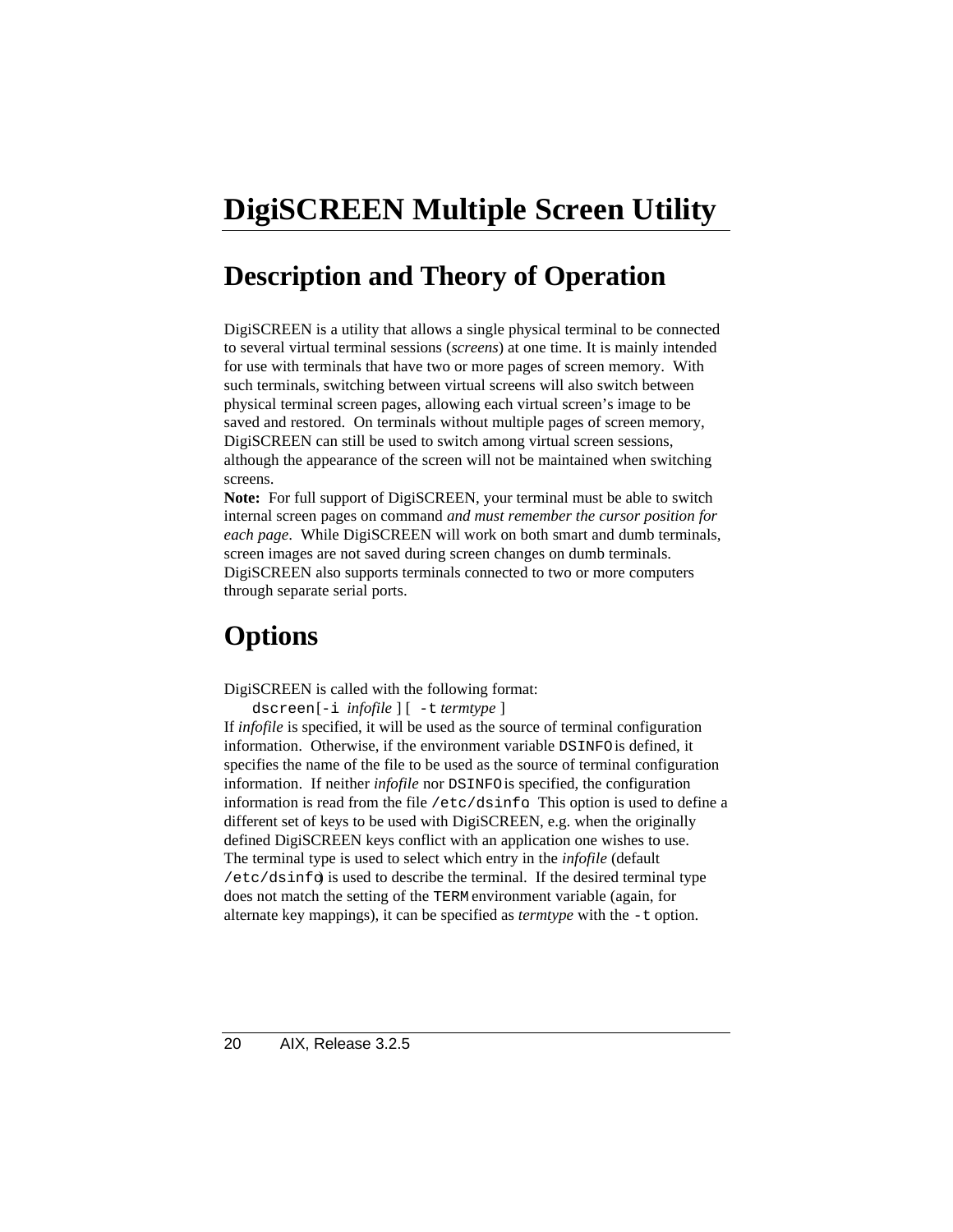### **Using DigiSCREEN**

When DigiSCREEN is run, it starts up one virtual screen. Some of the keys on the terminal keyboard will not be passed through to the virtual screen; instead, DigiSCREEN will intercept these keys and perform certain actions when they are pressed. The actions include select a specific screen, block all input and output, start a new screen, end DigiSCREEN (exit code 0), quit DigiSCREEN (exit code 1), switch to the previous screen, and list the DigiSCREEN keys and what they do. Which function each key performs is dependent upon the terminal and the terminal description in the dsinfo file. When a new virtual screen is created, it is assigned to a select key. When this key is pressed, DigiSCREEN will switch the physical terminal to the video page associated with the particular virtual screen and direct all input and output to go between the physical terminal and the virtual screen. Each virtual screen must have a select key; once all of the select keys defined in the dsinfo file have virtual screens assigned to them, no more screens may be created. Individual screen sessions will end when the original shell process exits, and this will free the associated select key for use with another virtual screen. DigiSCREEN exits when there are no more active screens. Block keys can be used to stop output (in a fashion similar to  $\langle$ Ctrl-S $>$  when using "ixon" flow control). However, the true purpose of these keys is to allow for transparently setting up terminal sessions on two computers using a terminal that has two serial ports. See dsinfo (page 23) for more information. Pressing a new screen key will create a new screen and assign it to one of the select keys, unless one of the necessary resources is exhausted. Each new screen requires a select key as defined in the dsinfo file, a DigiSCREEN pseudo terminal device, enough memory for the various structures used to keep track of the screen, and a process to run the shell. If any of these are not available, the new screen operation will fail and print a message indicating the reason for the failure.

Pressing an end key will send a SIGHUP signal to all the screen sessions, clean up, and exit with a status of 0. Pressing a quit key will perform the same actions, but will exit with a status of 1.

Pressing a previous key will switch the terminal to the screen that was last displayed.

Pressing a list key will cause a list of the keys recognized by DigiSCREEN and their actions to be displayed on the terminal. When DigiSCREEN starts a new screen, it will display the message "Press *KEY* for help" (where *KEY* is the name of the list key) if there is a list key defined.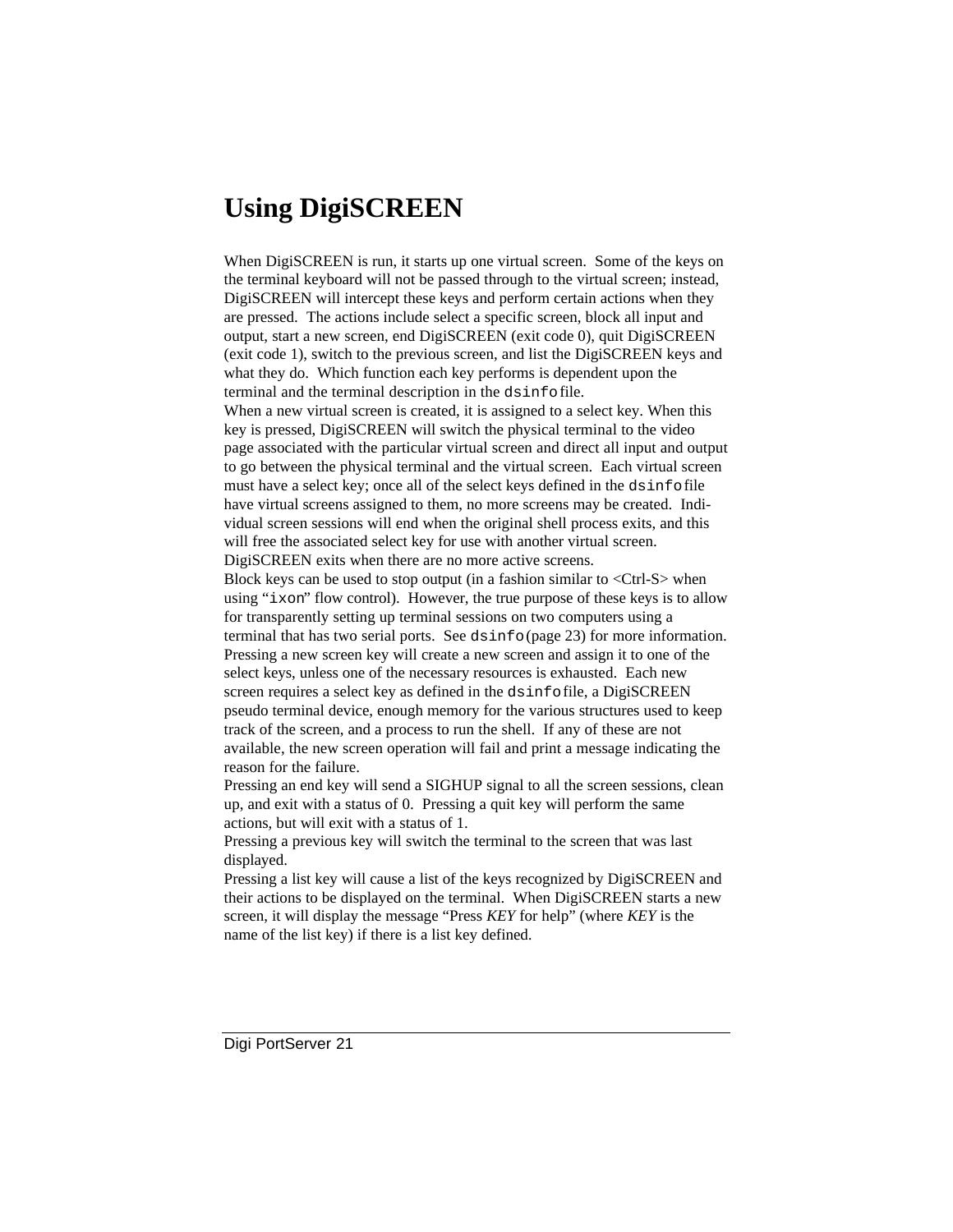# **Dynamic Screen Assignment**

Normally, the terminal description entry in the dsinfo file will have the same number of screen selection keys as the terminal has physical screen pages. However, if more screen selection keys are defined than the number of physical screen pages defined, DigiSCREEN will dynamically assign physical screen pages to virtual screens. When a virtual screen that doesn't have an associated page of screen memory in the terminal is selected, DigiSCREEN assigns the least recently used physical screen to the virtual screen. When this occurs, some sort of indication is given that the physical screen is connected to a different virtual screen; for instance, the screen may be cleared. Using a terminal that has only one physical screen is the simplest case of this; the one screen is shared between all virtual screens. Notes:

- Avoid switching screens when the screen is being written to; you may interrupt an escape sequence and leave the terminal in an unknown state.
- Even if your terminal saves the cursor position for individual screens, it may not save other states such as insert mode, inverse video, etc. If this is the case in your situation, make sure you are not in any such mode when you switch screens.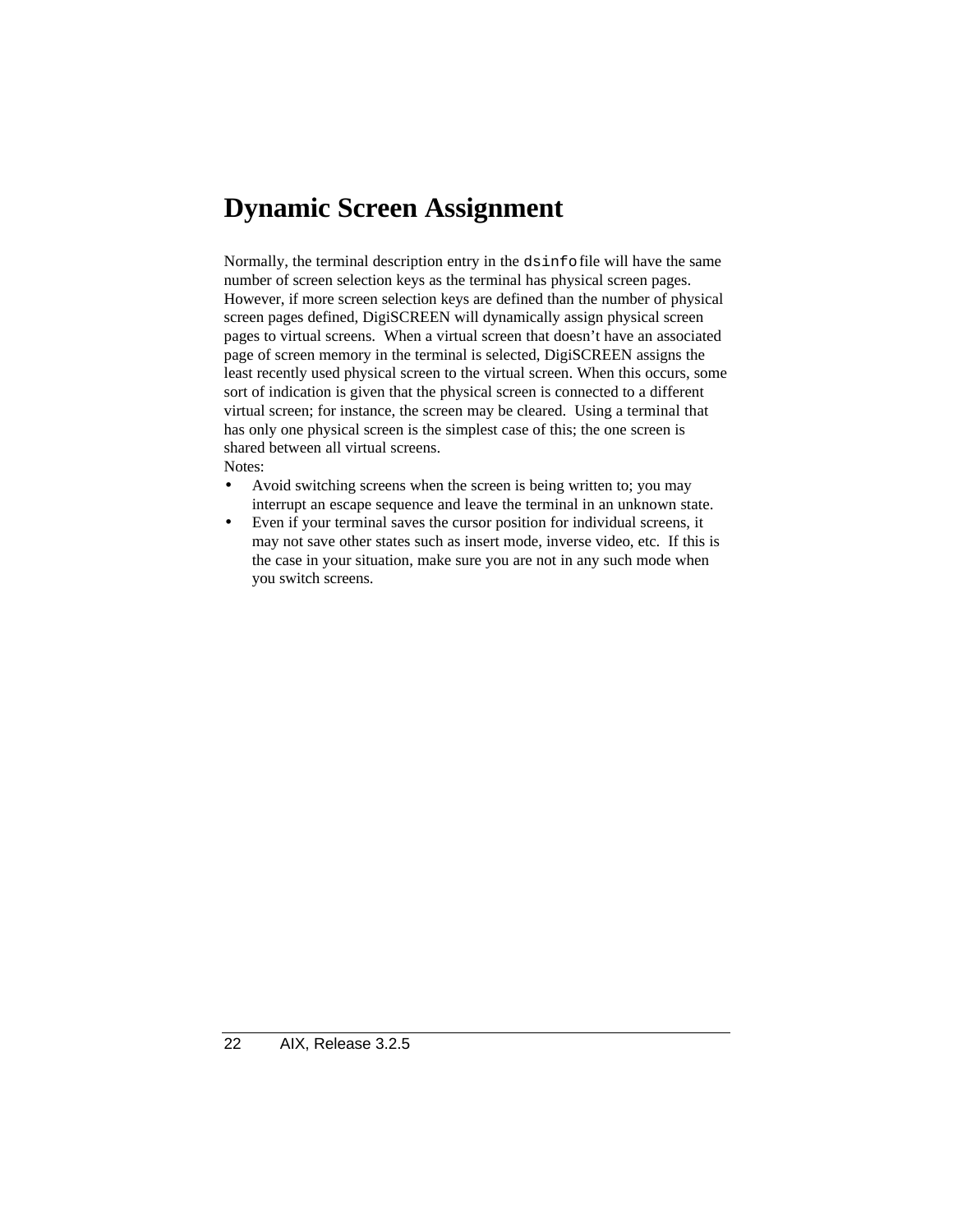# **DSINFO DigiSCREEN Information File**

### **Description**

/etc/dsinfois a database of terminal descriptions used by dscreen (DigiSCREEN). The information in the descriptions include what keys are to be used by DigiSCREEN and what functions they perform, how many pages of screen memory the terminal has, and what code sequences are sent/received to use these features.

# **Entry Format**

Entries in /etc/dsinfoconsist of a number of comma separated fields. The first field is a list of alternate names for the terminal, separated by "|" characters.

The remaining fields are strings describing the capabilities of the terminal to DigiSCREEN. Within these strings, the following escape codes are recognized:

|               | $\E$ , $\e$ escape character                                         |  |
|---------------|----------------------------------------------------------------------|--|
|               | $\n\langle n, \langle 1 \rangle$ newline (a.k.a. linefeed) character |  |
| $\chi$        | carriage return                                                      |  |
| \t            | tab character                                                        |  |
| $\setminus b$ | backspace character                                                  |  |
| $\setminus f$ | formfeed character                                                   |  |
| \s            | space character                                                      |  |
| $\sum$        | character with octal value nnn                                       |  |
| $\mathbf{r}$  | <ctrl-<math>x&gt; for any appropriate <math>x</math></ctrl-<math>    |  |

Any other character preceded by a backslash will yield the character itself. The strings are entered as *type*=*string*, where *type* is the type of string as listed below, and *string* is the string value.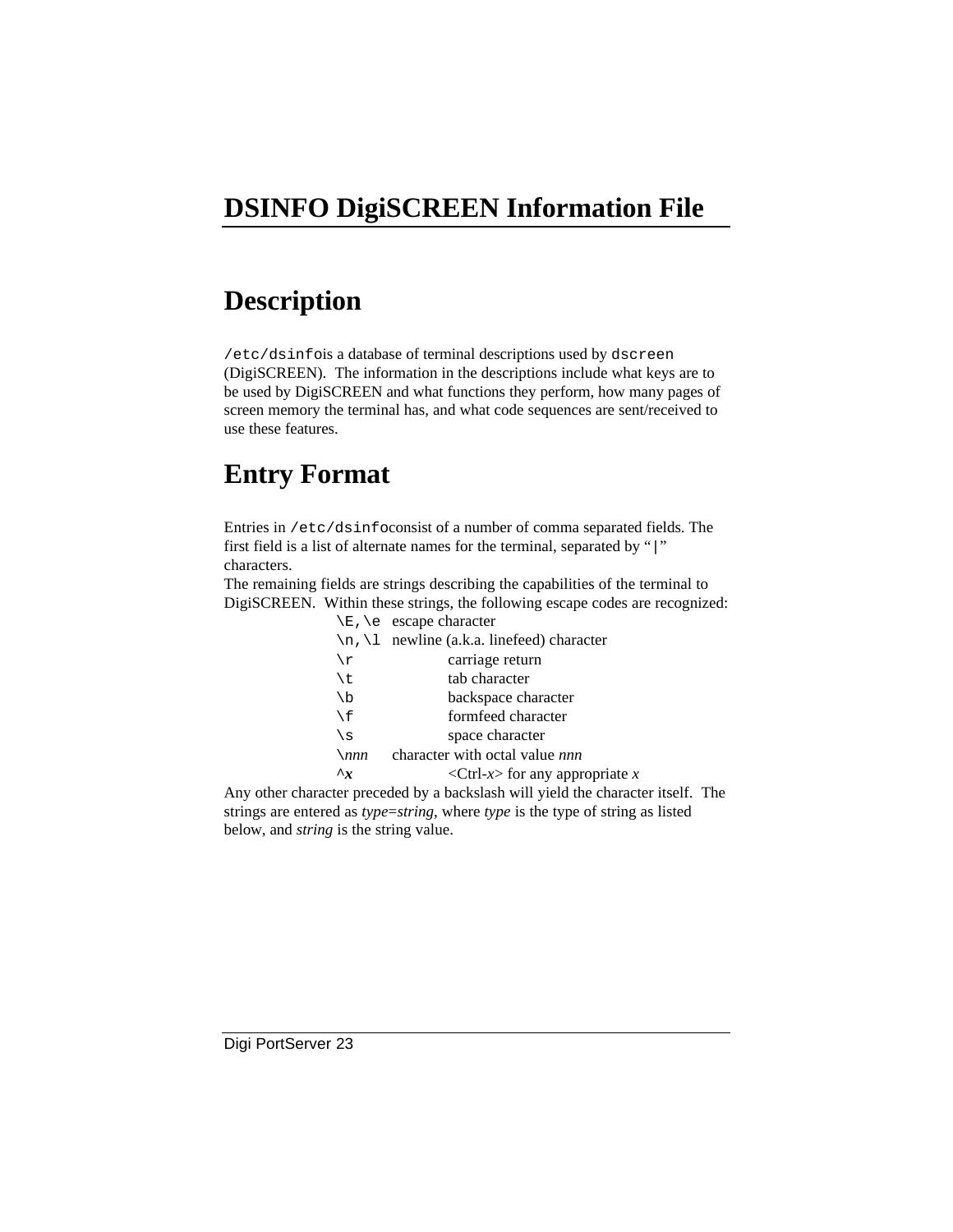#### **String Types**

The string types are as follows:

dskx A string type that starts with "dsk" describes a key. The type must be four letters long, and the fourth letter  $x$  indicates what action is taken when the key is received. The key types are:

| <b>Type</b> | Action                                 |
|-------------|----------------------------------------|
| dsks        | <b>Switch Screens</b>                  |
| dskb        | <b>Block Input and Output</b>          |
| dske        | <b>End DigiSCREEN</b>                  |
| dska        | Quit DigiSCREEN (non-zero exit status) |
| dskc        | Create New Screen                      |
| dskp        | <b>Switch to Previous Screen</b>       |
| dskl        | List Keys and Actions                  |

Any other key type (a string type dsk*x* that doesn't end in s, b, e, q, p, or l) will cause no internal dscreen action, but will show up in the key listing and will be recognized and acted upon (see below). A type of dskn (n for No Operation) is guaranteed not to be used for any function in future versions; it is recommended that this be used when no internal dscreen action is desired. The value string for each key has three substrings, which are separated by "|" characters (use " $\setminus$ |" to include the "|" character in one of the substrings). The first substring is the sequence of characters that the terminal sends when the key is pressed. The second substring is a label for the key that is printed when a list of the keys is presented (for example, "Shift-F1"). The third substring is a sequence of characters that DigiSCREEN sends to the terminal when this key is pressed, before performing the action this key requests.

dsp A string type of "dsp" describes a physical screen in the terminal. One dsp string should be present for each physical screen in the terminal. The value string for each physical screen has two substrings, which are separated by a "|" character (again, use " $\|\cdot\|$ " to include the "|" character in one of the substrings). The first substring should be the sequence of characters to send to the terminal to display and output to the particular physical page on the terminal. The second substring is sent to the terminal any time the page is used for something new. This second substring is usually set to the clear screen sequence. It is sent under two conditions. The first condition is when a new virtual terminal session is being created. The second condition occurs when the user is running more virtual terminals than there are physical screens; if the user selects a virtual terminal such that DigiSCREEN has to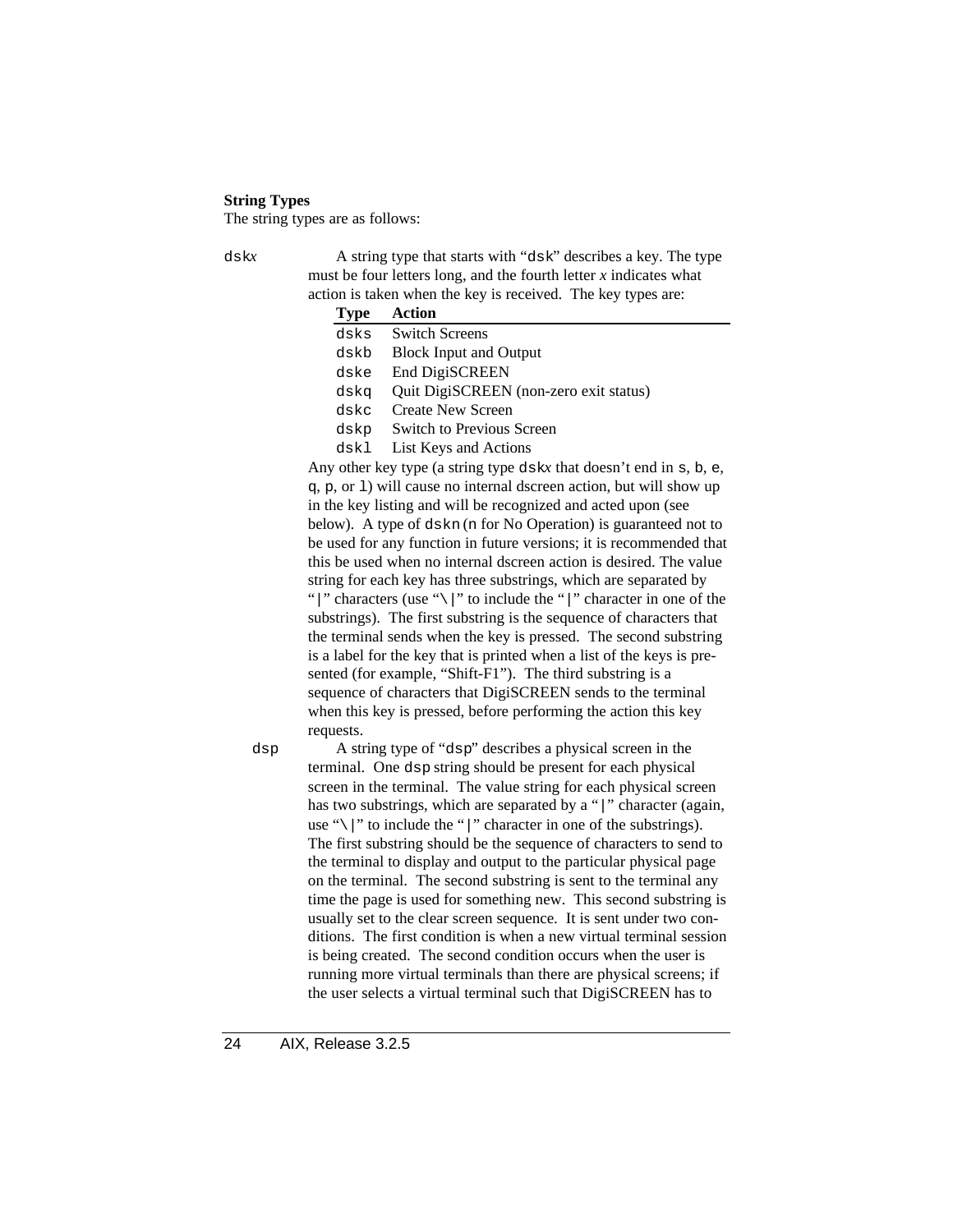re-use one of the physical screens, it will send this sequence to the screen to indicate to the user that the screen contents don't match the output of the virtual terminal to which it is connected. Note that running with more virtual terminals than physical screens can be quite confusing and is not particularly recommended; it can be avoided by defining no more screen selection keys  $("dsks=...")$  than physical screens  $("dsp=...")$  in the dsinfo entry.

dst A string with a type of "dst" adjusts DigiSCREEN's input timeout. The value of the string should be a decimal number. The timeout value is in tenths of a second, and has a maximum value of 255. The default timeout value is 1 (or .1 seconds). When DigiSCREEN recognizes a prefix of an input key sequence but doesn't have all the characters of the sequence, it waits for more characters. If the timeout occurs before more characters are received, the characters are sent on to the virtual screen and DigiSCREEN will not consider these characters as part of an input key sequence. It may be necessary to raise this value if one or more of the "keys" DigiSCREEN is to trigger on is actually a number of keystrokes (i.e. assigning Ctrl-Z 1, Ctrl-Z 2, Ctrl-Z 3, etc. for screen selection, Ctrl-Z N for new screen and so on).

#### **Example 1**

```
The following example entry is for a Wyse 60 with three screens:
wy60|wyse60|wyse model 60,
                 dsks=^A`^M|Shift-F1|,
                 dsks=^Aa^M|Shift-F2|,
                 dsks=^Ab^M|Shift-F3|,
                dskc=\200|ctrF1|,
                dske=\201|CtrF2|\Eve0\E+,
                dskl=\202|ctrF3|,
                dsp=\E{w0}|\E{+},
                        dsp=\E{w1}\right|\E{+},
                        dsp=\E{w2}\right|\E{+},
With this entry, \langleShift-F1> through \langleShift-F3> are used for selecting screens 1
```
through 3, respectively.  $\langle$ Ctrl-F1 $>$  will create a new screen,  $\langle$ Ctrl-F2 $>$  will send "<ESC> w  $0$  <ESC> +" to the screen (switching to window 0 and clearing the screen) and then end dscreen, and <Ctrl-F3> will list the keys and their functions. The three physical screens are displayed by sending "<ESC> w 0", " $\langle$ ESC $>$  w 1", and " $\langle$ ESC $>$  w 2." Each time a physical screen is used for a new screen, the sequence "<ESC> +" will be sent to the terminal, which will clear the screen.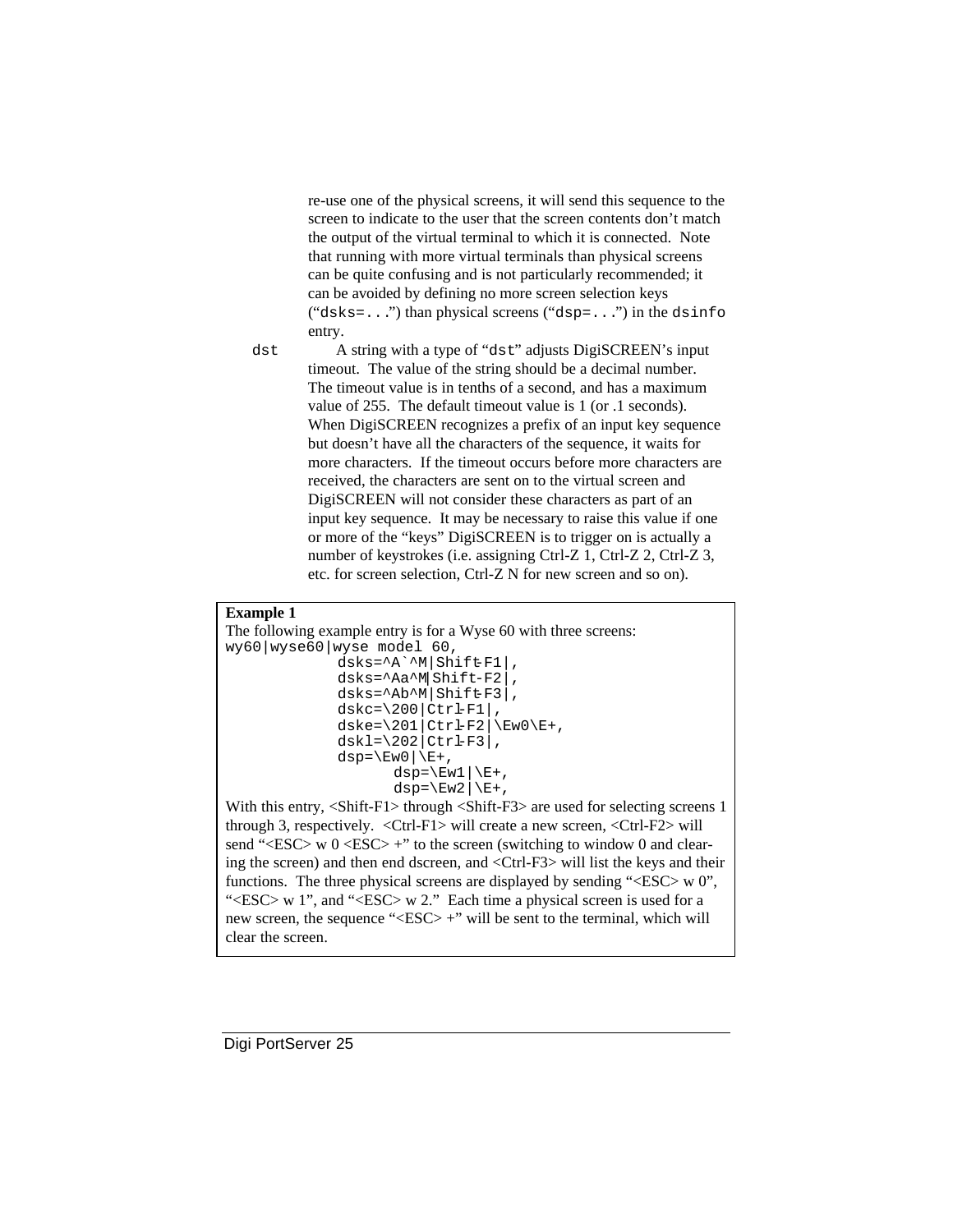#### **Example 2**

This example is, again, for a Wyse 60 with three screens, but one of the screens is on a second computer communicating through the second serial port on the terminal:

```
wy60-1|wyse60 -1|wyse model 60 - first seri al port,
                               dsks=^A`^M|Shift -F1|,
                               dsks=^Aa^M|Sh ift-F2|,
                               dskb=^Ab^M|Shift -F3|\Ed#^Ab\r^T\Ee9,
                               dskc=\200|ctrl -F1|,
                               dske=\201|Ctrl -F2|\Ed#\201^T\Ew0\E+,
                               dskl=\202|Ctrl - F3|,
                               \text{disp}=\E{w0}|\E{+},\text{disp}=\E{w1}|\E{+},wy60-2|wyse60-2|wyse model 60 - second se rial port,dskb=^A`^M|Shift -F1|\Ed#^A`\r^T\Ee8,
dskb=^Aa^M|Shift -F2|\Ed#^Aa\r^T\Ee8,
                                dsks=^{\circ}Ab^{\circ}M|Shift -F3|,
                               dskc=\200|Ctrl -F1|,
                               dske=\201|Ctrl -F2|\Ed#\201^T\Ew0\E+,
                               dskl=\langle 202|Ctr1 - F3|,
                                dsp=\E{w2|\E+,
```
For this setup to work, DigiSCREEN must be run on both computers, with terminal type wy60-1 on the first computer and terminal type wy60-2 on the second computer (using the -t option to DigiSCREEN). The wy60-1 entry will be examined first.

The first two key entries are unchanged from the original wy60 entry. The third key, however, has type "dskb," which means block both input and output. When this key is pressed, the sequence "<ESC> d  $#$ <Ctrl-A> b <CR> <Ctrl-T> <ESC> e 9" is sent to the terminal; after this output is blocked and DigiSCREEN continues scanning input for key sequences but discards all other input.

The effects caused by the sequence sent to the terminal contain the real magic here. The sequence "**<ESC> d** #" puts the terminal in "Transparent Print" Mode," which echoes all characters up to a **<Ctrl-T**> out the other serial port. The characters "<**Ctrl-A> b** <**CR>**" are sent out the other serial port, informing the dscreen process on the other computer that it should activate the window associated with the **<Shift-F3>** key. The "**<Ctrl-T>**" takes the terminal out of the Transparent Print mode, and the sequence "**<ESC> e 9**" tells the terminal to switch to the other ("AUX") serial port for data communications.

At this point the other computer takes over and sends an "**<ESC> w 2**" to switch to the third physical screen, and then resumes normal communication. The wy60-2 entry follows the same general pattern for keys **<Shift-F1>** and **<Shift-F2>**: switch to transparent print mode; send function key string to other computer; switch transparent print off; and switch to the other serial port. The end key (**<Ctrl-F2>**) works the same for both computers; it sends the end key sequence to the other computer through the transparent print mechanism, switches the terminal to window 0, clears the screen, then exits.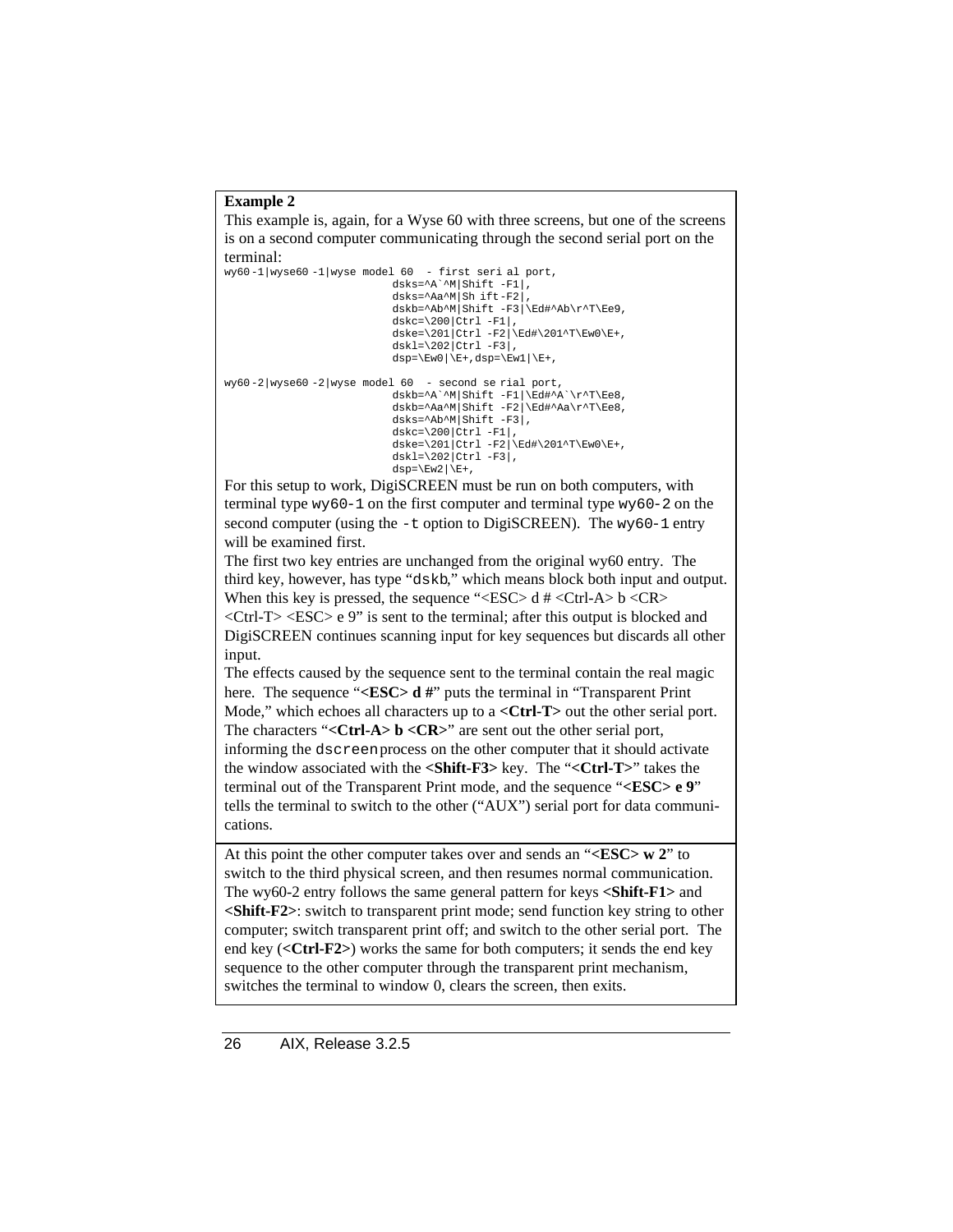# **Error Messages**

Error messages from the Digi RealPort device driver are written to the system error log. The errpt command can be used to produce an error report from the system error log.

The device driver may generate the error messages on the following pages (as reported by errpt -a -N ncxadd):

For more information on error messages, see: The errdemondaemon. The errclear command, errdead command, errlogger command, errpt command, errstop command. The *Error Logging Overview* in *General Concepts and Procedures*.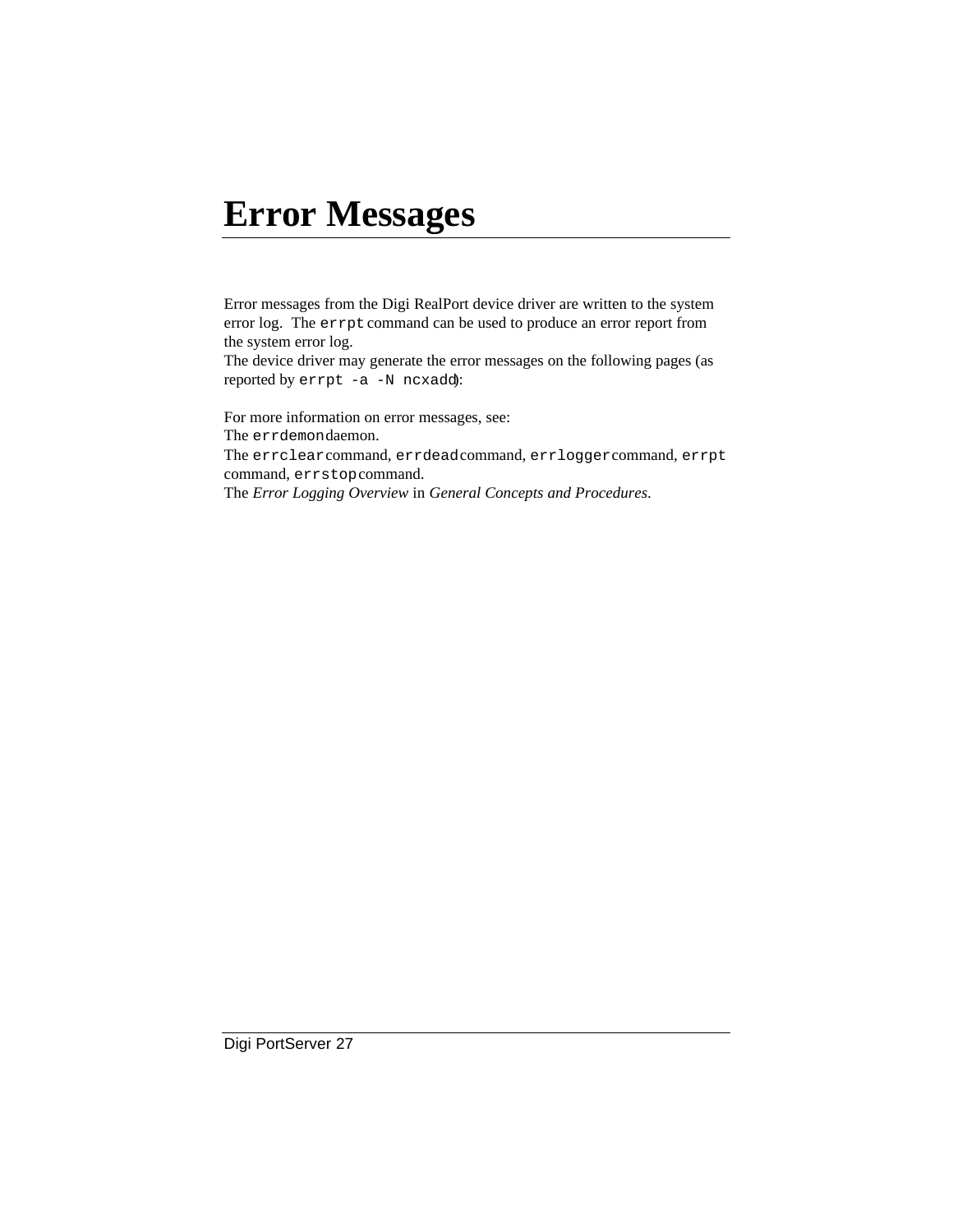```
ERROR LABEL: COM_CFG_RESID<br>ERROR ID: F8DE6FFF
ERROR ID:
Date/Time: Oct 11 16:32:08
Sequence Number: 108214
Machine Id: 000061453100<br>Node Id: mynode
Node Id:
Error Class: S<br>Error Type: PERM
Error Type: PERM
Resource Name: ncxadd
Error Description
Configuration failed: resid not correct
Install Causes
Configuration data base improperly set up.
         Recommended Actions
         Correct configuration data base.
Failure Causes
Call to configuration entry point does not have proper size \setminusfor DDS.
         Recommended Actions
         Fix customized configuration program.
         CONTACT APPROPRIATE SERVICE REPRESENTATIVE
Detail Data
Error code as defined in sys/errno.h
             0
ERROR CODE
```
The DDS structure passed from the cfgncxa configuration method to the driver configuration entry point is not the correct size.

#### **Action to take:**

Reinstall the driver software. If the problem persists, contact your service representative.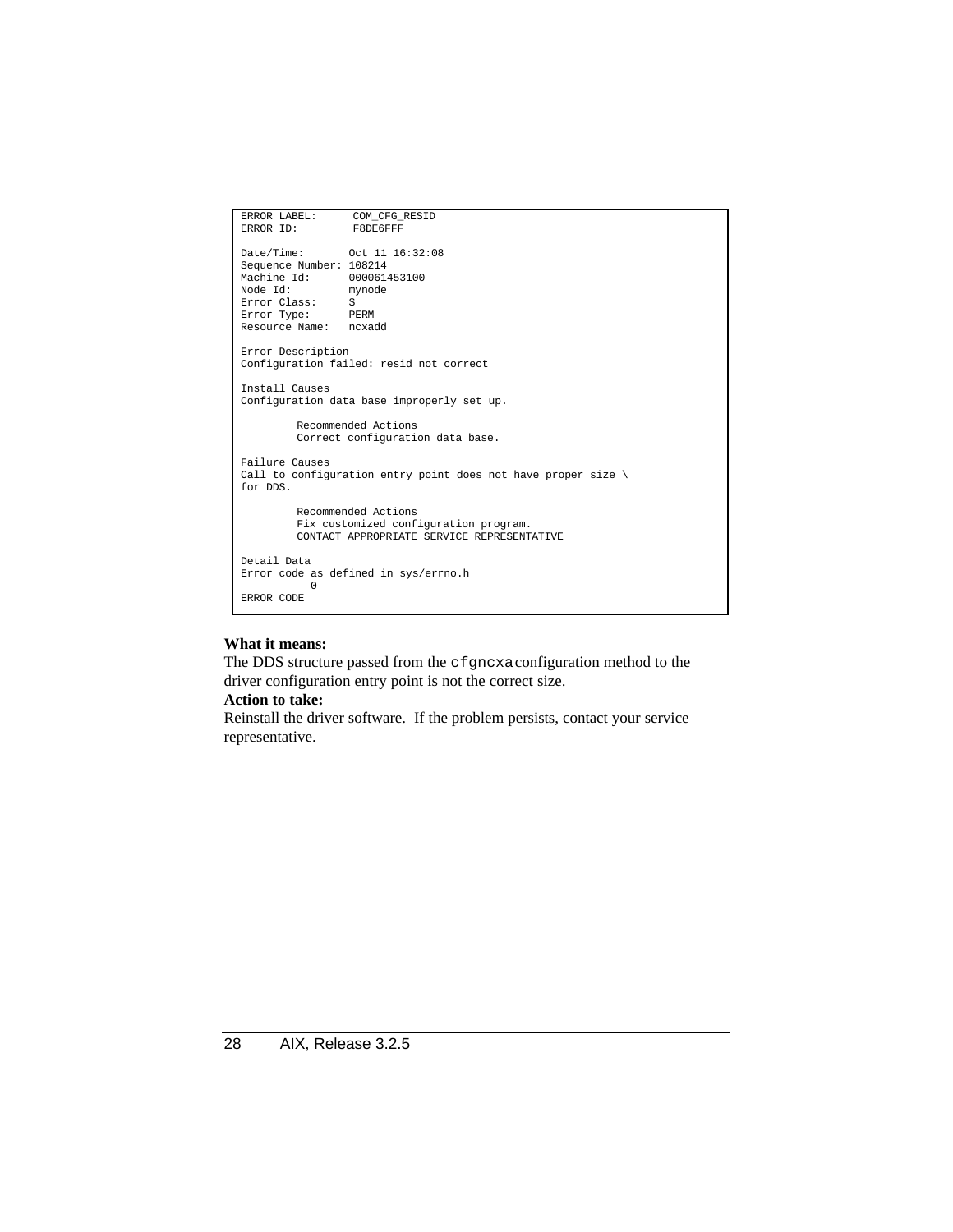```
ERROR LABEL: COM_CFG_UIO<br>ERROR ID: 34799EB6
ERROR ID:
Date/Time: Oct 11 16:32:08
Sequence Number: 108215
Machine Id: 000061453100<br>Node Id: mynode
Node Id: mynde Id: Mode Id: Mode Id: Mode Id: Mode I SI
Error Class:
Error Type: PERM
Resource Name: ncxadd
Error Description
Configuration failed: resid not correct
Install Causes
Configuration data base improperly set up.
          Recommended Acti ons
          Correct configuration data base.
Failure Causes
Call to configuration entry point attempts to use a DDS not \setminusreadable by process.
          Recommended Actions
          Fix customized configuration program.
          CONTACT APPROPRIATE SERVICE REPRESENTATIVE
Detail Data
Error code as defined in sys/errno.h
             0
```
The DDS structure passed from the cfgncxa configuration method to the driver configuration entry point is unreadable.

#### **Action to take:**

Reinstall the driver software. If the problem persists, contact your service representative.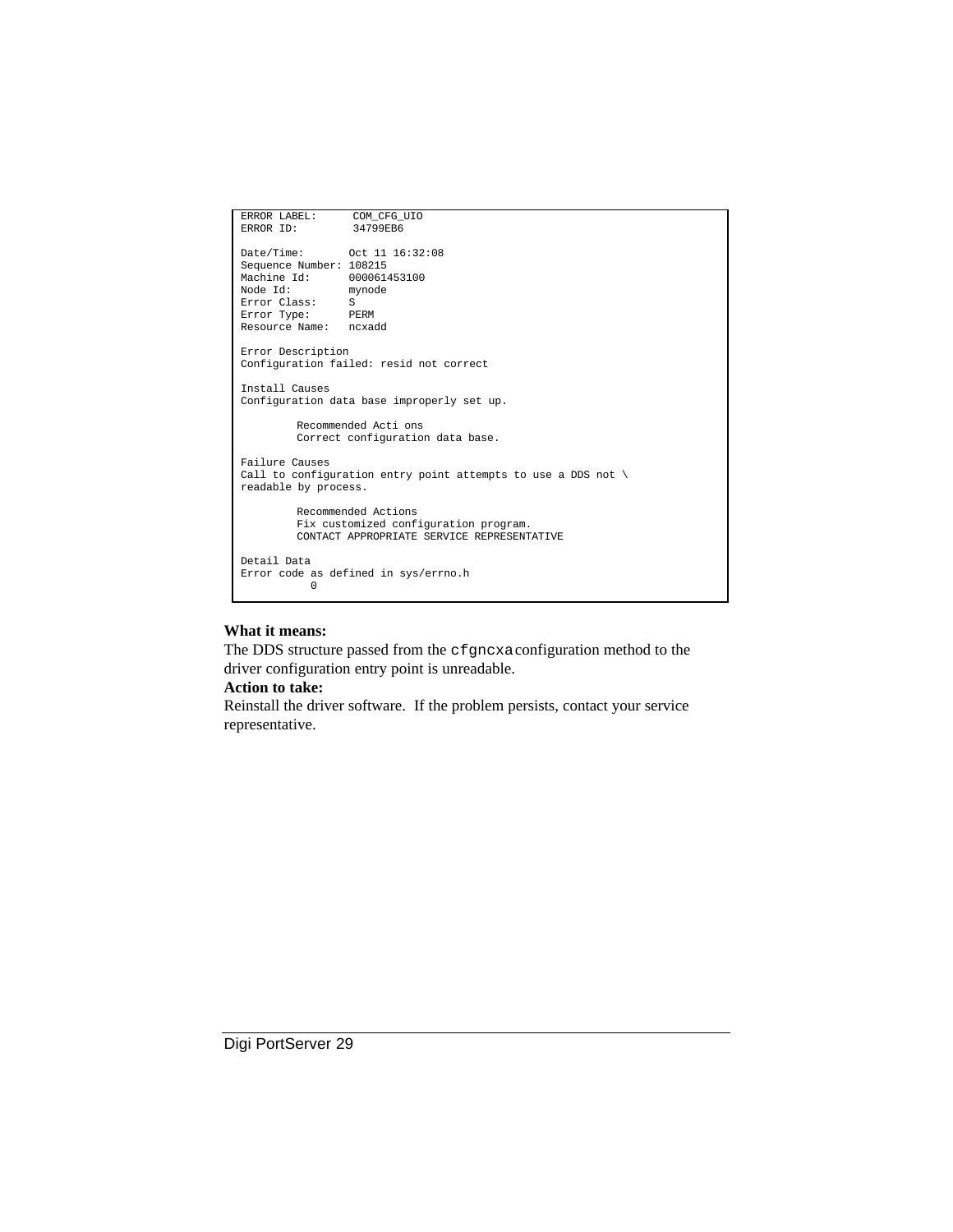```
ERROR LABEL: COM_CFG_DEVA<br>ERROR ID: C2D34FCD
ERROR ID:
Date/Time: Oct 11 16:32:08
Sequence Number: 108216
Machine Id: 000061453100<br>Node Id: mynode
Node Id:
Error Class: S
Error Type: PERM
Resource Name: ncxadd
Error Description
Configuration failed: devswadd failed
Install Causes
Configuration data base improperly set up.
         Recommended Actions
         Correct configuration data base.
Detail Data
Error code as defined in sys/errno.h
 0
```
The driver configuration entry point encountered an error adding entries to the device switch table.

#### **Action to take:**

Reinstall the driver software. If the problem persists, contact your service representative.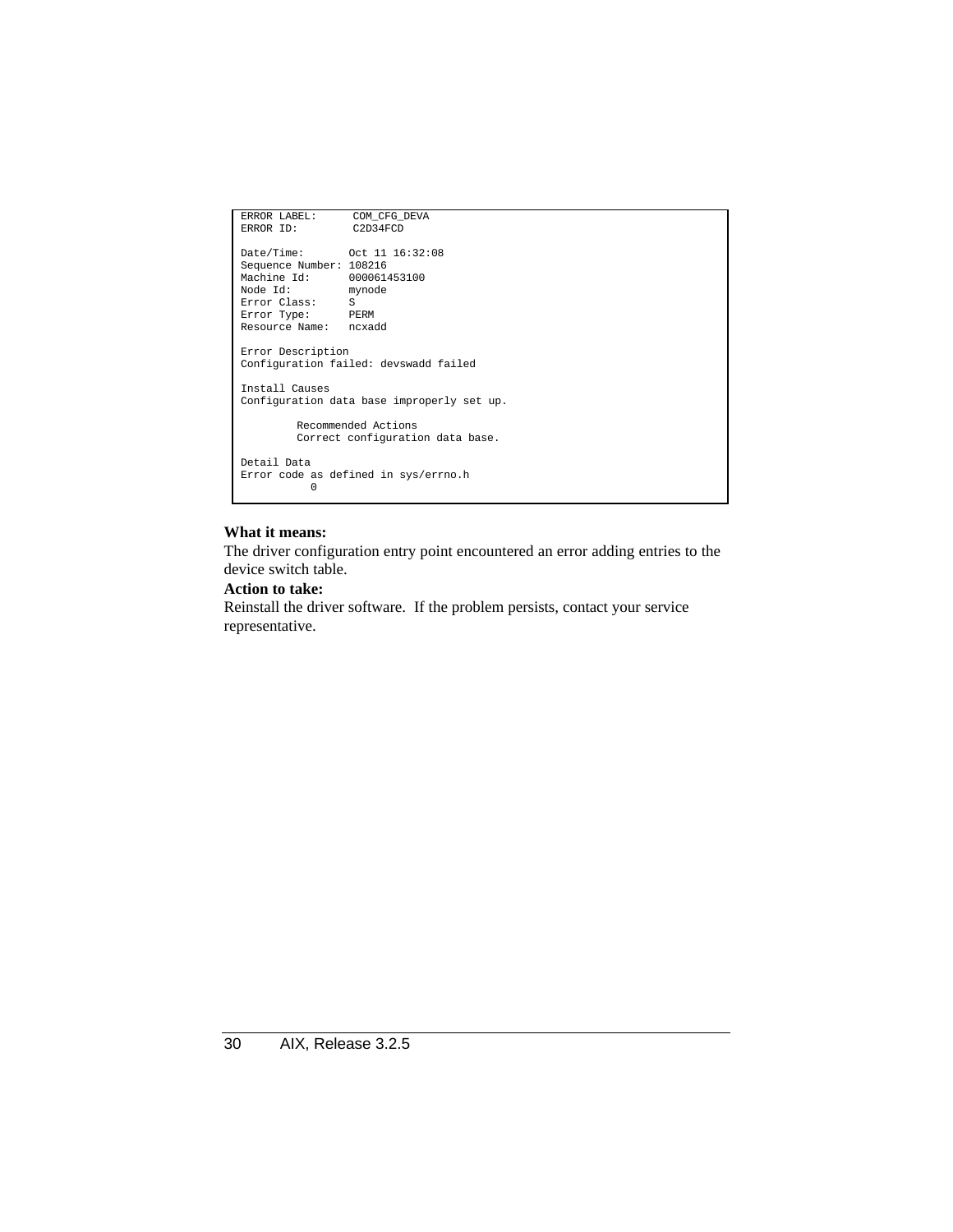```
ERROR LABEL: COM_CFG_PIN<br>ERROR ID: 396A4EE2
ERROR ID:
Date/Time: Oct 11 16:32:08
Sequence Number: 108217
Machine Id: 000061453100<br>Node Id: mynode<br>Error Class: S
Node Id:
Error Class:
Error Type: PERM
Resource Name: ncxadd
Error Description
Configuration failed: pincode failed
Install Causes
Configuration data base improperly set up.
          Recommended Actions
          Correct configuration data base.
Detail Data
Error code as defined in sys/errno.h
 0
```
The driver configuration entry point encountered an error pinning driver resources in memory.

#### **Action to take:**

Reinstall the driver software. If the problem persists, contact your service representative.

Digi PortServer 31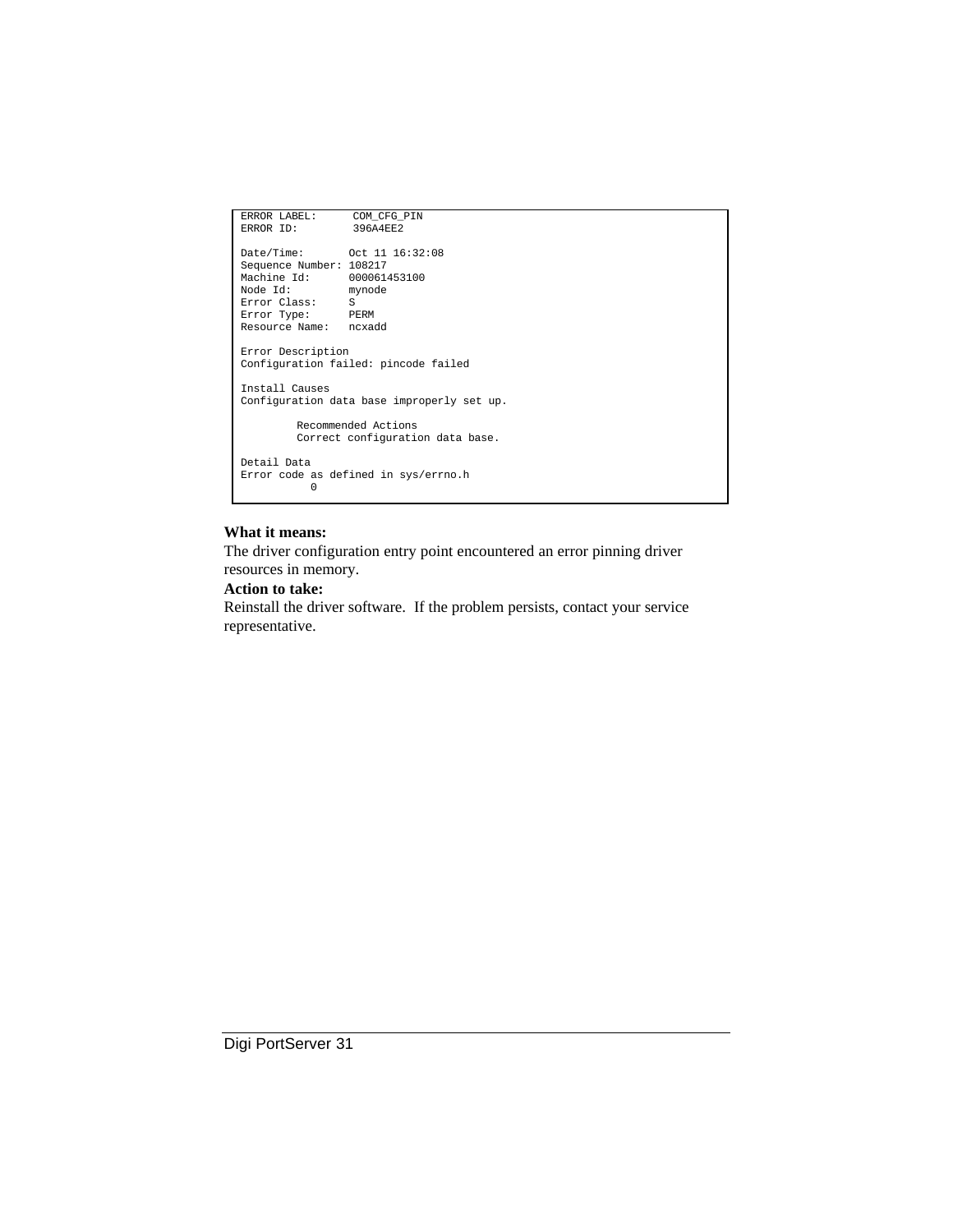```
ERROR LABEL: COM_CFG_DEVD<br>ERROR ID: 297E736E
ERROR ID:
Date/Time: Oct 11 16:32:08
Sequence Number: 108221
Machine Id: 000061453100<br>Node Id: mynode
Node Id:
Error Class: S<br>Error Type: PERM
Error Type: PERM
Resource Name: ncxadd
Error Description
Configuration failed: devswdel failed
Install Causes
Configuration data base improperly set up.
          Recommended Actions
          Correct configuration data base.
Detail Data
Error code as defined in sys/errno.h
 0
```
The driver configuration entry point encountered an error removing entries to the device switch table. A previous attempt to configure a Digi PortServer has failed and left the configuration data base in an incomplete state.

#### **Action to take:**

Verify the PortServer is no longer configured. If the problem persists, contact your service representative.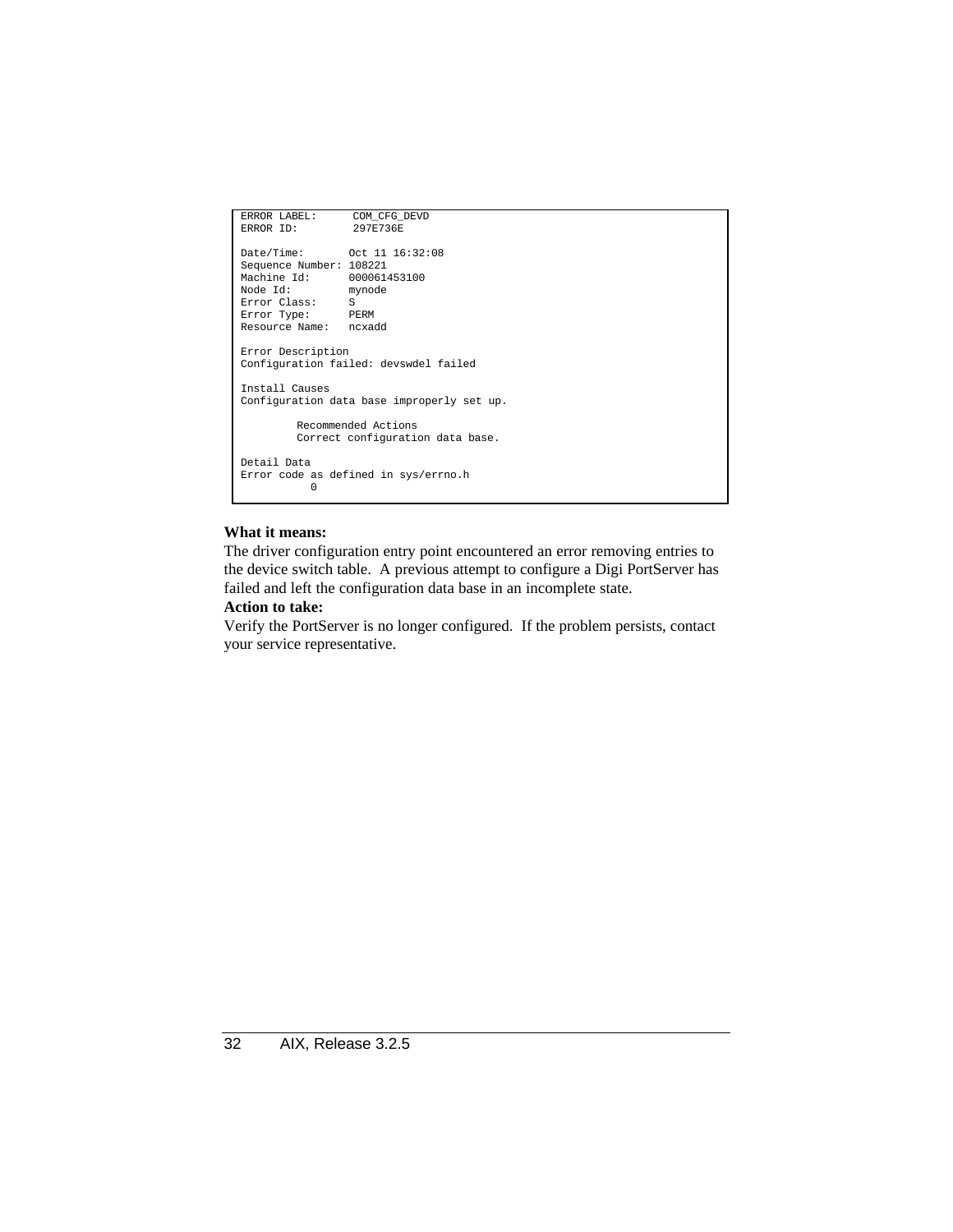```
ERROR LABEL: TTY_BADINPUT<br>ERROR ID: 86008481
ERROR ID:
Date/Time: Oct 11 16:32:08
Sequence Number: 108222
Machine Id: 000061453100<br>Node Id: mynode
Node Id:
Error Class: S<br>Error Type: TEMP
Error Type:
Resource Name: ncxadd
Error Description
Bad ttyinput return
Failure Causes
If the error code is -1 or ENOMEM, then the probl em is that the
system is out of cblocks.
Noisy port.
Communications program error.
         Recommended Actions
         If error code is -1 or ENOMEM, then fix the noisy port or the
communications package.
         For other error codes, third party vendor software may be
involved.
         IF PROBLEM PERSISTS, CONTACT APPROPRIATE SERVICE
REPRESENTATIVE
Detail Data
Error code as defined in sys/errno.h
            0
```
This message is logged in a number of places in the driver for various reasons. This usually means there is a problem between the device driver and the tty subsystem.

#### **Action to take:**

Contact your service representative.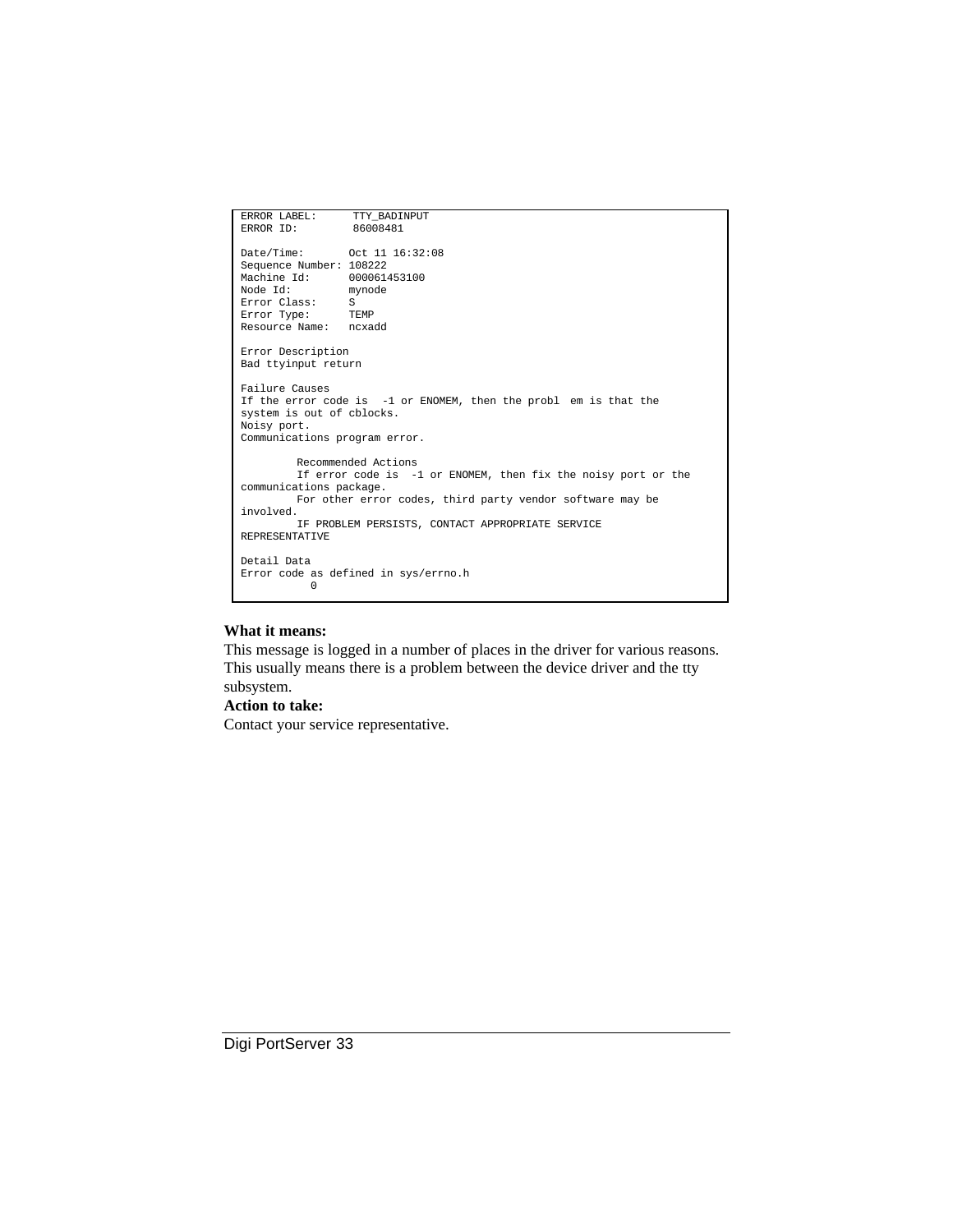```
ERROR LABEL: DASYNC_IO_ATT<br>ERROR ID: 062EC22C
ERROR ID:Date/Time: Oct 11 16:32:08
Sequence Number: 108223
Machine Id: 000061453100
 Node Id: mynode
Error Class: S
Error Type: PERM
Resource Name: ncxadd
Error Description
I/O Segment Attach Failed
Failure Causes
Device Driver Error.
Adapter is going bad.
          Recommended Actions
          CONTACT APPROPRIATE SERVICE REPRESENTATIVE
Detail Data
Driver Line Number:
           1064
```
An error occurred attempting the attach to I/O memory and usually indicates a device driver error.

#### **Action to take:**

Contact your service representative.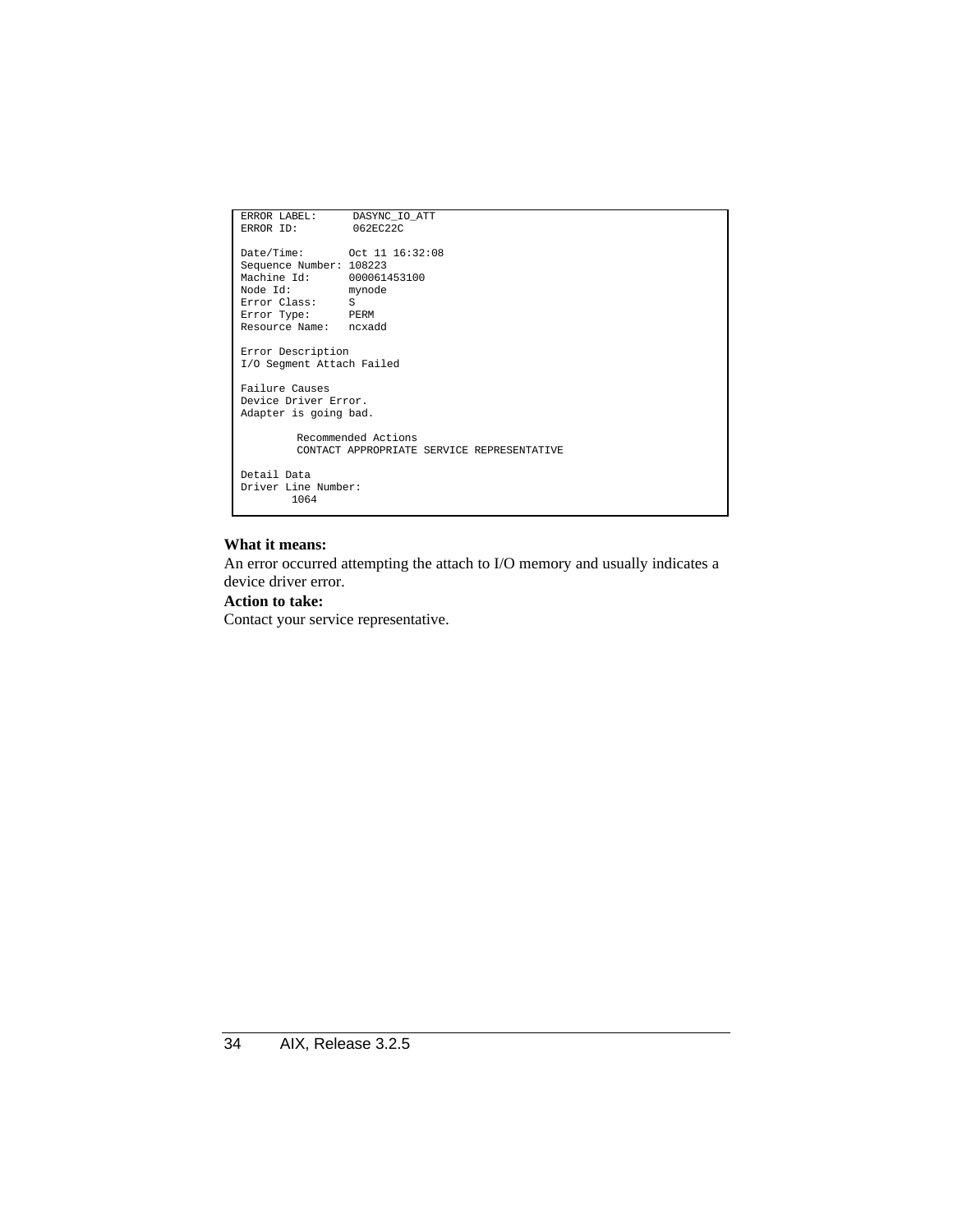| ERROR LABEL:                 | DASYNC MEM ATT                             |
|------------------------------|--------------------------------------------|
| ERROR TD:                    | 8950E14E                                   |
|                              |                                            |
|                              |                                            |
| Sequence Number: 108224      |                                            |
| Machine Id: 000061453100     |                                            |
| Node Id: mynode              |                                            |
| Error Class: S               |                                            |
| Error Type: PERM             |                                            |
| Resource Name: ncxadd        |                                            |
| Error Description            |                                            |
| Memory Segment Attach Failed |                                            |
|                              |                                            |
| Failure Causes               |                                            |
| Device Driver Error.         |                                            |
| Adapter is going bad.        |                                            |
|                              |                                            |
|                              | Recommended Actions                        |
|                              | CONTACT APPROPRIATE SERVICE REPRESENTATIVE |
|                              |                                            |
| Detail Data                  |                                            |
| Driver Line Number:          |                                            |
| 1065                         |                                            |
|                              |                                            |

An error occurred attempting the attach to bus memory and usually indicates a device driver error.

#### **Action to take:**

Contact your service representative.

Digi PortServer 35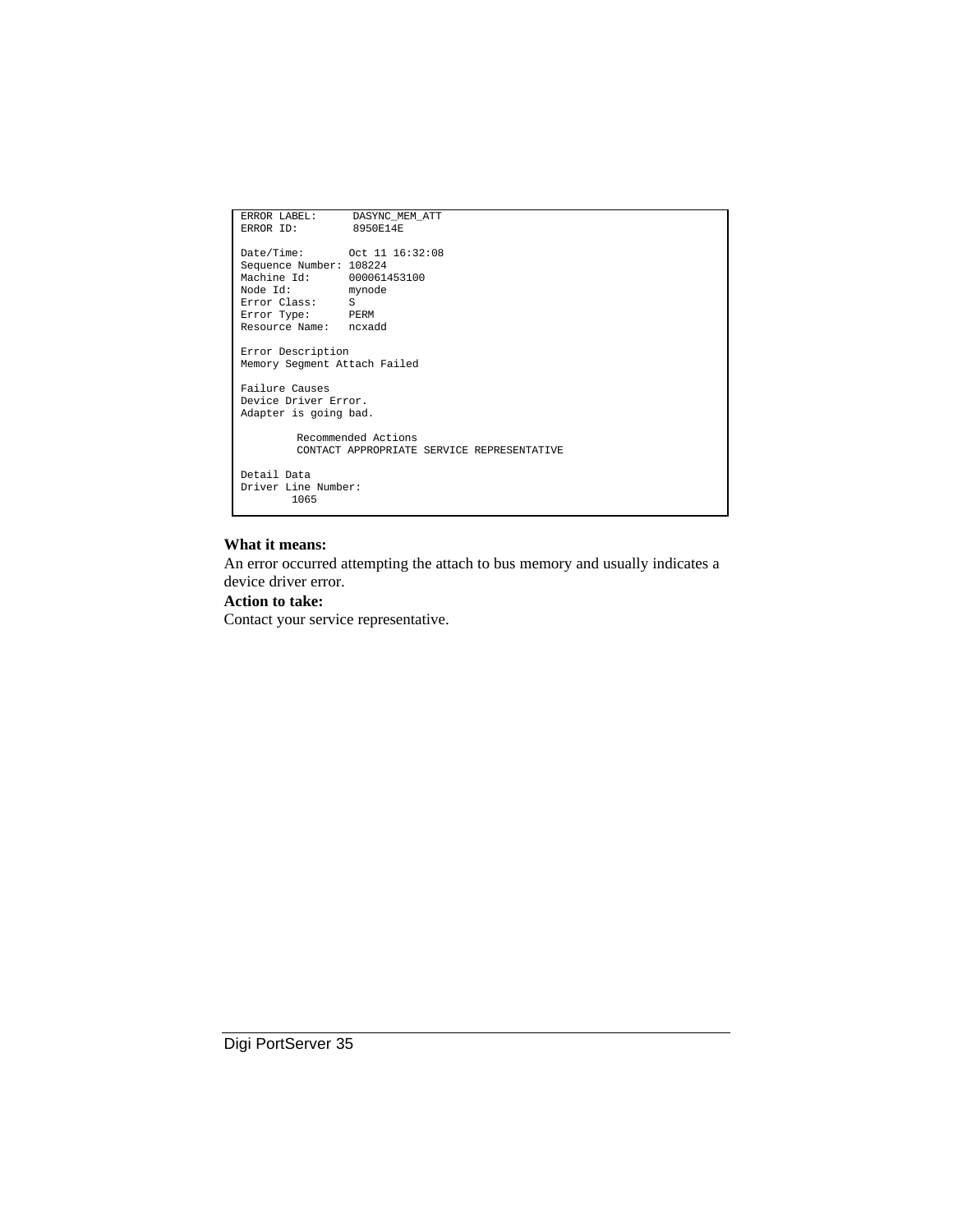```
ERROR LABEL: DASYNC_CFG_TALLOC<br>ERROR ID: 9F6AA215
ERROR ID:
 Date/Time: Oct 11 16:32:08
Sequence Number: 108225
Machine Id: 000061453100<br>Node Id: mynode
Node Id:
Error Class: S
 Error Type: PERM
Resource Name: ncxadd
Error Description
talloc failed
Failure Causes
Out of virtual memory space.
            Recommended Actions
CONTACT APPROPRIATE SERVICE REPRESENTATIVE
Detail Data
 Error code as defined in sys/errno.h
 6
```
An error occurred attempting to allocate a trb timer structure.

#### **Action to take:**

Contact your service representative.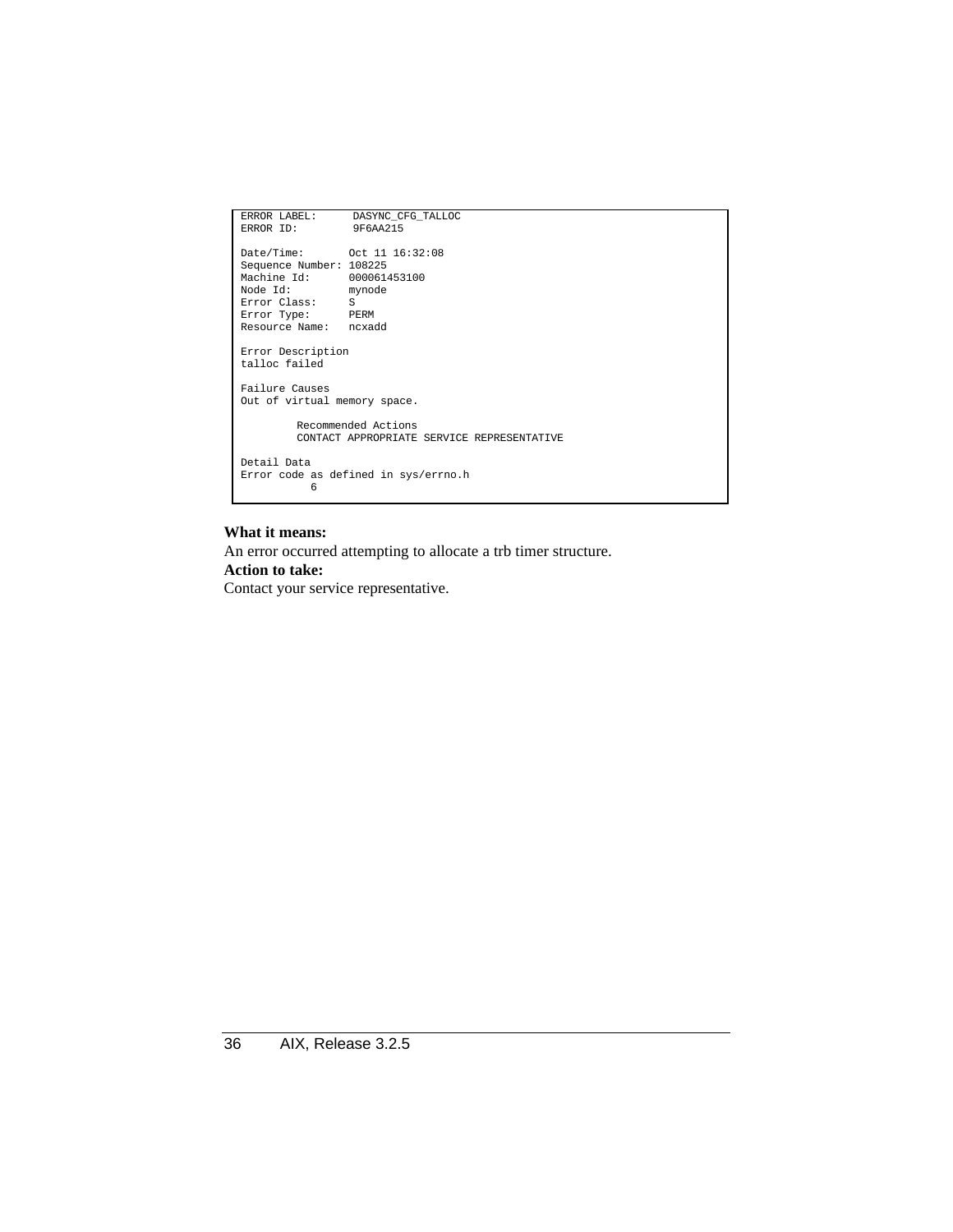```
ERROR LABEL: DASYNC_CFG_RST<br>ERROR ID: B0B2EC91
ERROR ID:
 Date/Time: Oct 11 16:32:08
Sequence Number: 108226
Machine Id: 000061453100
 Node Id: mynode
Error Class: S
Error Type: PERM
Resource Name: ncxadd
Error Description
Adapter Reset Failed
Failure Causes
Adapter is going bad.
             Recommended Actions
CONTACT APPROPRIATE SERVICE REPRESENTATIVE
Detail Data
 Adapter I/O Port Address:
0000 0108
```
The Digi PortServer did not respond to reset. **Action to take:** Contact your service representative.

Digi PortServer 37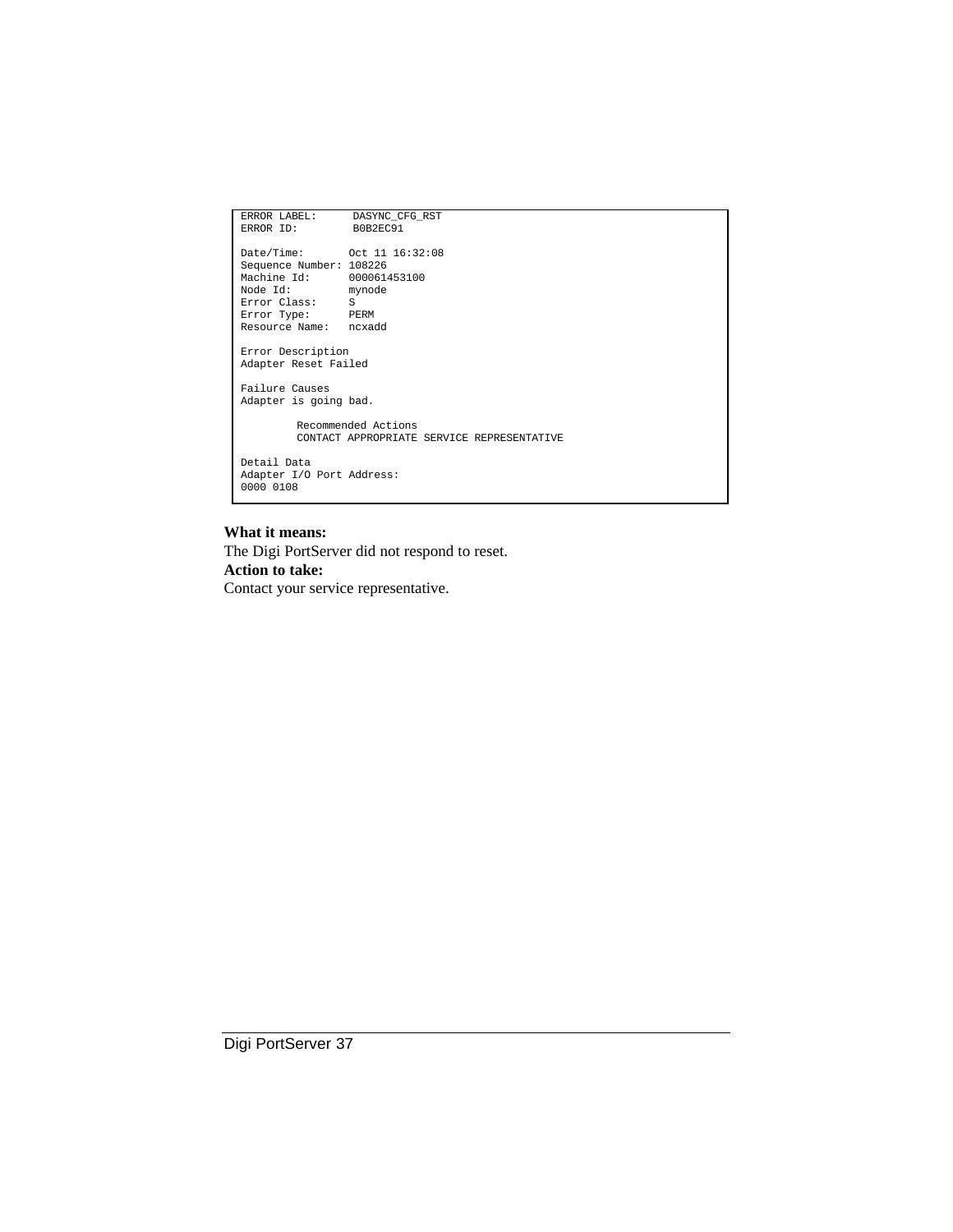| ERROR LABEL:             | DASYNC CFG BIOS                            |
|--------------------------|--------------------------------------------|
| ERROR ID:                | C28602A2                                   |
|                          |                                            |
|                          |                                            |
| Sequence Number: 108228  |                                            |
| Machine Id: 000061453100 |                                            |
| Node Id: mynode          |                                            |
| Error Class: S           |                                            |
| Error Type: PERM         |                                            |
| Resource Name: ncxadd    |                                            |
|                          |                                            |
| Error Description        |                                            |
|                          | Adapter BIOS Initialization Failed         |
| Failure Causes           |                                            |
| Device Driver Error.     |                                            |
|                          |                                            |
| Adapter is going bad.    |                                            |
|                          | Recommended Actions                        |
|                          | CONTACT APPROPRIATE SERVICE REPRESENTATIVE |
|                          |                                            |
| Detail Data              |                                            |
| POSTAREA data:           |                                            |
| 0000                     |                                            |
|                          |                                            |
|                          |                                            |

An error occurred executing the on-board BIOS.

#### **Action to take:**

Contact your service representative.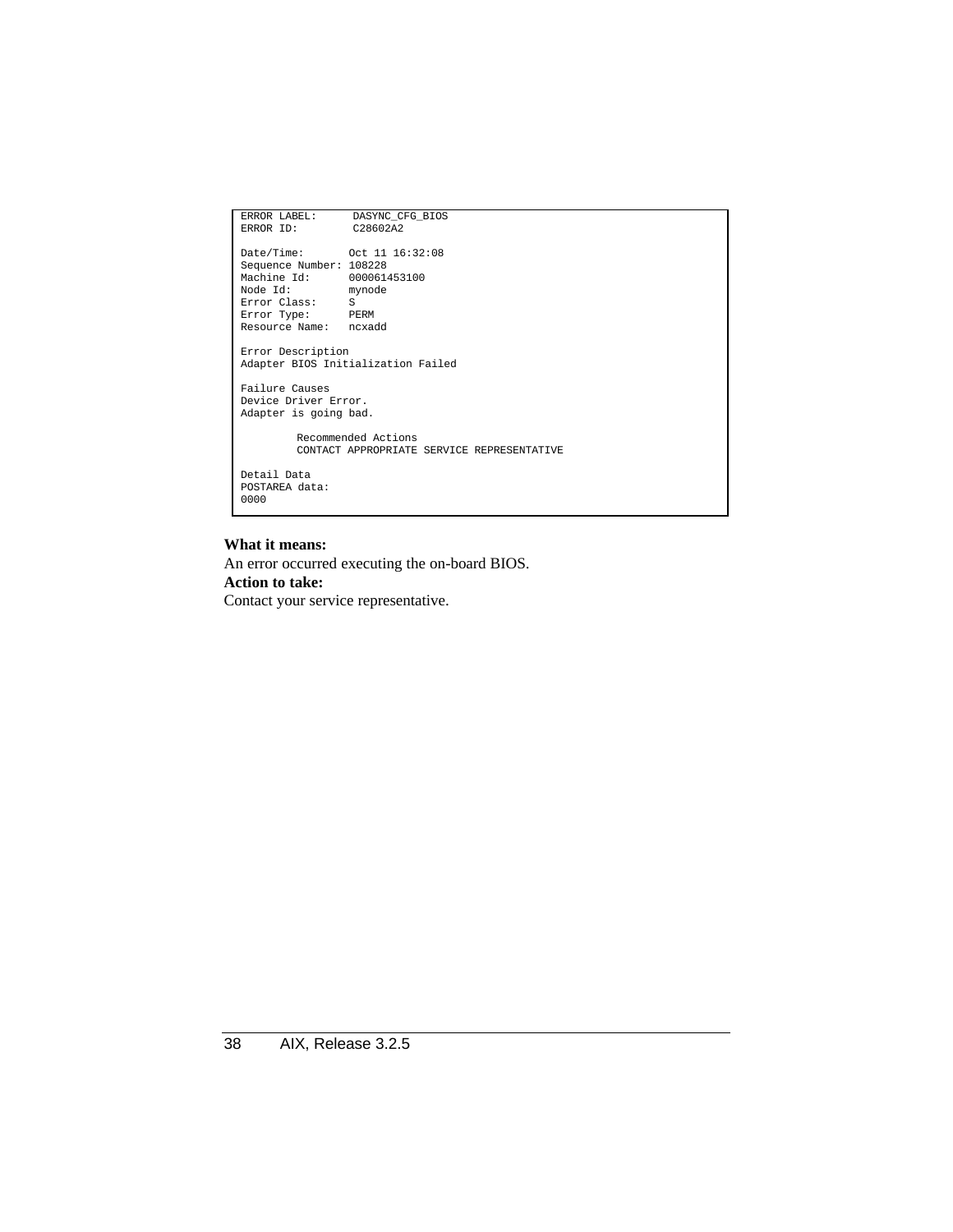| ERROR LABEL:                      | DASYNC CFG FEPOS                           |
|-----------------------------------|--------------------------------------------|
| ERROR TD:                         | 2AC1B753                                   |
|                                   |                                            |
|                                   |                                            |
| Sequence Number: 108229           |                                            |
| Machine Id: 000061453100          |                                            |
| Node Id: mynode<br>Error Class: S |                                            |
| Error Type: PERM                  |                                            |
| Resource Name: ncxadd             |                                            |
|                                   |                                            |
| Error Description                 |                                            |
| Adapter FEPOS Execution Failed    |                                            |
|                                   |                                            |
| Failure Causes                    |                                            |
| Device Driver Error.              |                                            |
| Adapter is going bad.             |                                            |
|                                   |                                            |
|                                   | Recommended Actions                        |
|                                   | CONTACT APPROPRIATE SERVICE REPRESENTATIVE |
| Detail Data                       |                                            |
| FEPOS Status data:                |                                            |
| 0000                              |                                            |
|                                   |                                            |
|                                   |                                            |

An error occurred executing the on-board FEPOS.

#### **Action to take:**

Contact your service representative.

Digi PortServer 39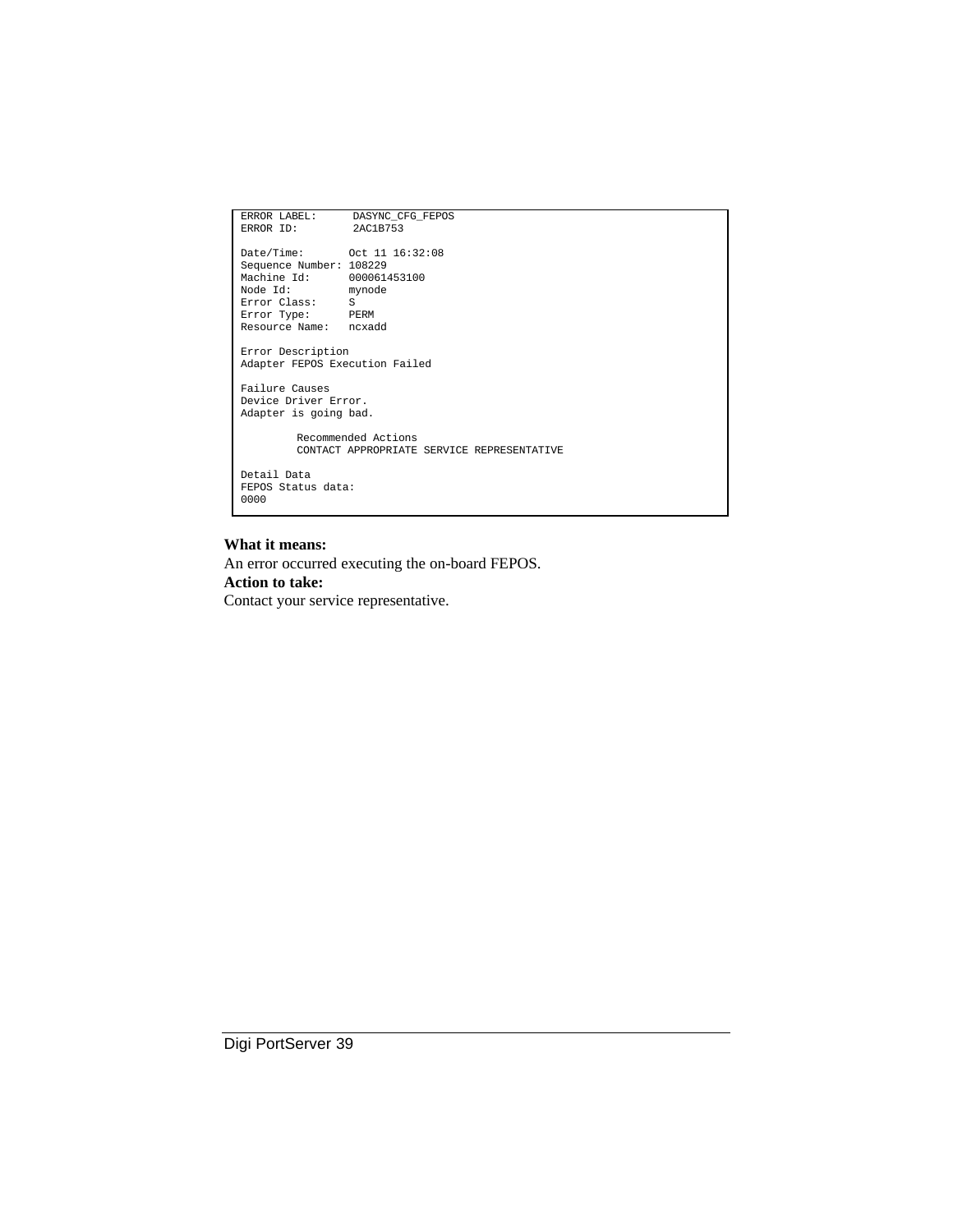| ERROR LABEL:               | DASYNC AD P FAIL                           |
|----------------------------|--------------------------------------------|
| ERROR ID:                  | 944912ED                                   |
| Date/Time: 0ct 11 16:32:08 |                                            |
| Sequence Number: 108236    |                                            |
| Machine Id:                | 000061453100                               |
| Node Id:                   | mynode                                     |
| Error Class: H             |                                            |
| Error Type: PERM           |                                            |
| Resource Name: noxadd      |                                            |
| Resource Class: NONE       |                                            |
| Resource Type: NONE        |                                            |
| Location: NONE             |                                            |
|                            |                                            |
| Error Description          |                                            |
| Async Adapter Failed       |                                            |
| Failure Causes             |                                            |
| Adapter is going bad.      |                                            |
|                            |                                            |
|                            | Recommended Actions                        |
|                            | CONTACT APPROPRIATE SERVICE REPRESENTATIVE |
|                            |                                            |
| Detail Data                |                                            |
| Slot Number:               |                                            |
| U                          |                                            |
|                            |                                            |

The driver software has detected an unrecoverable error communicating with the Digi PortServer.

#### **Action to take:**

Contact your service representative.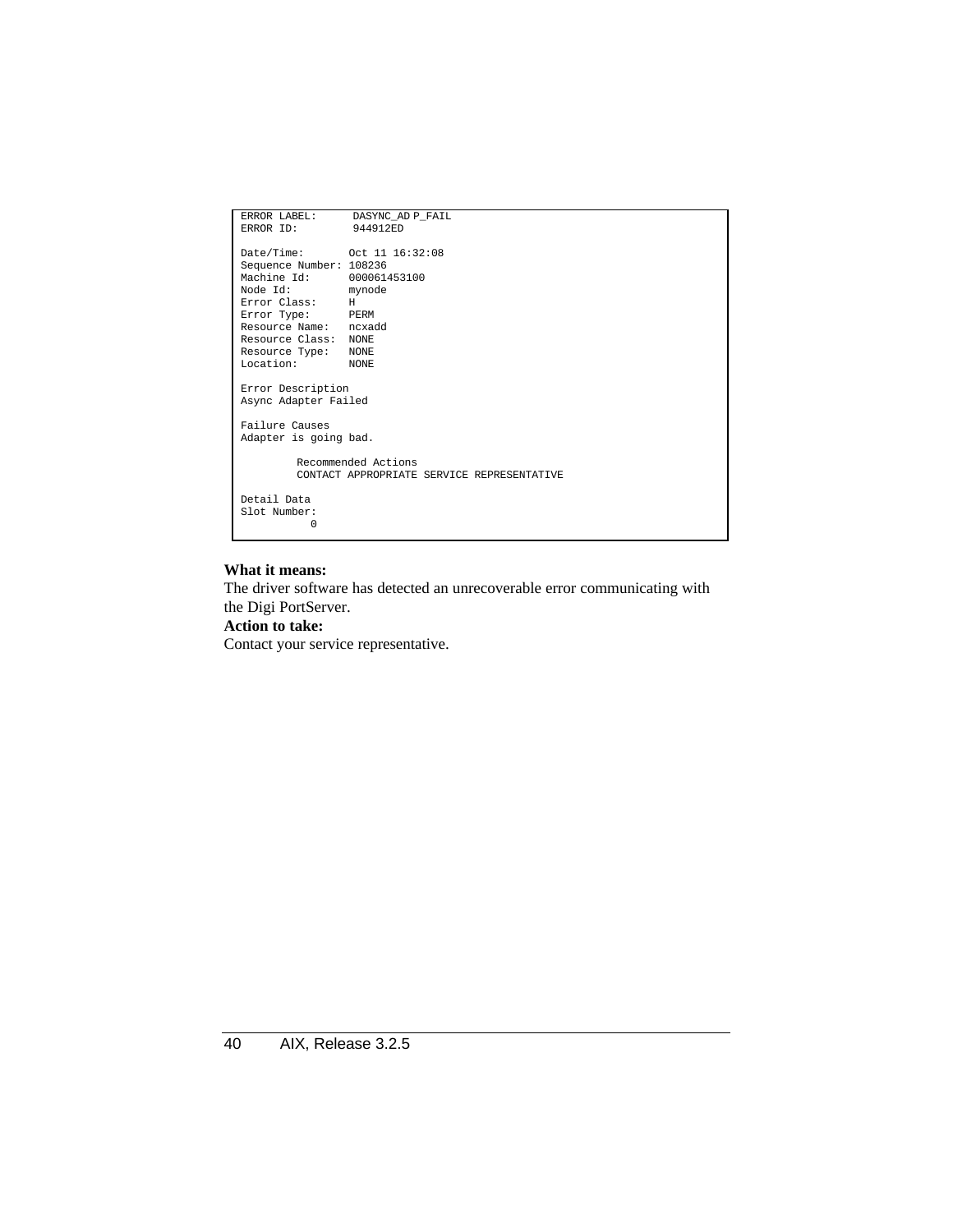```
ERROR LABEL: CXMA_CFG_PORT<br>ERROR ID: 680A6C7C
                  680A6C7C
Date/Time: Mon Apr 17 16:50:11
Sequence Number: 753
Machine Id: 000099133100<br>Node Id: mynode
Node Id:
Class: S<br>Type: PERM
Type:Resource Name: ncxadd
Error Description
Bad Adapter I/O Port Address
Install Causes
4010
         Recommended Actions
         CORRECT ADDRESS FROM MODEM KEYPAD
Failure Causes
Adapter should not be at this I/O Port Address.
         Recommended Actions
         Choose a Different Adapter I/O Port Address
Detail Data
Adapter I/O Port Address:
```
 Unable to get PortServer IP address from IP name entered. **Action to take:**

Check that the PortServer IP name and address in name server or /etc/hosts. Try configuring the PortServer with its IP address. Contact your service representative.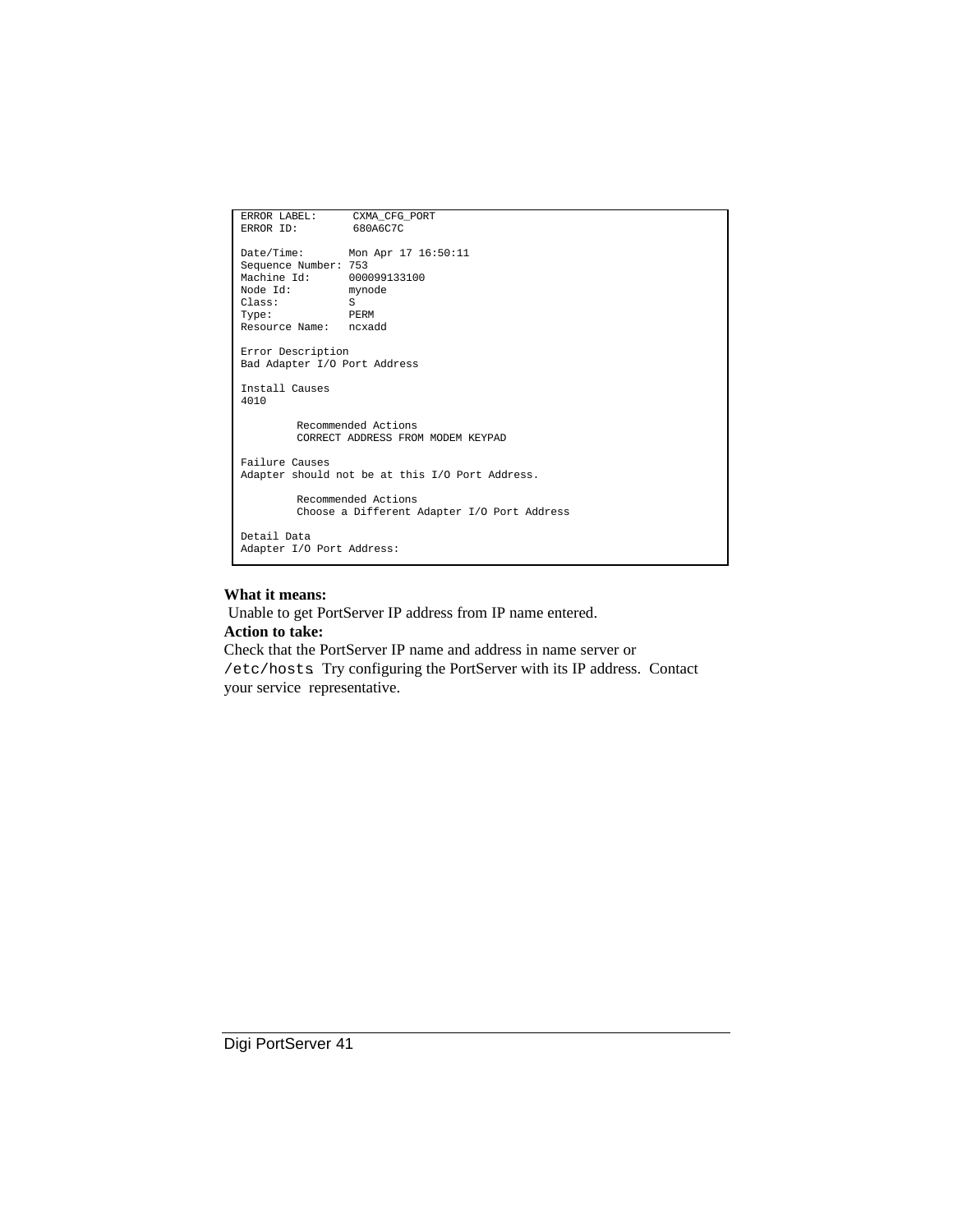```
ERROR LABEL: COM_CFG_UNK<br>ERROR ID: 7993098B
ERROR ID:
Date/Time: Mon Apr 17 16:50:11
Sequence Number: 751
Machine Id: 000099133100<br>Node Id: mynode
Node Id:
Class: S<br>Type: PERM
Type:Resource Name: ncxadd
Error Description
Configuration failed: bad adapter type
Install Causes
Configuration data base improperly set up.
         Recommended Actions
         Correct configuration data base.
Failure Causes
Adapter type specified not known to this level of driver.
         Recommended Actions
          Install updated driver code.
CONTACT APPROPRIATE SERVICE REPRESENTATIVE
Detail Data
TYPE
```
Unable to make proper connection to PortServer. RealPort driver currently only supports TCP/IP.

#### **Action to take:**

Contact your service representative.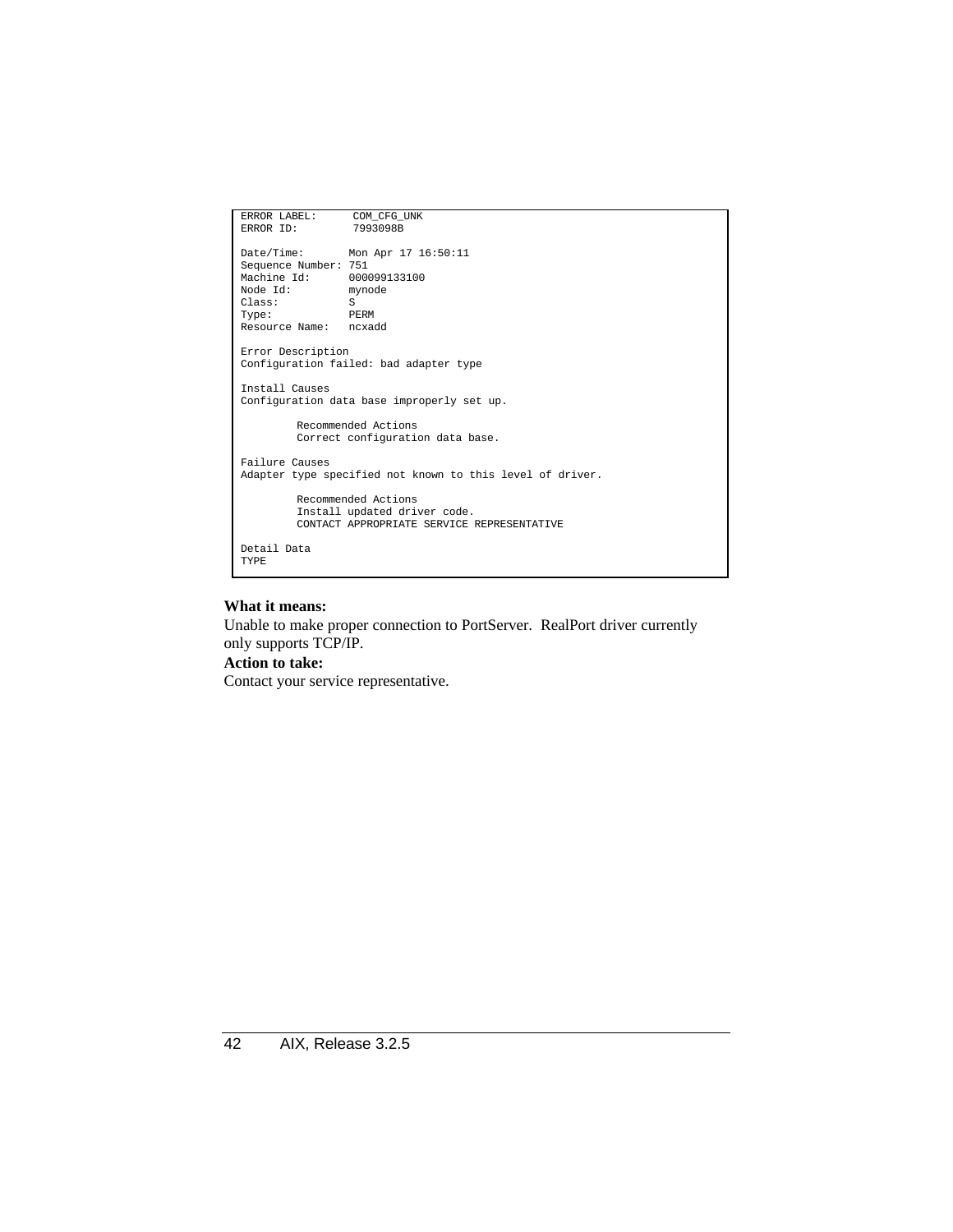| ERROR LABEL:                     | CXMA CONC DOWN                             |
|----------------------------------|--------------------------------------------|
| ERROR ID:                        | E180FD0E                                   |
|                                  |                                            |
|                                  | Date/Time: Mon Apr 17 16:50:11             |
| Sequence Number: 752             |                                            |
| Machine Id:                      | 000099133100                               |
| Node Id: mynode                  |                                            |
| Class:                           | H                                          |
| <b>EXAMPLE PERM</b><br>Type:     |                                            |
| Resource Name: ncxadd            |                                            |
| Resource Class: NONE             |                                            |
| Resource Type: NONE              |                                            |
| Location: NONE                   |                                            |
|                                  |                                            |
| Error Description                |                                            |
| Concentrator Removed From System |                                            |
|                                  |                                            |
| Failure Causes                   |                                            |
| Concentrator removed from system |                                            |
|                                  | Recommended Actions                        |
|                                  | CONTACT APPROPRIATE SERVICE REPRESENTATIVE |
|                                  |                                            |
| Detail Data                      |                                            |
| Node TD:                         |                                            |
|                                  |                                            |

Unable to find PortServer on network with current settings.

#### **Action to take:**

Check that the network is functioning properly, the PortServer can be found by the host machine, and that the PortServer is running. Contact your service representative.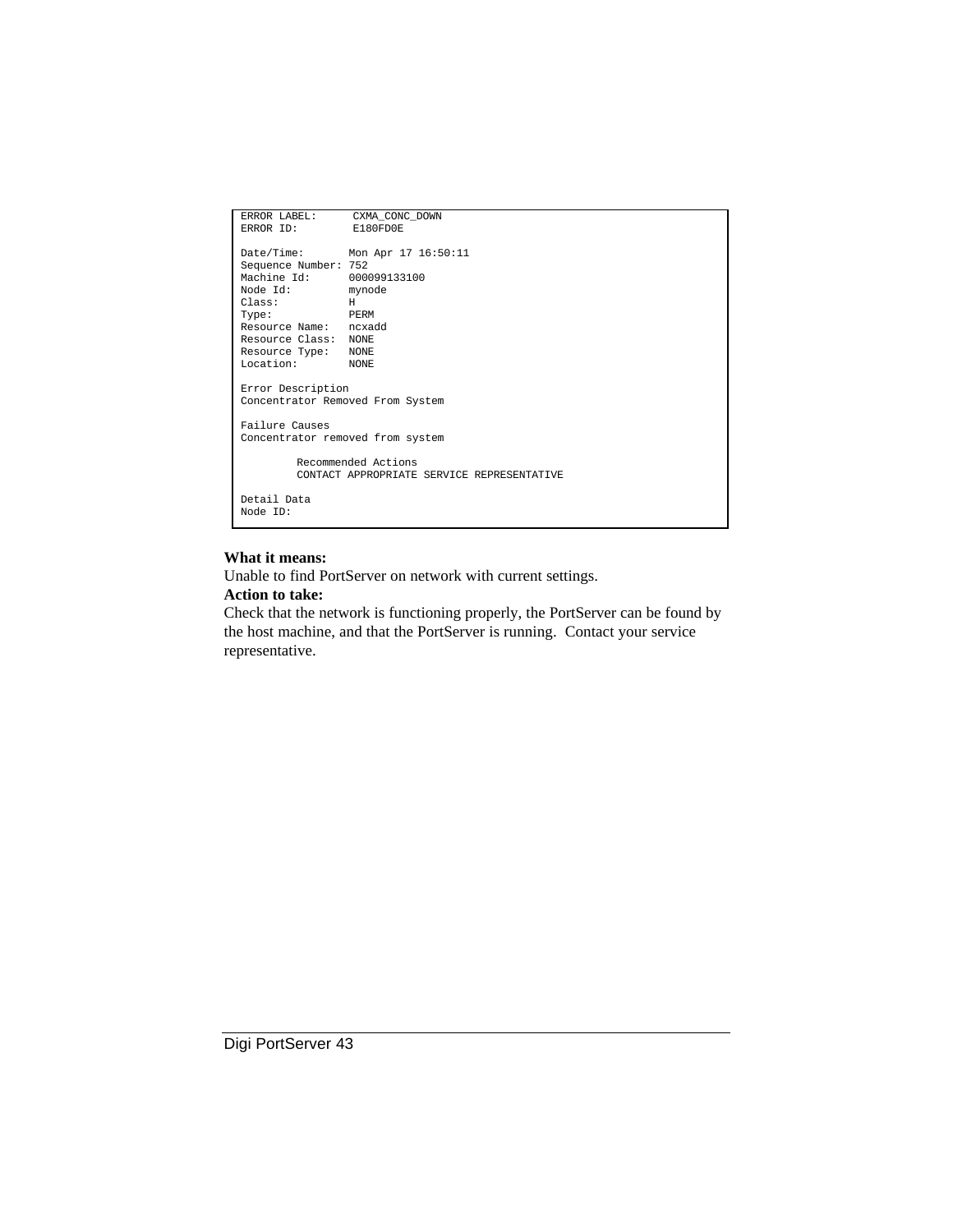```
ERROR LABEL: CXMA_IO_ATT<br>ERROR ID: 2AA90CCD
ERROR ID:
Date/Time: Mon Apr 17 16:50:11
Sequence Number: 750
Machine Id: 000099133100<br>Node Id: mynode
Node Id:
Class: S<br>Type: PERM
Type:Resource Name: ncxadd
Error Description
I/O Segment Attach Failed
Failure Causes
Device Driver Error.
Adapter is going bad.
          Recommended Actions
         CONTACT APPROPRIATE SERVICE REPRESENTATIVE
Detail Data
Driver Line Number:
```
Unable to make transport endpoint connection.

#### **Action to take:**

Make sure that the network is functioning normally. Contact your service representative.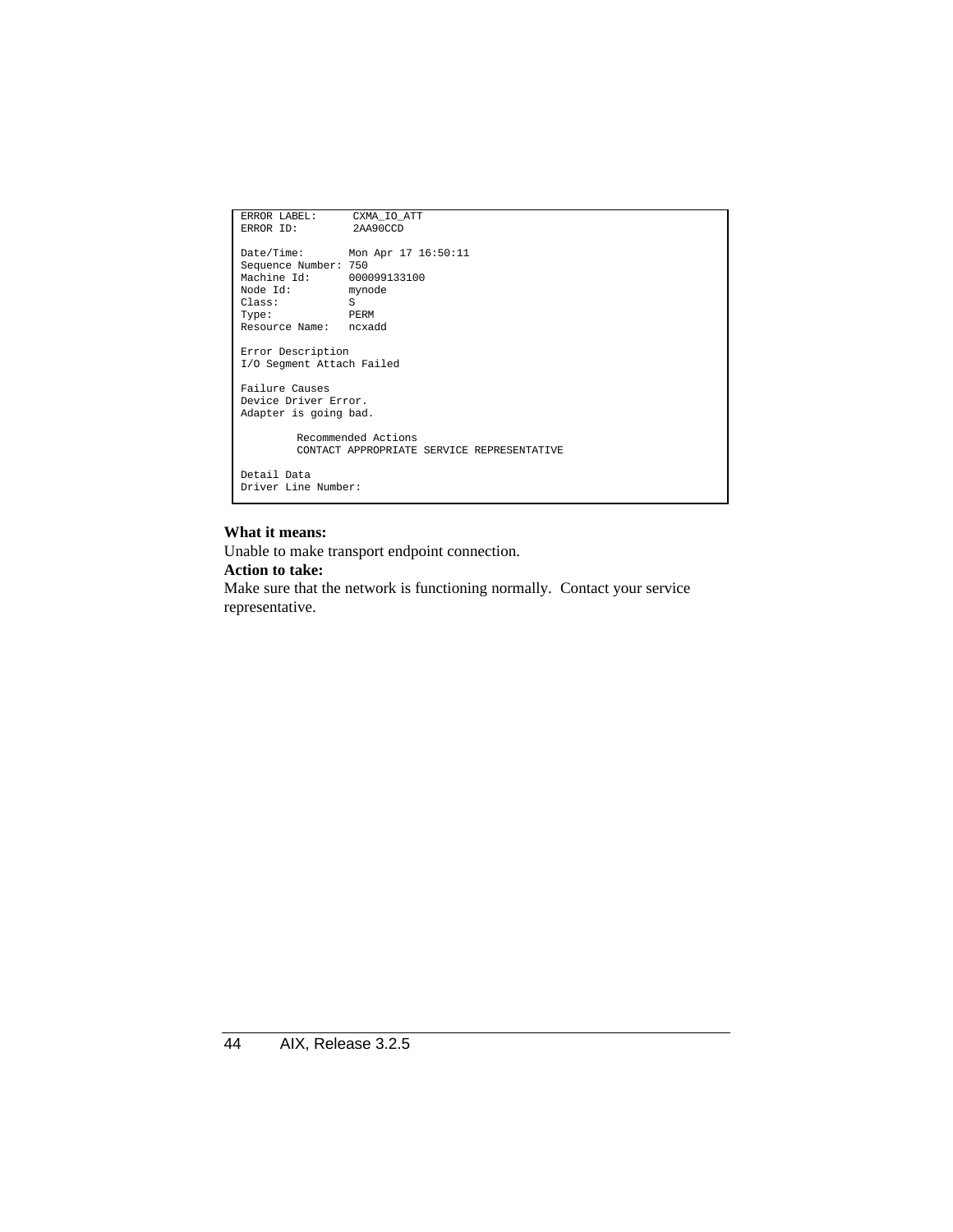| ERROR LABEL: IENT_ERR5                 |                                          |
|----------------------------------------|------------------------------------------|
| ERROR ID: 47E84916                     |                                          |
|                                        |                                          |
|                                        | Date/Time: Mon Apr 17 16:50:11           |
| Sequence Number: 749                   |                                          |
| Machine Id: 000099133100               |                                          |
| Node Id: mynode                        |                                          |
| Class:                                 | S                                        |
| <b>UNKN</b><br>Type:                   |                                          |
| Resource Name: ncxadd                  |                                          |
|                                        |                                          |
| Error Description                      |                                          |
|                                        | COMMUNICATIONS SUBSYSTEM FAILURE         |
|                                        |                                          |
| Probable Causes                        |                                          |
| ADAPTER HARDWARE                       |                                          |
| SOFTWARE DEVICE DRIVER                 |                                          |
| DEVICE CABLE                           |                                          |
|                                        |                                          |
| Failure Causes                         |                                          |
| SOFTWARE DEVICE DRIVER                 |                                          |
| COMMUNICATIONS ERROR<br><b>ADAPTER</b> |                                          |
|                                        |                                          |
|                                        | Recommended Actions                      |
|                                        | PERFORM PROBLEM DETERMINATION PROCEDURES |
|                                        |                                          |
| Detail Data                            |                                          |
| RETURN CODE                            |                                          |
|                                        |                                          |
| STATUS CODE                            |                                          |
|                                        |                                          |
| PROGRAM CHECK CODE                     |                                          |
|                                        |                                          |
| SENSE DATA                             |                                          |
|                                        |                                          |

A transmit error has occurred.

#### **Action to take:**

Make sure that your network is functioning properly. Contact your service representative.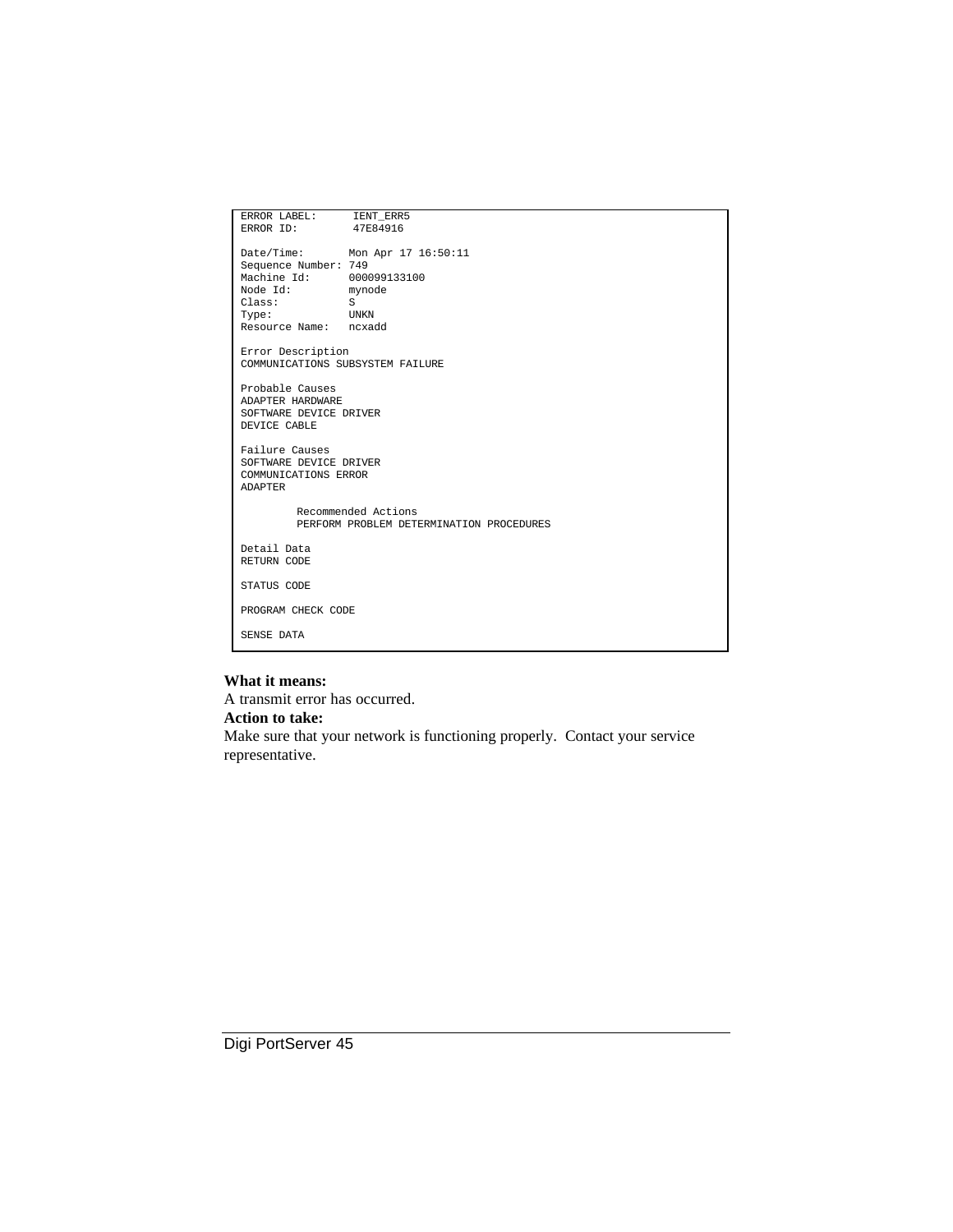```
ERROR LABEL: CXMA_CFG_TALLOC<br>ERROR ID: 59853D4A
ERROR ID:
Date/Time: Mon Apr 17 16:50:11
Sequence Number: 754
Machine Id: 000099133100<br>Node Id: mynode
Node Id:
Class: S<br>Type: PERM
Type: PERM
Resource Name: ncxadd
Error Description
talloc failed
Failure Causes
Out of virtual memory space.
           Recommended Actions
CONTACT APPROPRIATE SERVICE REPRESENTATIVE
Detail Data
Error code as defined in sys/errno.h
```
Unable to dynamically allocate memory for the transport-function.

#### **Action to take:**

Contact your service representative.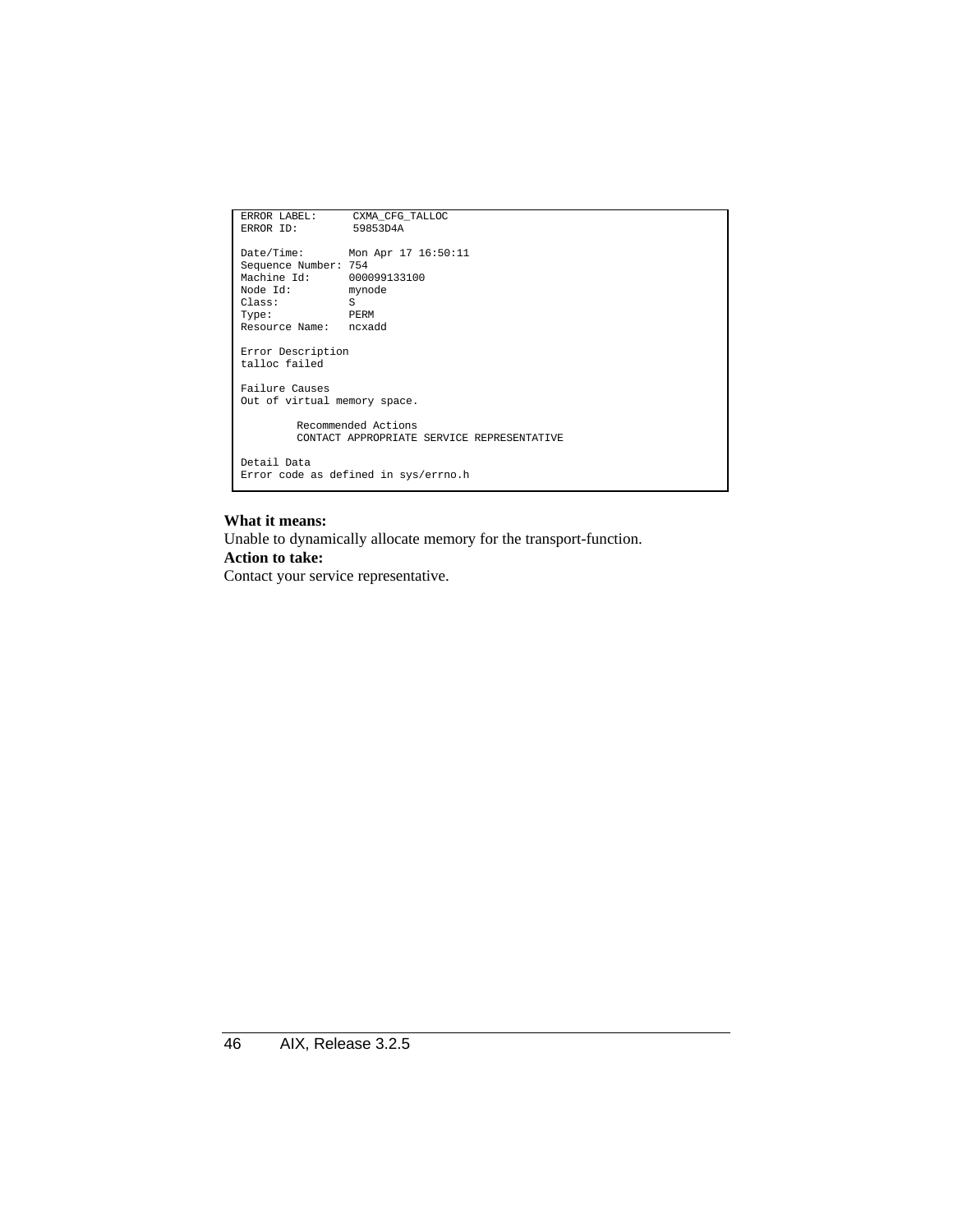| ERROR LABEL:                                                                                        | COM_PERM_PIO                                                  |
|-----------------------------------------------------------------------------------------------------|---------------------------------------------------------------|
| ERROR ID:                                                                                           | 622E5500                                                      |
|                                                                                                     |                                                               |
|                                                                                                     |                                                               |
| Sequence Number: 108237                                                                             |                                                               |
| Machine Id:                                                                                         | 000061453100                                                  |
| Node Td:<br>Error Class: H                                                                          | mynode                                                        |
| Error Type:                                                                                         | PERM                                                          |
| Resource Name: ncxadd                                                                               |                                                               |
| Resource Class: NONE                                                                                |                                                               |
| Resource Type: NONE                                                                                 |                                                               |
| Location:                                                                                           | <b>NONE</b>                                                   |
| Error Description                                                                                   |                                                               |
| PIO exception                                                                                       |                                                               |
|                                                                                                     |                                                               |
| Failure Causes<br>0506                                                                              |                                                               |
|                                                                                                     |                                                               |
|                                                                                                     | Recommended Actions                                           |
|                                                                                                     | Adapter can be isolated based upon the address being accessed |
| and the adapter assignments made at configuration time.<br>PERFORM PROBLEM DETERMINATION PROCEDURES |                                                               |
|                                                                                                     |                                                               |
| Detail Data                                                                                         |                                                               |
| PIO csr register                                                                                    |                                                               |
| 6000 3404<br>PIO dsisr register                                                                     |                                                               |
| 8200 0000                                                                                           |                                                               |
| PIO srval register                                                                                  |                                                               |
| 8200 0040                                                                                           |                                                               |
| PIO dar register                                                                                    |                                                               |
| 4410 0100                                                                                           |                                                               |
| ADAPTER CHECK STATUS<br>2000 0000                                                                   |                                                               |
| Additional information                                                                              |                                                               |
| 0000 0000                                                                                           |                                                               |
|                                                                                                     |                                                               |

Permanent PIO error detected by driver. **Action to take:** Contact your service representative.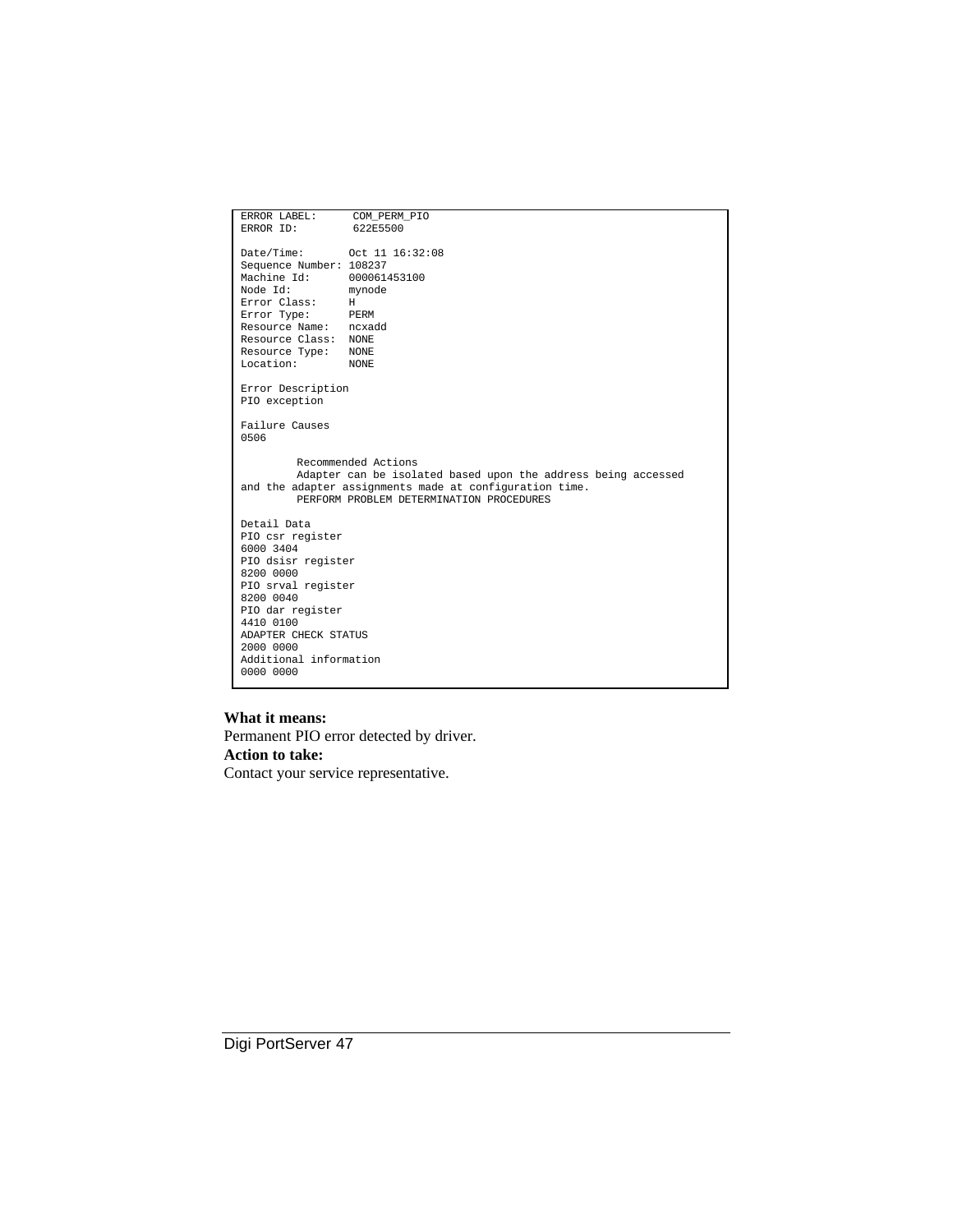# **Digi Support Services**

# **The Digi Bulletin Board System**

Digi provides an electronic bulletin board service (BBS) for our customers. This bulletin board provides general and technical information about Digi's products.

The Digi BBS allows users to download software drivers as soon as they become available. There is also a feature to allow users with problems or questions about Digi products to leave messages to Digi Technical Support. Using the Digi BBS is easy. Simply dial **(612) 943-0550**. In Europe, dial **+49 221 9205211**; in Asia, dial **+65 735 2460**. The bulletin board accepts calls at 1200, 2400, 9600 and 14.4K baud. V.32, HST 14.4, V.42 and V.42*bis* standards are supported, with full MNP class 1-5 error correction and data compression.

The recommended modem communications parameters are 8 bits, no parity and one stop bit (**8 N 1**). Other settings may also work.

Download protocols include Zmodem, Xmodem, Ymodem, Kermit and others.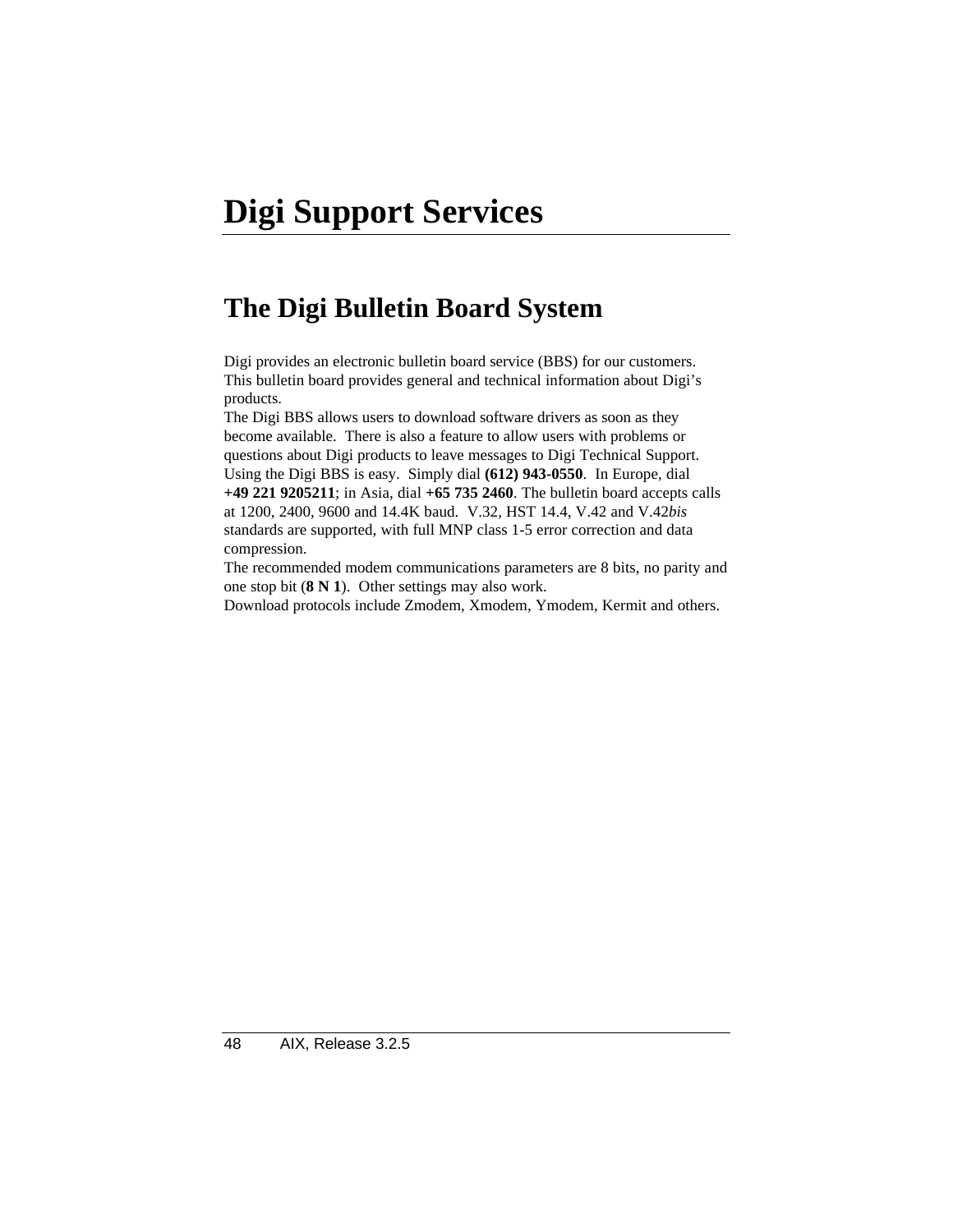### **Internet FTP Server**

Digi has set up an Anonymous FTP server for those with access to the Internet network. The address is ftp.digibd.com. Log in as anonymous, and enter your E-mail address when asked for a password. Drivers and installation tips are located in the /drivers directory. A text file, download.doc gives information on uncompressing the files after downloading. Tip: Be sure to enter "bin" before downloading, to ensure binary transfer of files.

# **World Wide Web Server**

Product information, manuals, new product announcements, programs, application stories and more can be obtained through the World Wide Web. Our address is http://www.digibd.com.

# **DigiFACTs FaxBack Server**

Manuals and technical information can also be obtained by FAX. To use the FaxBack server, simply call (612) 943-0573 on a touch tone phone.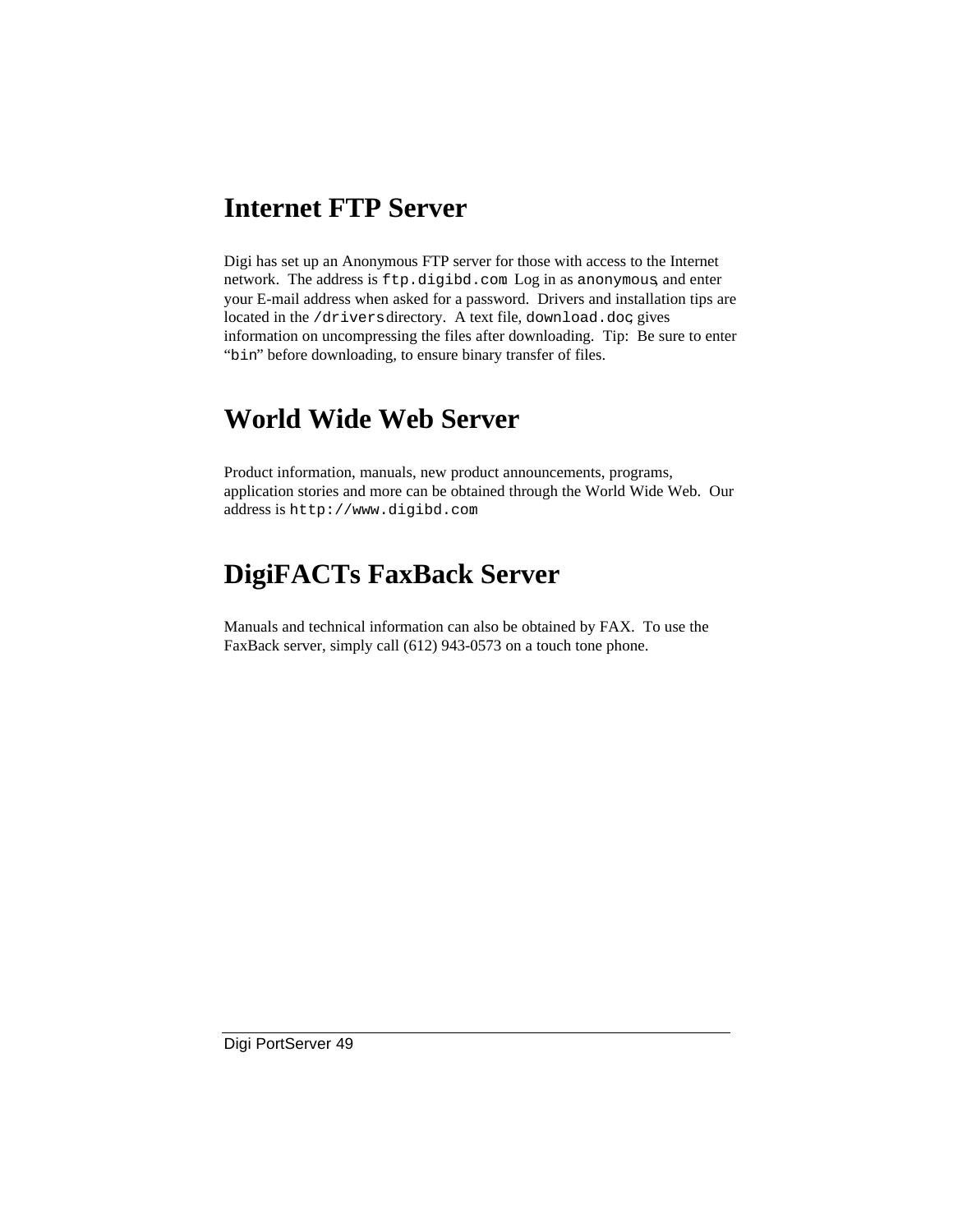# **Information About Your System**

|                                                                                                                                                                                                                                        | ,我们也不会有什么。""我们的人,我们也不会有什么?""我们的人,我们也不会有什么?""我们的人,我们也不会有什么?""我们的人,我们也不会有什么?""我们的人 |                                        |  |  |
|----------------------------------------------------------------------------------------------------------------------------------------------------------------------------------------------------------------------------------------|----------------------------------------------------------------------------------|----------------------------------------|--|--|
| How much RAM does your computer have?<br><u>Letting and the set of the set of the set of the set of the set of the set of the set of the set of the set of the set of the set of the set of the set of the set of the set of the s</u> |                                                                                  |                                        |  |  |
| <b>Hard disk</b>                                                                                                                                                                                                                       |                                                                                  |                                        |  |  |
|                                                                                                                                                                                                                                        |                                                                                  | controller: Type: Memory addressed at: |  |  |
|                                                                                                                                                                                                                                        |                                                                                  | I/O port used: IRQ: IRQ:               |  |  |
|                                                                                                                                                                                                                                        |                                                                                  | LAN card: Type: Memory addressed at:   |  |  |
|                                                                                                                                                                                                                                        |                                                                                  | I/O port used: IRQ: IRQ:               |  |  |
|                                                                                                                                                                                                                                        |                                                                                  | Other: Type: Memory addressed at:      |  |  |
|                                                                                                                                                                                                                                        |                                                                                  | I/O port used: IRQ: IRQ:               |  |  |
|                                                                                                                                                                                                                                        |                                                                                  | Operating system: Version:             |  |  |
| Digi device driver version:                                                                                                                                                                                                            |                                                                                  |                                        |  |  |